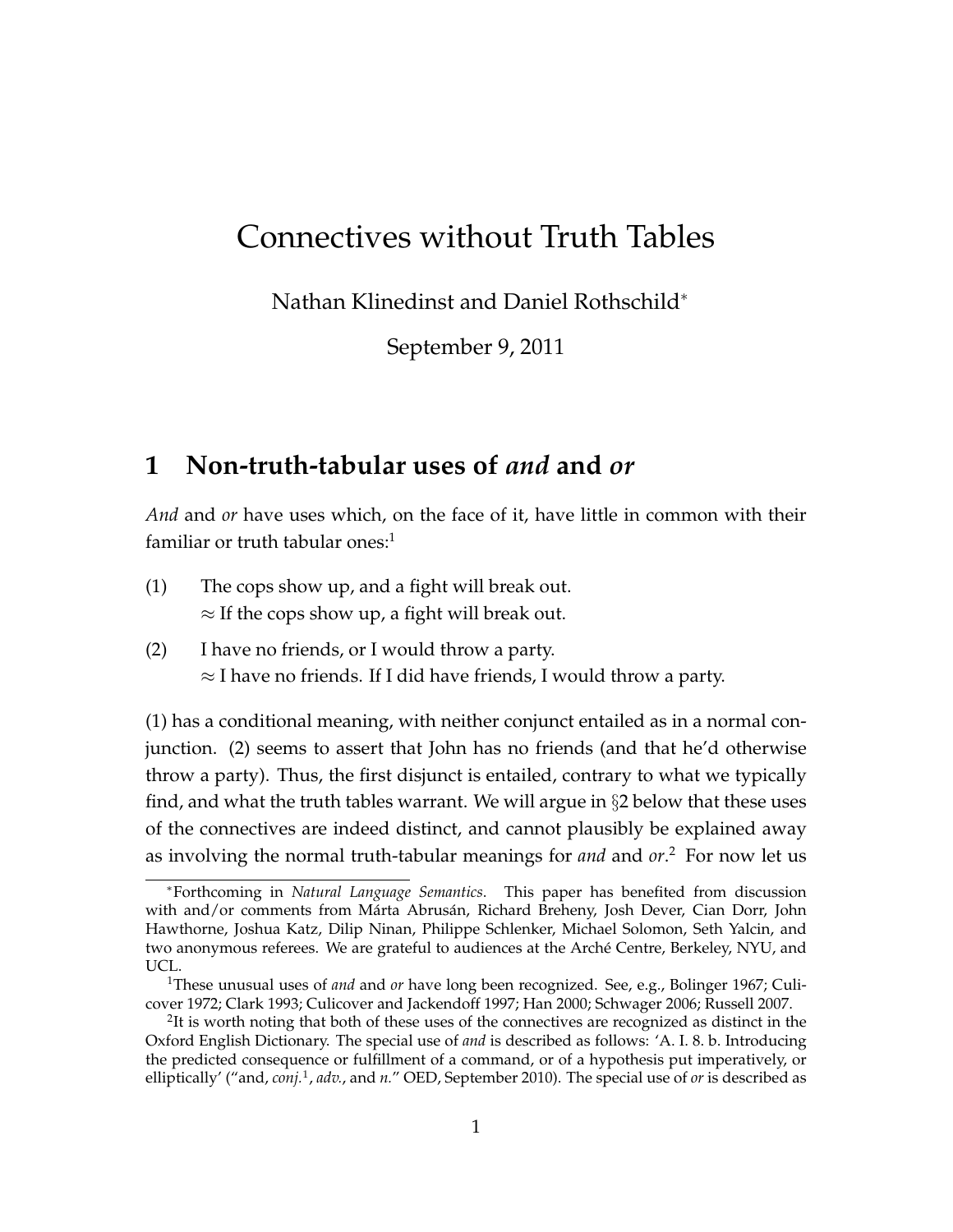simply assume this, and refer to sentences like (1) and (2) as *non-truth-tabular conjunctions* and *disjunctions*.

Although we claim that (1) and (2) involve special or distinct uses of the connectives we will argue that they are not merely idiosyncratic ones. Rather they are related in a particular, principled way to normal uses. This relationship requires an explanation, and the principle aim of this paper is to provide one.<sup>3</sup> In the end, our analysis rests on giving an account of certain features of *normal* uses of the connectives, which we will call *dynamic* features. We examine these in §3. In §4 we give an analysis of these dynamic effects by introducing an information parameter that is shifted by *and* and *or*. We then propose, in §5, that the special uses of the connectives arise when the connectives exhibit only their dynamic effects without having their truth-table meaning. Finally, in §6 we discuss how our account handles a host of facts about non-truth-tabular uses. The remainder of this section introduces some of the basic facts, which also lend support to the claim that non-truth-tabular uses are distinct. We turn to that claim in more detail in the following section.

#### **Asymmetry**

Changing the order of conjuncts eradicates (the existing) conditional interpretation.

- (3) A fight breaks out, and the cops (will) show up.  $(\neq (1))$
- (4) I would throw a party, or I have no friends.  $(\neq (2))$

#### **Imperatives**

The first disjunct of a non-truth-tabular disjunction can be an imperative, resulting in the issuing of a command:

follows: '5. a. After a primary statement, appending a secondary alternative or the consequence of setting aside the primary statement: otherwise, else; in any other case; if not' ("or, *conj.*<sup>1</sup>" OED, September 2010).

 $3$ To our knowledge there is no existing theoretical proposal that derives or explains the uses of *and* and *or* found in (1) and (2). Most authors simply assume them to involve a distinct meaning for the connectives (e.g. Clark 1993 for *or*, Culicover and Jackendoff 1997 for *and*). There do exist more explanatory theoretical proposals for a subclass of non-truth-tabular conjunctions, in which the first conjunct contains an imperative. These cases are introduced below, and we discuss the proposals in §6.1.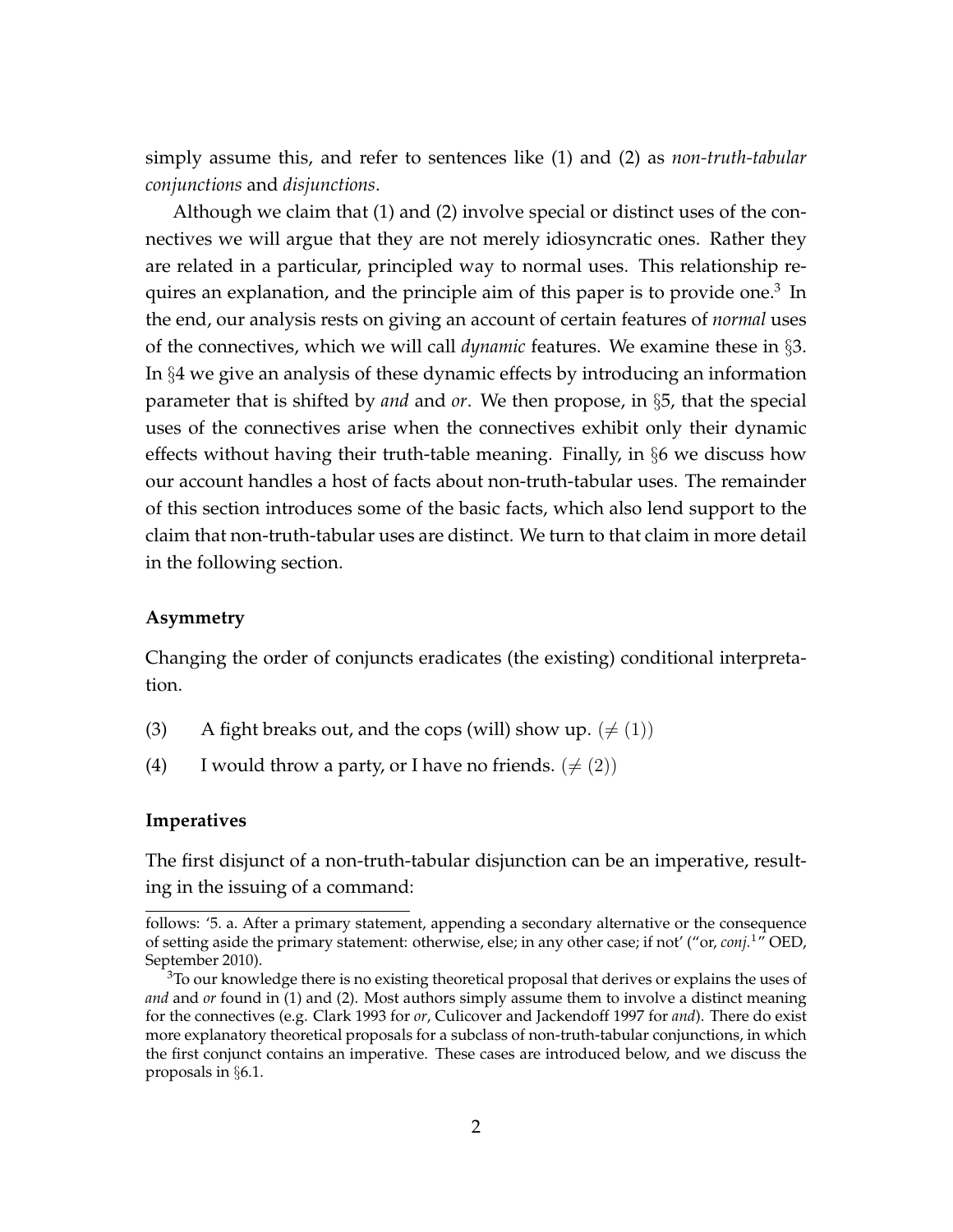(5) Pay us the money, or you will be shot.

 $\approx$  Pay us the money. If you don't pay us the money, you will be shot.

Similarly there are non-truth tabular conjunctions whose first conjunct appears to be in imperative form (though often there is no imperative force; no command is issued (Bolinger, 1967)):

(6) Take another step, and I will shoot.  $\approx$  If you take another step, I will shoot.

In addition, both constructions have variants where the first clause is an NP and the second is a full clause (Culicover, 1972):

- (7) Another beer and I'm wasted.  $\approx$  I drink another beer and I'm wasted.
- (8) Another beer or I won't tip you.  $\approx$  Give me another beer. If you don't, I won't tip you.

On truth-tabular uses, on the other hand, the conjuncts must normally be of the same syntactic (and semantic) type: note the impossibility of any truth-tabular meaning for  $(7)$  and  $(8).4$ 

### **Restrictions on clause type**

In both non-truth-tabular conjunctions and disjunctions there are restrictions, not found with normal uses, on what kind of clauses can appear as conjuncts. The general patterns are as follows:

For disjunctions, the second disjunct must contain a counterfactual modal, taking the form that it would in the consequent of a counterfactual conditional.

- (9) John's car is broken down, or  $\dots$ 
	- a. he would/could drive us to the country.
	- b. he could/might have driven us to the country.
- (10) John's car is broken down, or he. . .

<sup>&</sup>lt;sup>4</sup>And note that where both conjuncts are imperatives, as in 'Pay us the money, or shoot' and 'Take another step and shoot', we get an interpretation that does appear to be, loosely speaking, truth-tabular.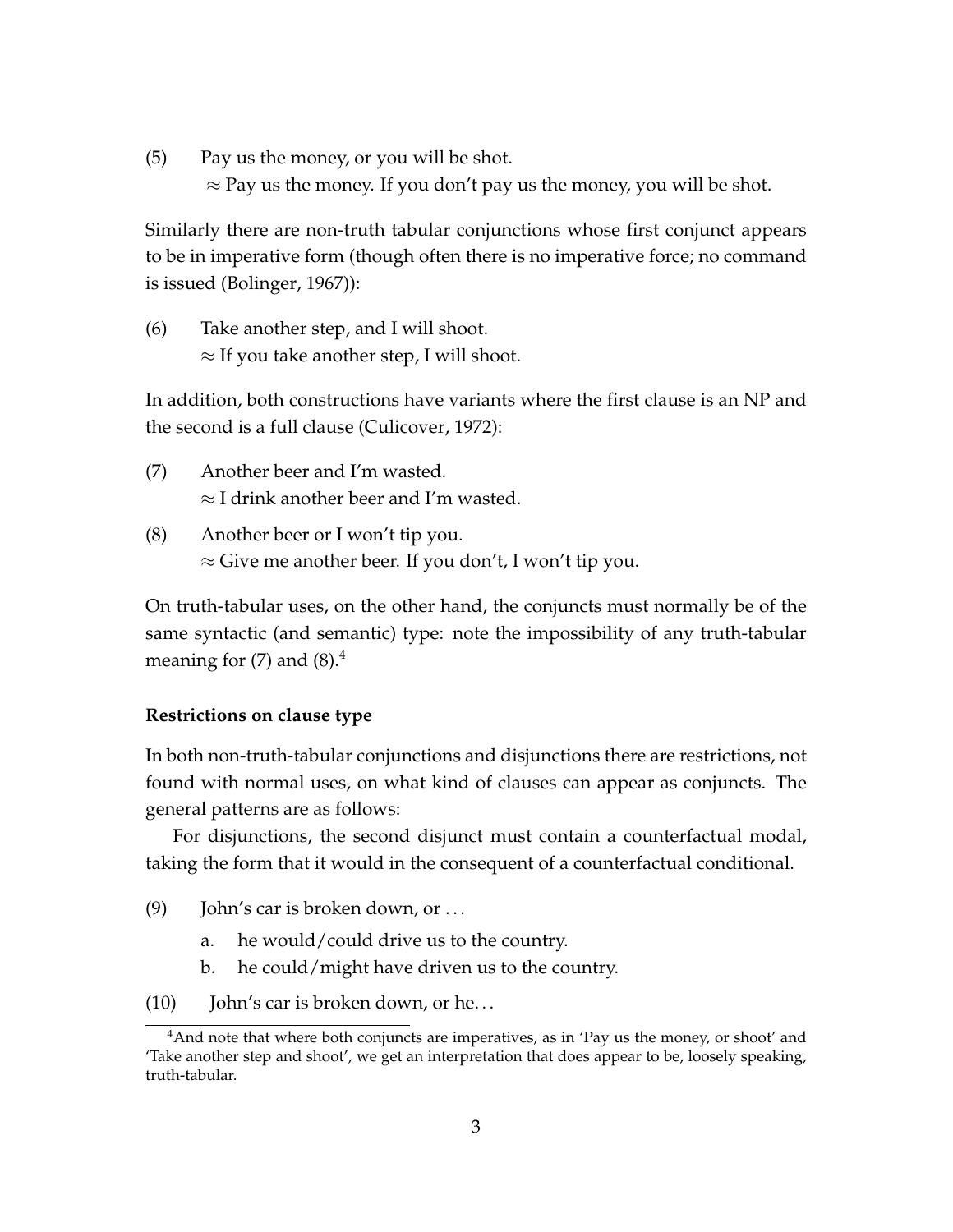- a. drove to the country.
- b. will drive to the country.
- c. might/may drive to the country.

The examples in (9) but not those in (10) can be used to assert that John's car is broken (and make a claim about what would obtain were it not). Those in (10) can only be understood as normal disjunctions. Some exceptions to the counterfactual requirement are discussed in §6.1.

For conjunctions, the second conjunct typically contains a modal or admits of a generic construal:

- (11) The cops show up, and a fight. . .
	- a. will break out.
	- b. might break out.
	- c. must have broken out.
	- d. breaks out.

Simple non-modal, non-generic clauses seem somewhat degraded, but are possible with context:

- $(12)$  <sup>?</sup>You show up at midnight tonight, and you see something you'll never forget.
- (13) <sup>?</sup>The cops show up, and Vinny called them  $\ell$  is a snitch.

### **Form sensitivity**

Both types of constructions are extremely sensitive to the form of the disjunction or conjunction. For example neither is possible when one uses NP coordination:

(14) John and Mary (as well) eat ≈ John eats and Mary eats (as well)  $\frac{\partial}{\partial s}$  If John eats then Mary eats (as well).

In addition, many (if not all) cases of non-truth-tabular disjunction are impossible with wide-scope *either*.

(15) context: answering an email request from a student for an appointment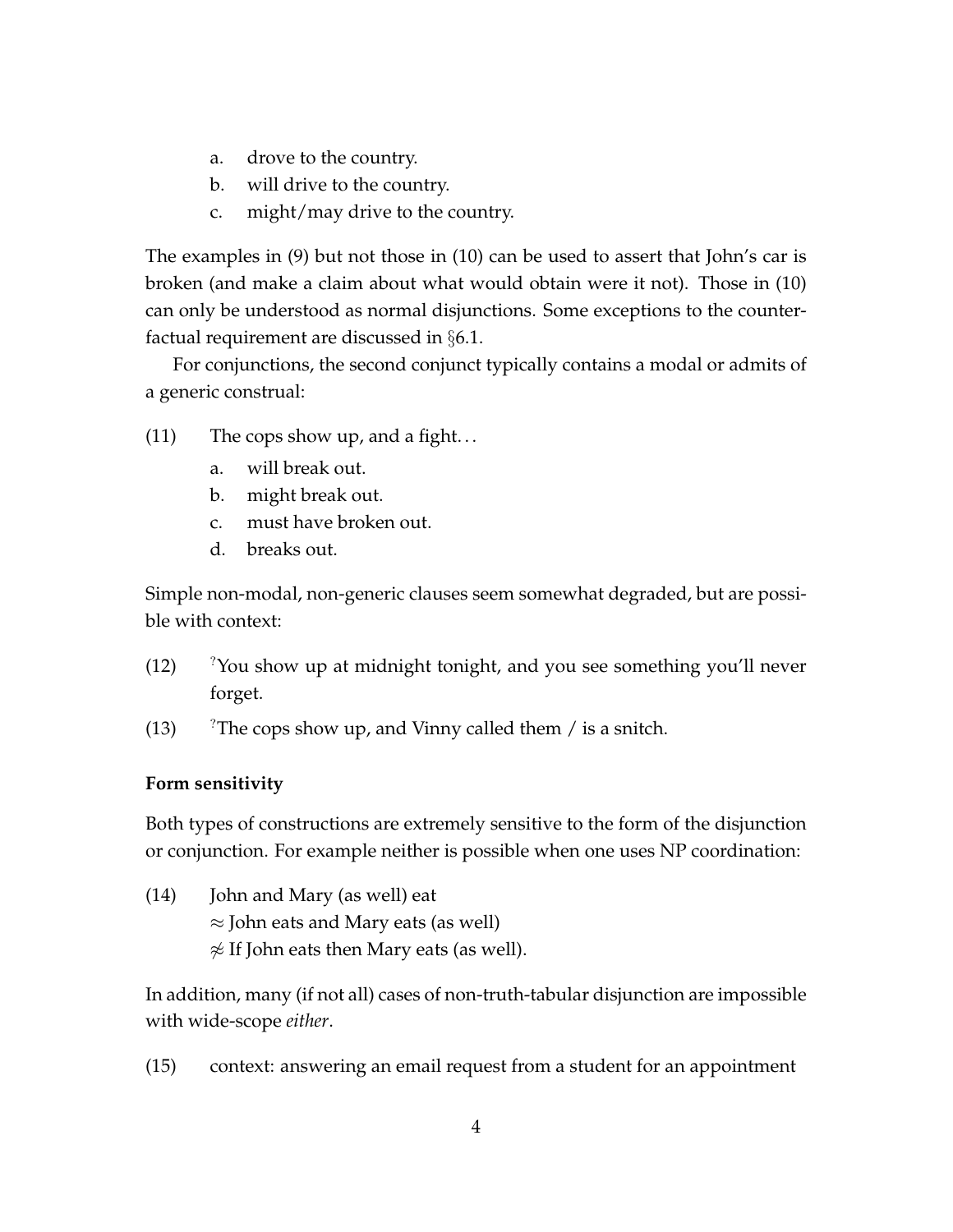- a. I am away at a conference, or I would meet you.  $\approx$  I am away at conference. If I were not I would meet you.
- b. <sup>77</sup>Either I am away at a conference, or I would meet you.  $\frac{1}{\infty}$  I am away at conference. If I were not I would meet you.

### **NPI licensing**

Negative polarity items can appear in the first conjunct of non-truth-tabular conjunctions but not normal conjunctions (Culicover and Jackendoff, 1997). They cannot appear in non-truth-tabular disjunctions.

- (16) You drink any more tequila, and you'll pass out. \*John will drink any more tequila, and (then) he will pass out.
- (17) John drank (\*any) more tequila, or he would be sober.

## **2 Problems with a truth-tabular analysis**

Before developing our proposal, we will expand and justify the claim that nontruth-tabular uses cannot readily be accounted for on a truth-functional semantics. Of course, it would be theoretically satisfying to treat these uses, in spite of appearances, as merely involving the standard interpretation of the connectives. There are two ways this could be done in principle: by appealing to a pragmatic inference, or by positing a non-standard interpretation for one or more of the conjoined clauses. We know of no successful theory in either vein.

The case for non-truth-tabular conjunction is relatively clear. The problem is that a normal conjunction should entail its first conjunct. Thus, a Gricean account would have to treat non-truth-tabular conjunctions as non-literal uses: the speaker asserts logical conjunction, but the audience infers that he rather intends to convey the conditional meaning. It is neither clear how the inference would run, nor that a speaker could accurately be said to have expressed (but not committed to) a normal conjunction. $5$ 

One way to escape this problem would be to suppose that in fact the truthconditions of the first conjunct do not require something to be true in the actual

<sup>&</sup>lt;sup>5</sup>It is also unclear that the NPI licensing facts from  $\S1$  could be accounted for.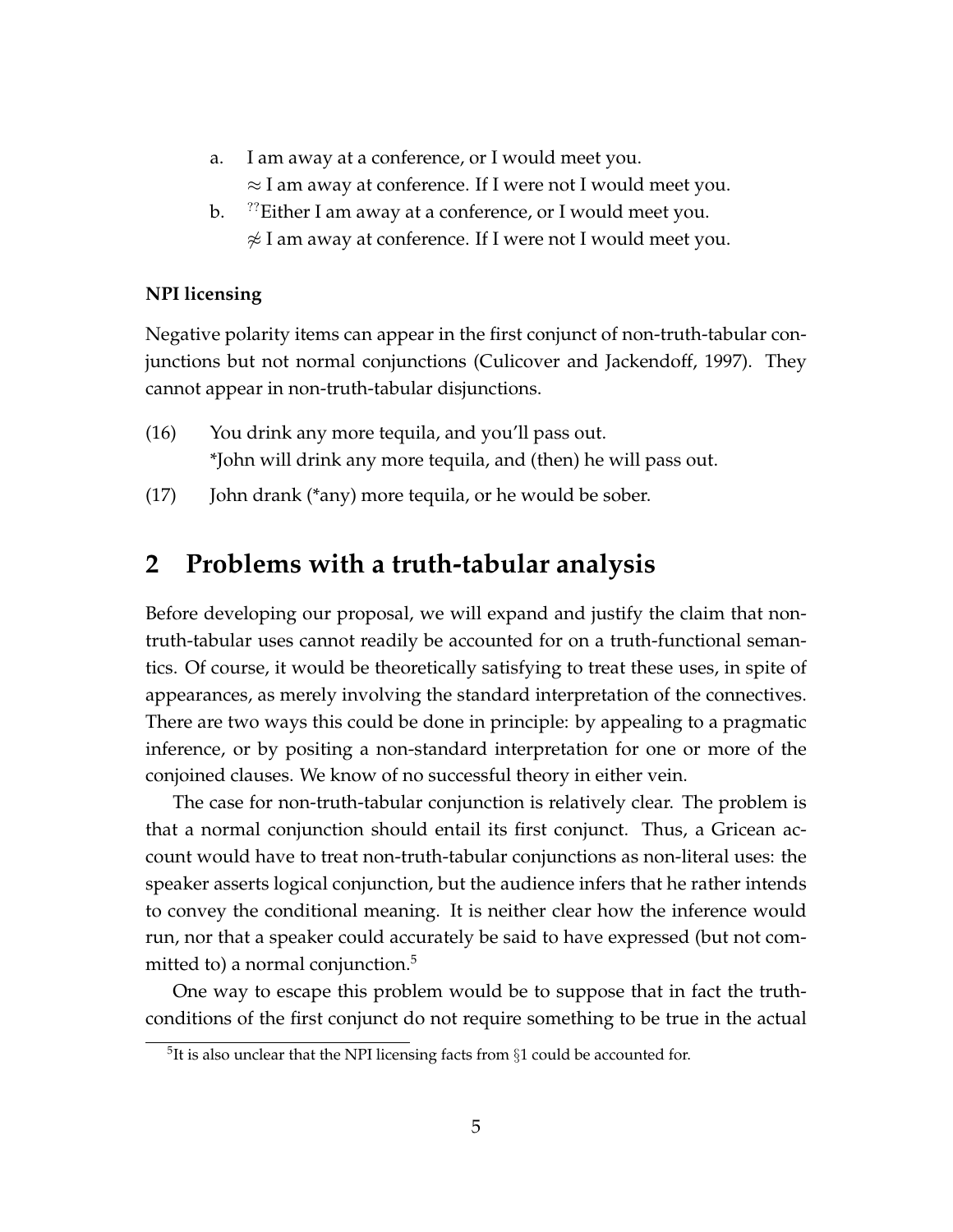world.<sup>6</sup> Let us take an example:

### (18) The cops show up, and a fight will break out.

The idea here would be that the clause 'the cops show up' only entails the possibility (perhaps in the common ground) that the cops will show up. Then this possibility might be anaphorically referred to by the modal 'will' in the second conjunct. This would assimilate it to standard cases of modal subordination (Roberts, 1989):

#### (19) The cops might show up. A fight would break out.

However, there is considerable evidence against this possibility. If the sentence *The cops show up* only entails that the cops might show up, then we should expect a version of (19) to be possible without the *might*.

(20) The cops show up. A fight will/would break out.

It seems to us that in most circumstances (20) *cannot* have the same reading as (19). On the other hand, (18) most naturally has the conditional reading. It is hard to see what explains this difference other than the presence of a special construction in (18). One could respond by claiming that the first clause of (18) contains some (covert) mood/modal which is responsible for its merely entailing the possibility of the cops showing up, and that this mood/modal cannot be present when the clause appears on its own as in (20). But this effectively concedes the same point: the conditional interpretation must be tied to a special construction.

It is clear then that non-truth-tabular conjunctions cannot be analyzed straightforwardly as standard conjunctions. However, one might wonder how crucial *and* itself is to whatever special construction they do involve. After all it is possible to have sentences like (21), which are interpreted as conditionals but do not contain an explicit *and*:

(21) You call the cops, I break her legs.

The conditional reading is clearly dependent on a particular intonation. It is not available when the two clauses are read as separate utterances, separated by a

<sup>&</sup>lt;sup>6</sup>Thanks to Philippe Schlenker for suggesting (though not endorsing) this possibility.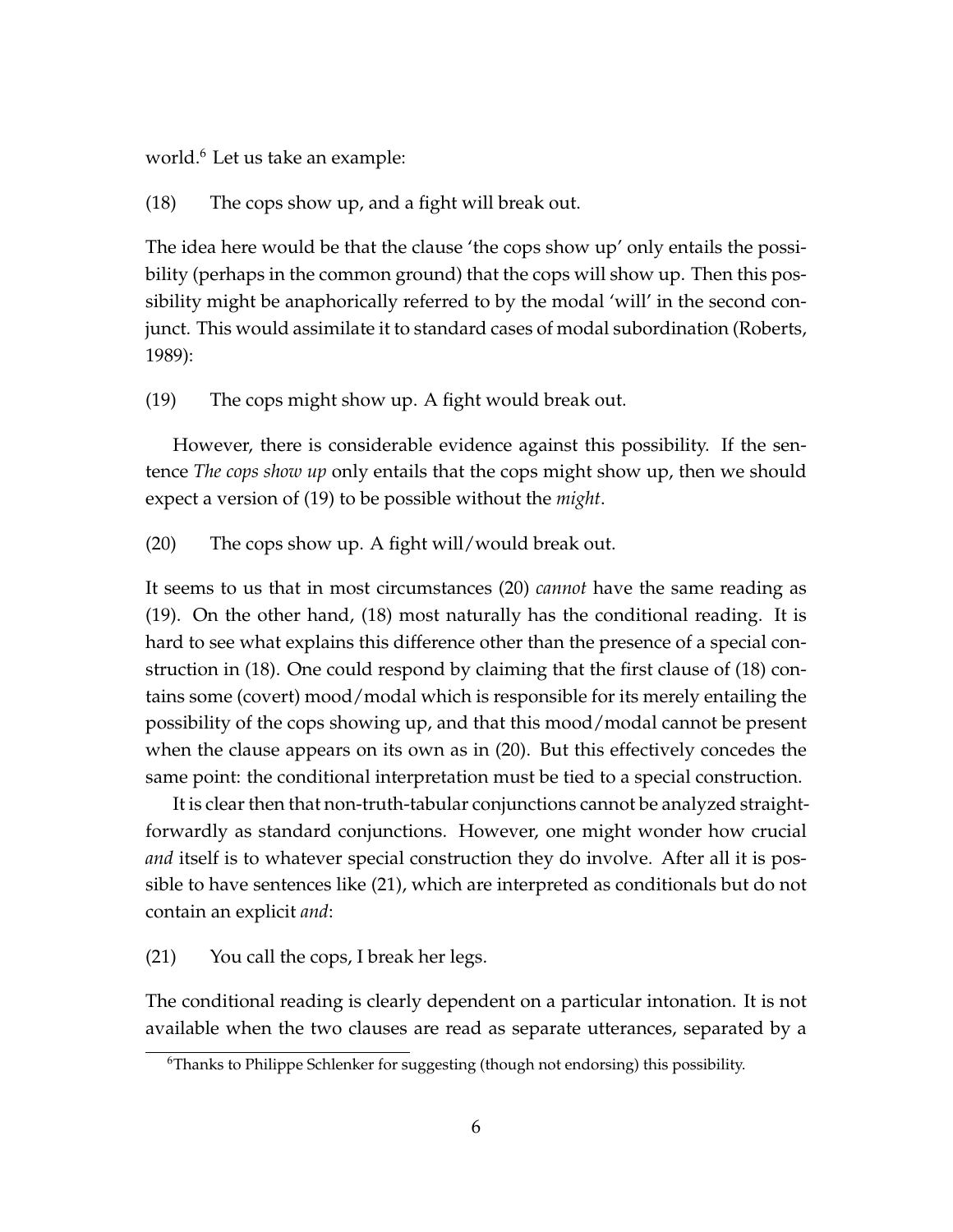full stop. So, again it seems that we are dealing with a special construction. We are not sure what the right analysis of (21) is. However, we would stress that it would not be trivial to reduce (18) to a case like (21), for the obvious reason that some explanation would be needed for why (18) contains the word *and*, and for the role it is playing. On the other hand, it seems plausible to us that (21) can be treated as a reduced conditional, or perhaps even as containing an (ellided) non-truth-tabular *and*.

In contrast with *and*, the prospects for treating non-truth-tabular *or* as involving a standard use of the connective are more promising. For, we only need to *strengthen* the meaning of disjunction. In the following paragraph we will loosely sketch a way in which that strengthening could arise by inference. We then argue that, although it is plausibly *one* route to (something like) a non-truth-tabular interpretation, it cannot be the only one. There is a genuine, semantically distinct non-truth-tabular use of *or*.

Consider the sentence:

#### (22) John is away for the weekend, or his car would be here.

Parallel to (2), this seems to imply 1) that John is away, and 2) a conditional proposition to the effect that if John were not away, his car would be here. Here is an appealing account of how those implications would arise. Most think that the so-called *or-to-if* inference (from A *or* B to *if not* A *then* B) is valid, at least pragmatically (e.g. Stalnaker, 1975). If so we can infer the following from an assertion of (22): *if John is not away his car would be here*. Putting aside some issues about the indicative/subjunctive distinction, it seems plausible that this accounts for the conditional proposition that (22) implies. And from it the implication of the first disjunct falls out. For, the inferred conditional itself seems to presuppose or imply the falsity of its consequent; that John's car is not present. So the antecedent must be false, i.e. John is away. While various questions of detail arise, surely the basic aspects of this sketch of an account are compelling: the conditional proposition arises from the standard meaning of *or* (via the *or-to-if* inference), and the counterfactual form of the second disjunct (qua consequent) is responsible for the implication that the first disjunct does indeed hold.<sup>7</sup>

<sup>7</sup>Thanks to Philippe Schlenker for suggestion some parts of this pragmatic derivation. One thing odd about it is that normally it is pragmatically deviant to assert a disjunction when one of the disjuncts in particular is believed to be true. However, it might be argued that since a simpler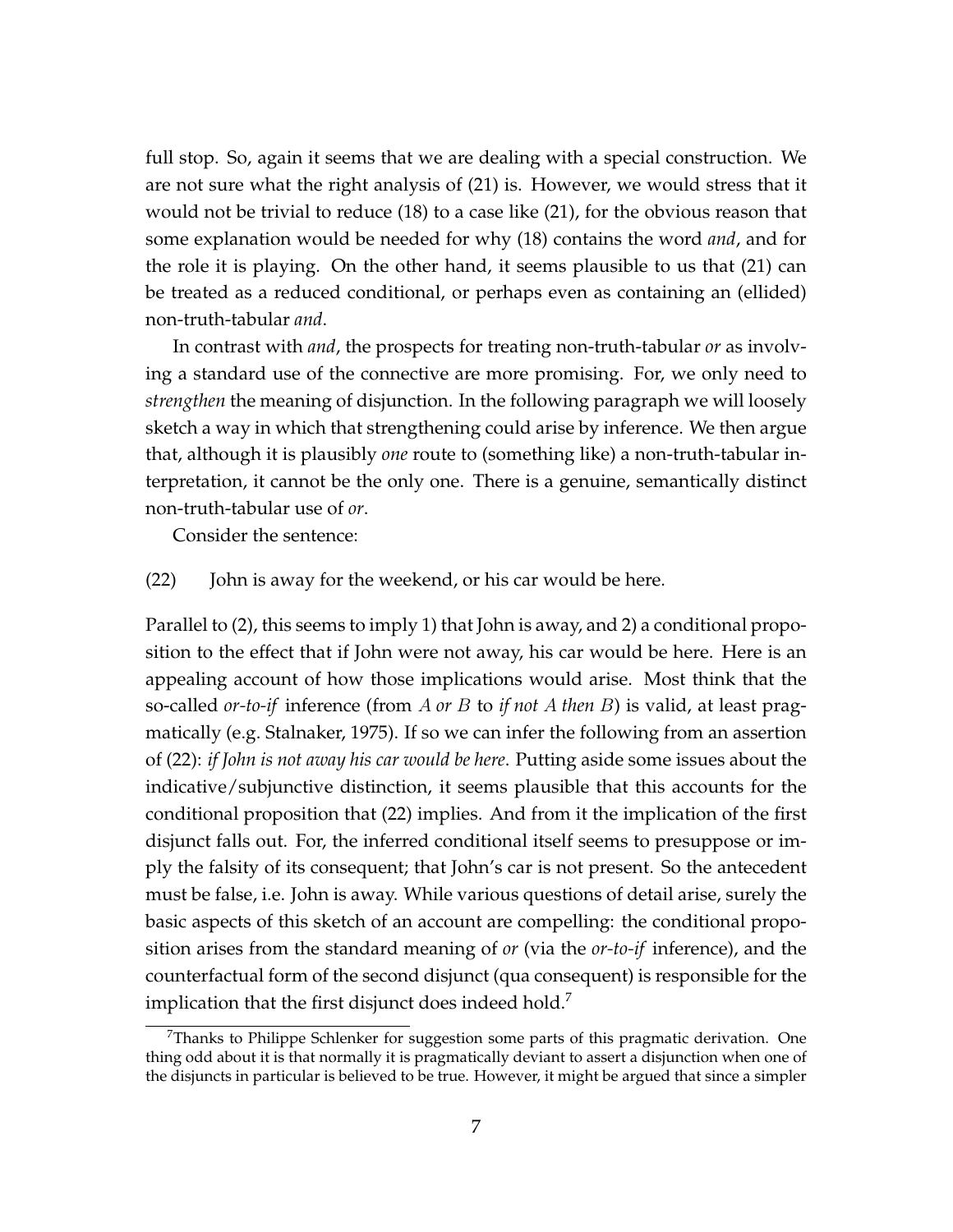We do find it plausible that *some* instances of (22) (etc.) *are* semantically truthtabular and get the relevant implications through something like the reasoning we sketched above. There are however, two reasons to think that not all instances of disjunctions like (22) are truth-tabular.

First, there are examples where a pragmatic analysis simply fails. Consider, for instance:

(23) John should practice the piano, or his recital will be a disaster.

The meaning of this is intuitively:

(24) John should practice the piano. If he doesn't practice the piano, his recital will be a disaster.

In this case the *or-to-if* inference does not give us the conditional in (24). For all we can get from it is this:

(25) If it is not the case that John should practice the piano, his recital will be a disaster

But this is clearly not a natural inference, let alone what we would need to derive an implication of the first disjunct itself. So there is no plausible pragmatic/inferential explanation of the entailment of (24) from (23). So we conclude that there must be a semantically distinct, non-truth-tabular use of *or* to handle examples like (23).

Evidence that such a use of *or* exists more generally comes from the fact, noted in §1, that non-truth-tabular interpretations are not typically possible with the *either . . . or* construction. To illustrate this again consider an example like (22), in the following context

- **context 1:** You complain to me that John must have taken your space in the driveway (again), since his car is not parked out front where normally it should be. In defense of John – and his parking habits, I say:
	- (26) (\*Either) John is away for the weekend, or his car would be parked out front.

utterance would not accomplish the same feat, this normally infelicitous use of a disjunction would here be acceptable.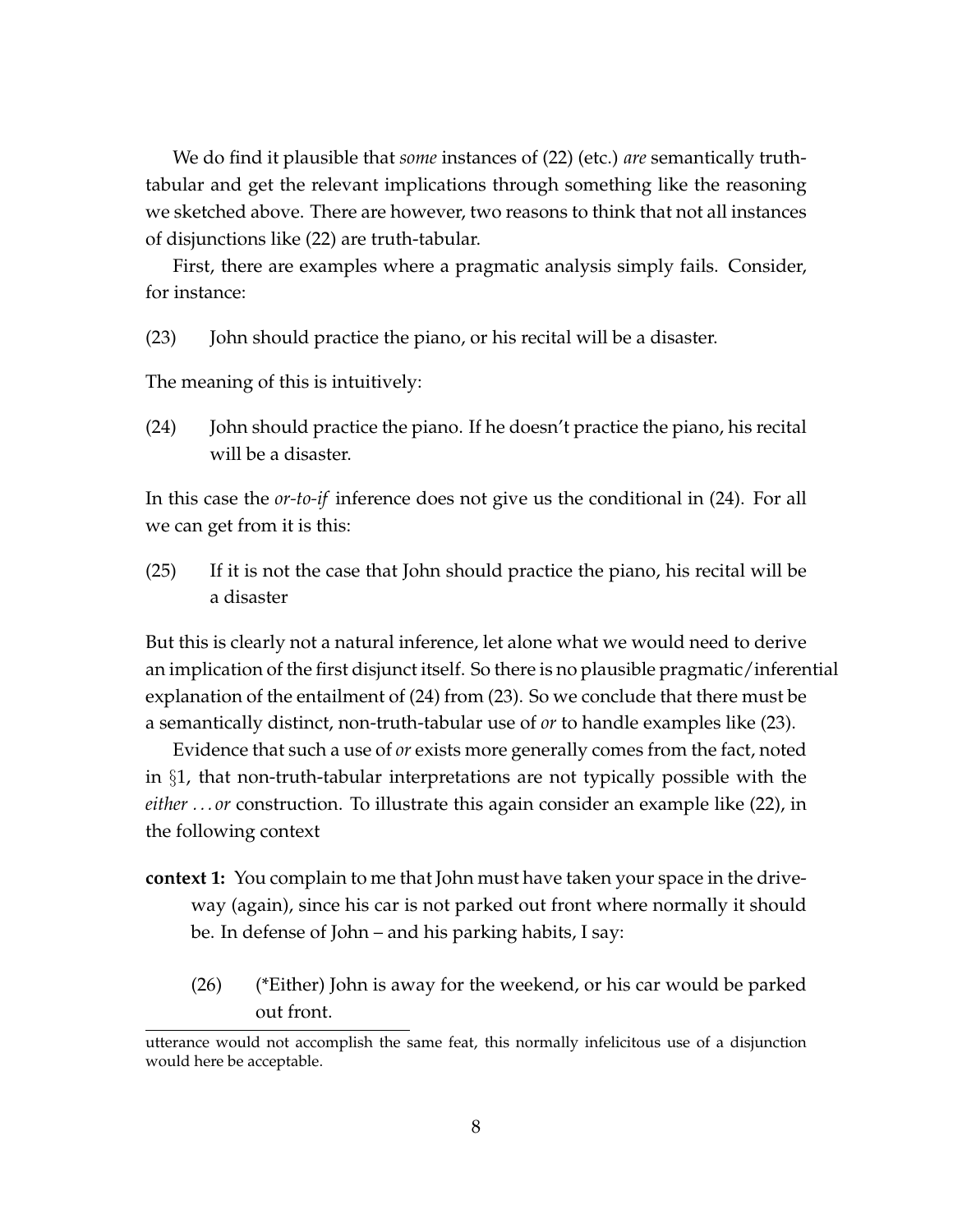Interestingly, while the variant with *either* is completely unacceptable here, it seems better if the context is instead as follows:

- **context 2:** We are arguing about whether John is away for the weekend or not. You say that he isn't. As evidence that he is indeed away I say – pointing to the empty parking space out front:
	- (27) (Either) John is away for the weekend or his car would be parked out front.

The intuitive difference between my utterance in the two contexts seems to be as follows. While in the former case I am outright asserting that John is away, in the latter I am rather arguing or providing evidence for the conclusion that he is, based on the observed falsity of the second disjunct.

If all non-truth-tabular cases were, in fact, normal disjunctions, it is far from clear why *either* should not be able to appear in some of them. Moreover, it is not clear why the acceptability of *either* should turn precisely on whether the first disjunct is (apparently) asserted outright, or merely argued for/implied. On the other hand, it is straightforward to explain these facts if the former cases involve a distinct, non-truth-tabular variant of *or*. For it seems plausible that *either* only co-occurs with normal disjunctions (and that something like the inferential route sketched above is responsible for the implication of the first disjunct in context 2).

Of course, we cannot demonstrate that one cannot devise a principled pragmatic explanation of non-truth-tabular uses of *and* and *or*, or appeal to some further semantic assumptions to save a truth-tabular analysis. But we hope to have shown that the most obvious possibilities face serious challenges. In §5 we introduce (further) evidence suggesting that non-truth-tabular uses of *and* and *or* are distinct from normal ones not only semantically, but also *syntactically*.

# **3 Dynamic effects of truth-tabular uses of** *and* **and** *or*

In this section, we will discuss properties of the truth-tabular uses of *and* and *or* that do not follow directly from their truth-conditional properties. The effects we discuss are 1) the presupposition projection properties of the connective, and 2)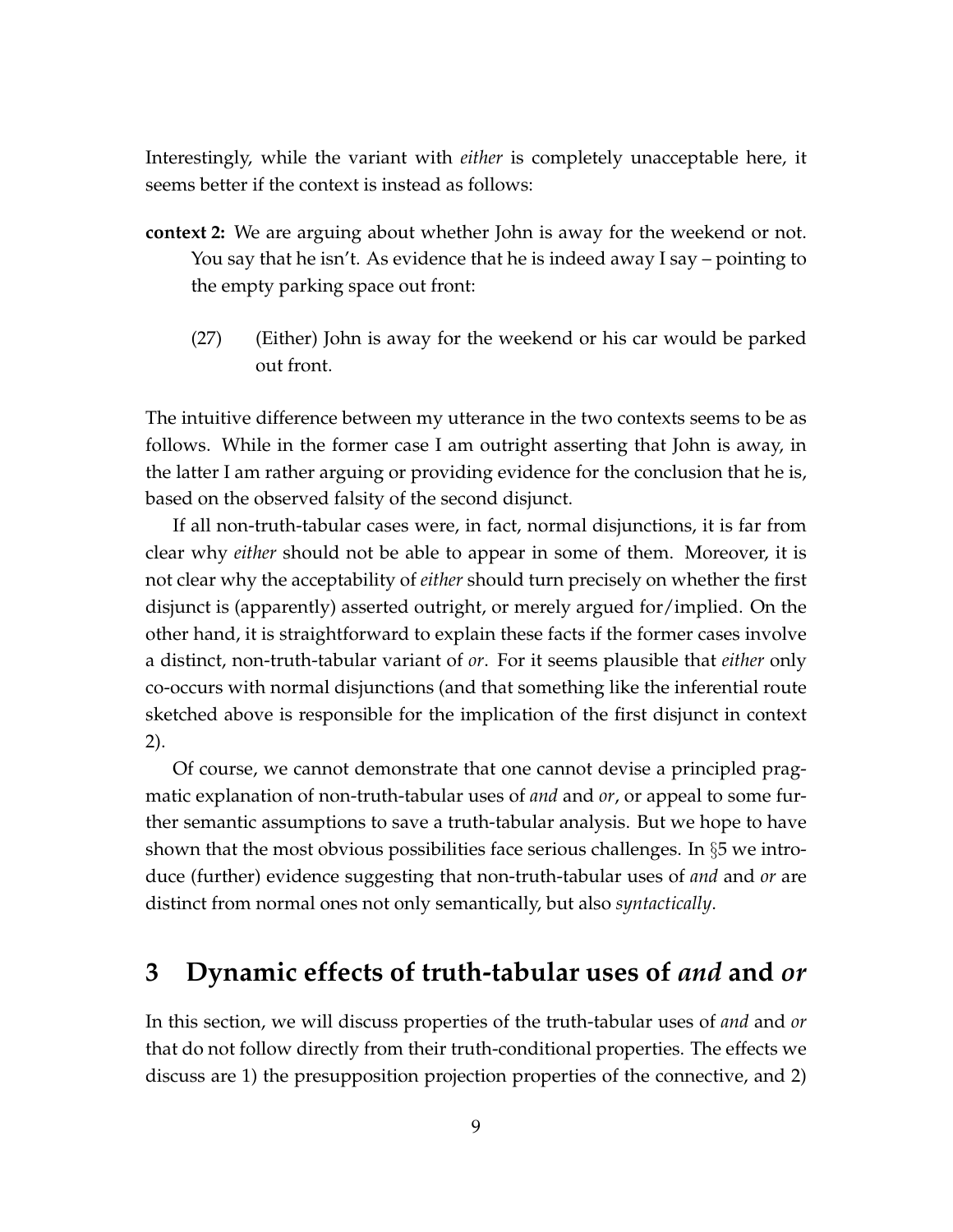the effects of the connectives on the interpretation of modals that appear under them. In the next section, we will give a static, parameter-based analysis of these effects, modeled on van Benthem (1989), MacFarlane (forthcoming) and Yalcin (2007), which is essentially a static variant of the dynamic semantics of Heim (1982) and Veltman (1996).<sup>8</sup>

### **3.1 Presupposition projection under** *and* **and** *or*

The sentence 'Mary knows that John came to the park' presupposes that John came to the park.<sup>9</sup> Presupposition projection is the way in which the presuppositions of complex sentences inherit, or fail to inherit, the presuppositions of their parts. What is relevant for us is presupposition projection through conjunction and disjunction.

#### **Conjunction**

In Karttunen's terminology connectives such as *and* and *or* are presupposition *filters*. Let us start with *and*. The rule standardly assumed to describe the projection behavior of conjunction is as follows:

(28) For sentences  $\alpha$  and  $\beta$ , if  $P(\alpha)$  is the presupposition of  $\alpha$ , and  $P(\beta)$  is the presupposition of *β*, then  $P(\alpha)$  and  $(\alpha \supset P(\beta))$  is the presupposition of  $α$  and  $β$ .

This generalization is motivated by the observation that if the first conjunct entails the presupposition of the second conjunct then the sentence as a whole does not inherit the presupposition of the second conjunct.<sup>10</sup> So, for example, as pre-

<sup>&</sup>lt;sup>8</sup>van Benthem (1989) notes the equivalence of the static semantics to Veltman's dynamic semantics.

<sup>9</sup>See e.g., Soames (1989); Heim (1990); Beaver (2001) for background on presupposition, which is mainly taken for granted here.

 $10$ Note that the rule also predicts "conditional" presuppositions in many cases. For example (i-a) is predicted to presuppose (i-b).

<sup>(</sup>i) a. John is blind and Mary knows that John came to the park.

b. John is blind ⊃ John came to the park.

This prediction is defended by Heim (1983), but it is regarded by problematic by many, e.g. Geurts (1996), and the issue about this is called the *proviso* problem. This issue is mostly orthogonal to the ones we discuss here.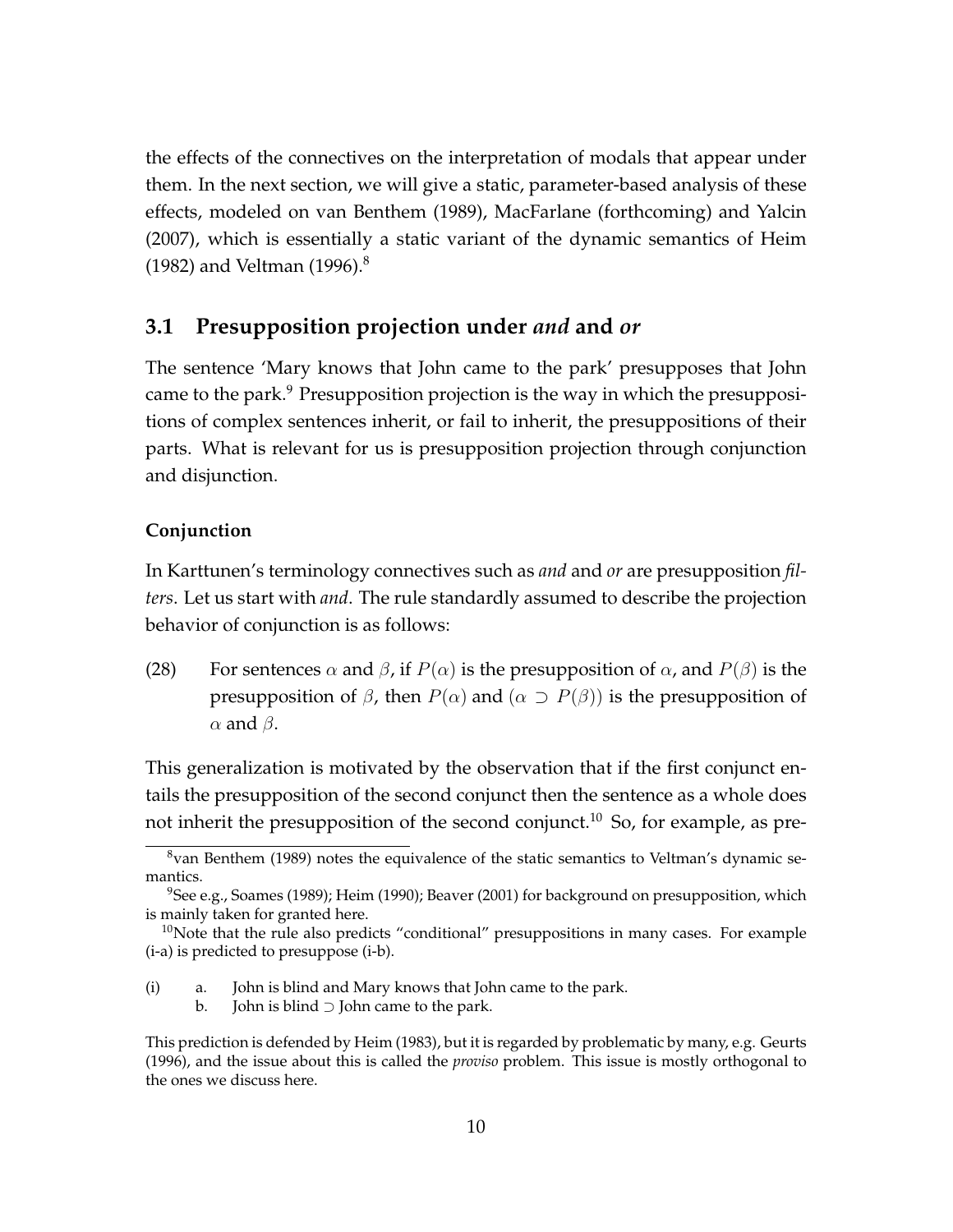dicted by (28), sentence (29) does not presuppose anything as a whole:

(29) John came to the park and Mary knows John came to the park.

On the other hand, presuppositions in the first conjunct do not seem to be felicitously filtered out by the second conjunct:

(30) ?Mary knows John came to the park, and John came to the park.

For this reason, it is generally assumed that the first conjunct gives all of its presuppositions to the entire sentence, unaffected by the second conjunct.<sup>11</sup>

### **Disjunction**

There is less consensus in the literature on the presupposition projection rules for disjunction. However, the following limited generalization seems correct (though it is by no means universally accepted):

(31) If  $\alpha$  has no presupposition and  $\beta$  presupposes  $P(\beta)$  then  $\alpha$  or  $\beta$  presupposes  $\neg \alpha$  ⊃  $P(β)$ .

This is motivated by the fact that presuppositions in the second disjunct appear to be filtered out by the negation of the first disjunct. For example, (32) does not presuppose that John came (the presupposition of the second disjunct), because that is entailed by the negation of the first disjunct.

(32) Either John didn't come, or Mary regrets that he came.

For our purposes we will make do with this limited generalization. However, it's worth noting that, unlike with conjunction, there appears to be less of an ordereffect for disjunction. For example, switching the order of (32), yielding (33) does not seem to change its presuppositions or felicity.

(33) Either Mary regrets John came, or he didn't come.

 $11$ Schlenker (2008, 2009) points out that this is not good evidence for the asymmetry, as (30) is independently infelicitous as the second conjunct in (30) is redundant (see, also, Rothschild, 2008). However, to simplify discussion here, we will not consider the alternative symmetric rules.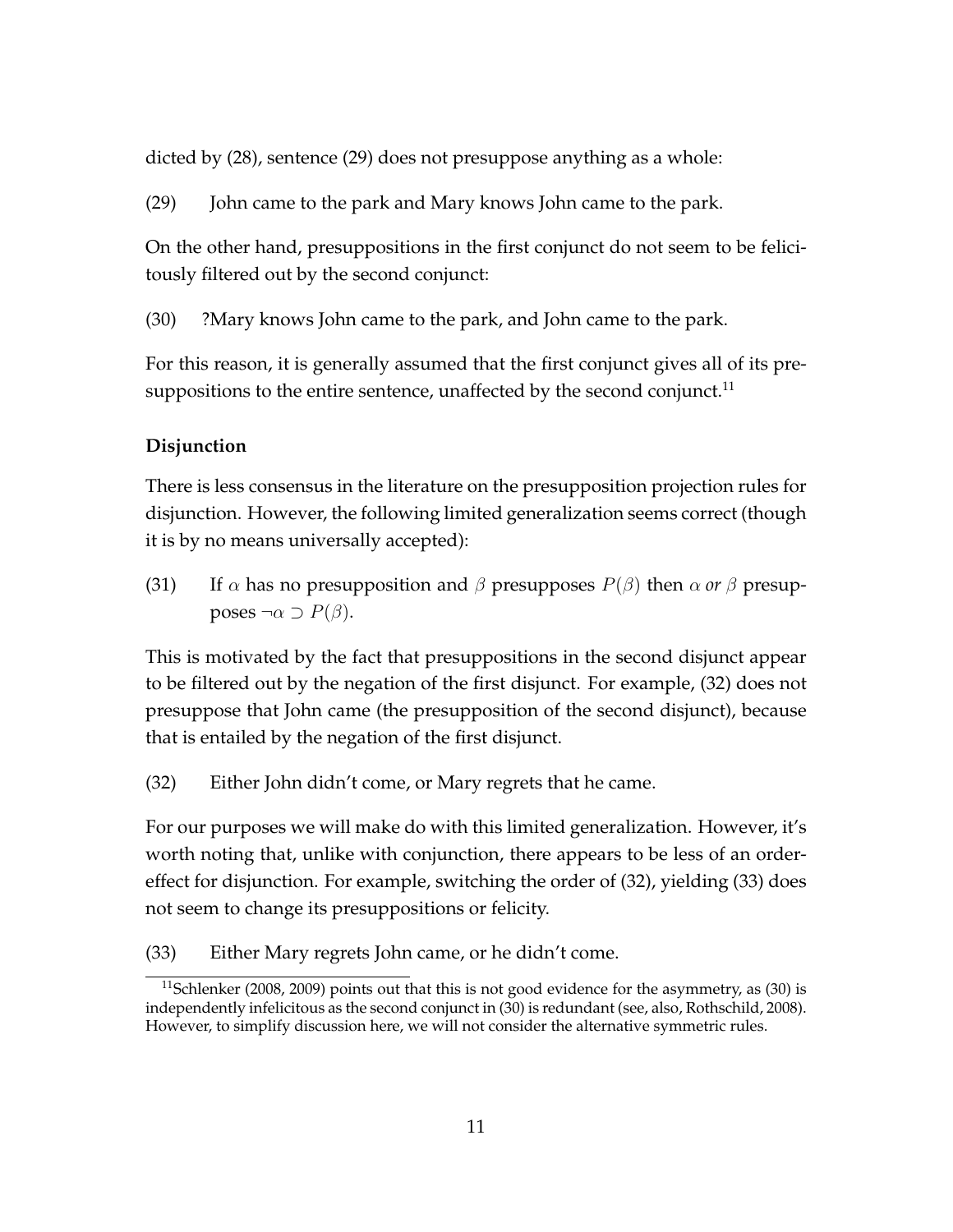### **3.2 Epistemic modals under** *or*

Just like presuppositions, the interpretation of epistemic modals is also affected by being inside a disjunction. There is considerable debate on the semantic/pragmatic status of epistemic modals, but most authors agree that such modals either report or urge a certain state of mind of the speaker and/or audience about the facts.<sup>12</sup> So, a statement of the form *must*  $\phi$  would either report or suggest that the speaker/audience knowledge does/should include  $\phi$ .

It is well known that epistemic modals do something slightly different when embedded in attitude reports. For example (34) is used to report a fact about John's beliefs, not a fact about the speaker/audience's knowledge.

(34) John believes that Peter must be here.

But it is not usually assumed that the interpretation of epistemic modals is affected by other embeddings (with the notable exception of conditionals, which we return to later).

If epistemic modals were not affected by embedding in disjunction, there is a reason to think epistemic modals would not be be used at all in disjunctions. It is as follows: in a normal use of a disjunction, you do not commit yourself to the truth of either disjunct. For example, an utterance of (35) would normally only be felicitous if you didn't know the truth of either disjunct.

(35) Johnny is in the basement or he is in the study.

However, assuming, as is normally the case for propositions you are explicitly considering, you know about your own knowledge, then for any given epistemic modal claim, you know whether it is true or not. So, it would be peculiar to have an epistemic modal in a disjunction.

There are however felicitous uses of epistemic modals in disjunction, such as in the following: $13$ 

(36) Either the dog is in the backyard or it must be in the kitchen.

This does not seem significantly different in meaning than the version without

<sup>&</sup>lt;sup>12</sup>See, for instance, von Fintel and Gillies (2011) and Yalcin (2007).

 $13$ Example (36) is from Rothschild (forthcoming), which provides a similar analysis.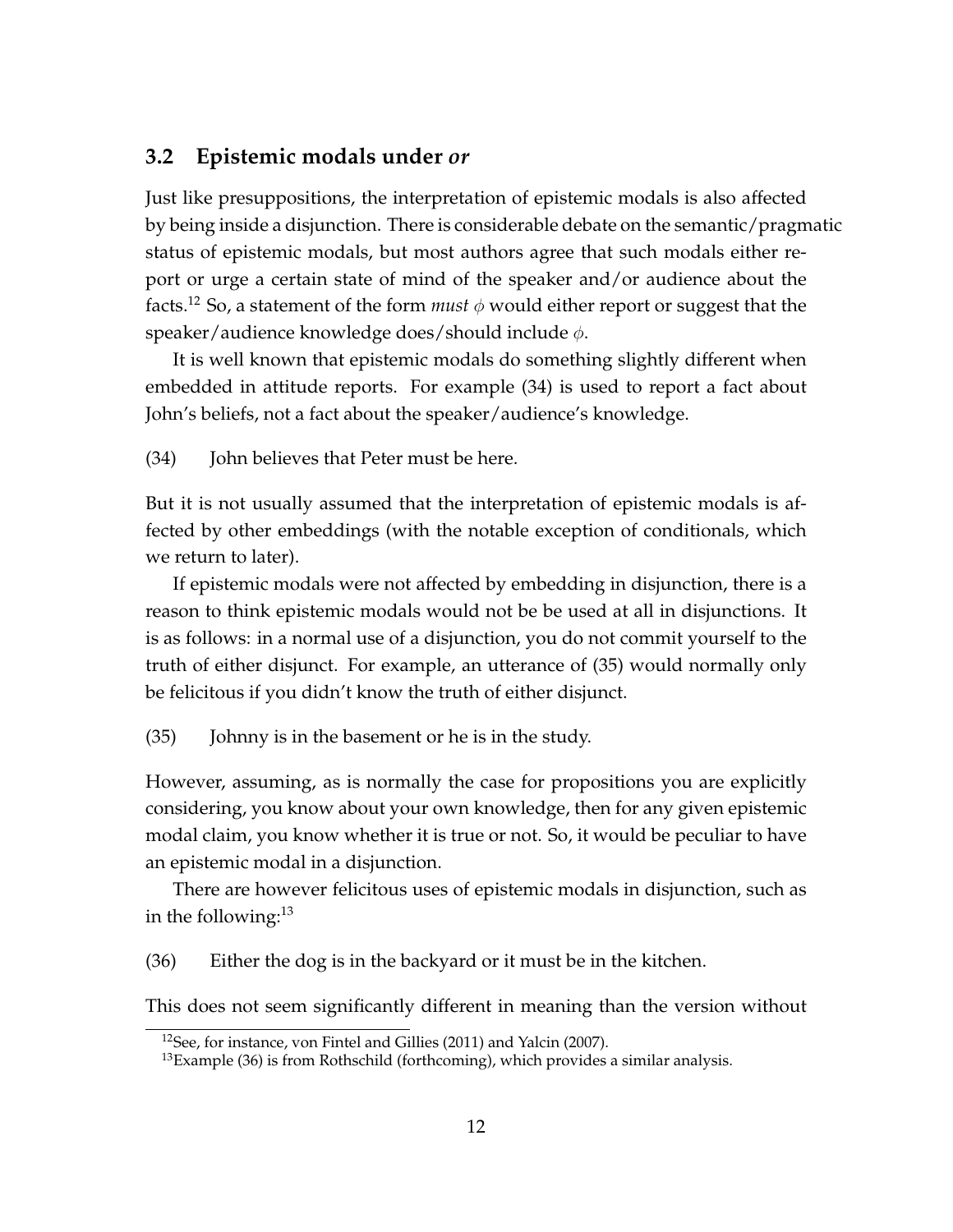*must* in the second conjunct.

(37) Either the dog is in the backyard or it is in the kitchen.

If *must*  $\phi$  just acted as a report of a mental state then this equivalence would not hold. So something else seems to be going on. If we view *must*  $\phi$ , instead, as urging some sort of attitude, than it is entirely unclear how it should behave under disjunction (without a theory of how expressivist semantics works under disjunction).

Another way of seeing the problem is to think about entailments. In general, a sentence of the form  $\alpha$  or  $\beta$ , together with  $\neg \beta$  entails  $\alpha$ . However, in the case of (36) such a pattern fails; the following inference is not valid:

(38) Either the dog is in the backyard or it must be in the kitchen.

(39) It's not the case that it must be in the kitchen.

Therefore:

(40) It is in the backyard.

Any standard semantics for epistemic modals and disjunction needs to explain this. $14$ 

One way of looking at these facts is as follows: epistemic modals in disjunctions do not directly report or suggest speaker or hearer attitudes. Rather they only do so indirectly. While the unembedded use of *must*  $\phi$  relates directly to the speaker and/or audience attitude the use of *must*  $\phi$  in a disjunct relates only indirectly to it. In  $\alpha$  *or must*  $\beta$  we instead see *must*  $\beta$  as conveying something (either reporting or urging) about the speaker/audience attitude conjoined with  $\neg \alpha$ . So (36) is a disjunction of the claim that the dog is in the backyard, and the report that the state of speaker/audience knowledge is such that if it is not in the backyard, it is in the kitchen.<sup>15</sup>

So, as with presupposition projection, the negation of the first disjunct is used in interpreting the second disjunct. In the next section, we will give a unified semantic treatment of the presuppositions and modals within disjunctions and

<sup>&</sup>lt;sup>14</sup>We are grateful to Seth Yalcin (p.c.) for suggesting this argument.

 $15$ Again, it's less clear how to implement the expressivist view under disjunction.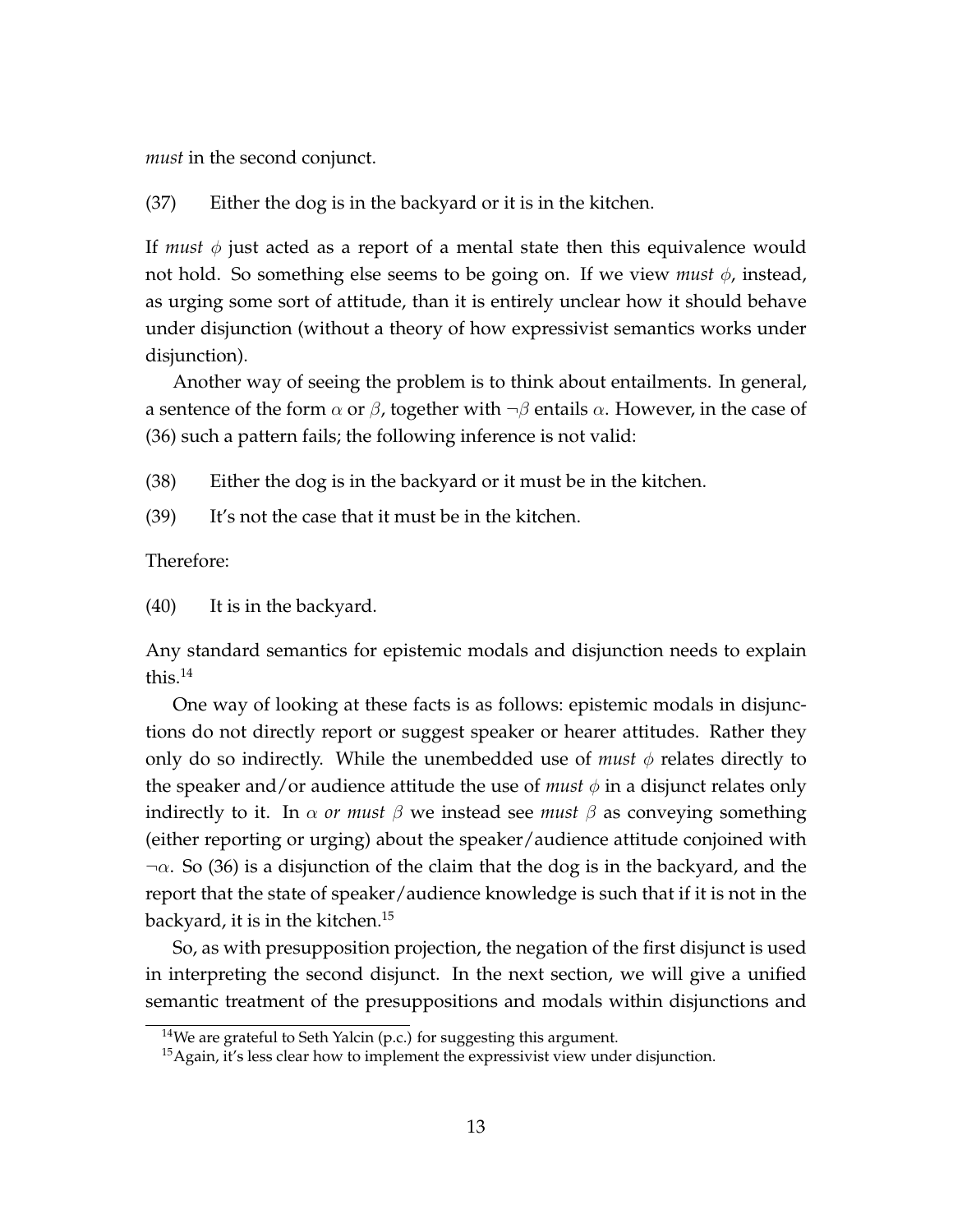conjunction. (We discuss the facts about epistemic modals under conjunctions later, in section 4.3, as they are somewhat more subtle.)

### **3.3 Dynamic effects in non-truth-tabular uses of** *and* **and** *or*

The same dynamic effects of *and* and *or* are found in non-truth-tabular uses of these expressions. This demonstrates a semantic/pragmatic commonality between the truth-tabular and non-truth-tabular uses of the connectives. We will later argue (§5) that the non-truth-tabular uses are uses where *only* the dynamic effects of the normal uses are present. In this section we just make the smaller point that the same dynamic effects we found in truth-tabular uses are also found in non-truth-tabular uses.

First, presupposition projection. The projection rule for *and* allows a presupposition in the second conjunct to be satisfied by the first conjunct (and thus fail to project out of the entire sentence). Here are some examples where this also occurs in non-truth-tabular conjunction:

- (41) A woman starts smoking, and she wants to stop within a few months.
- (42) You drink too much at the party, and you will regret that you did tomorrow.

In both cases, the presupposition of the second conjunct is satisfied by the first conjunct. This should not be that surprising as, on most theories, the presupposition projection rule for conditionals is the same as for conjunctions. So even if the non-truth-tabular use of *and* were merely an idiosyncractic way of expressing a conditional we would expect this pattern. Things are more interesting for the non-truth-tabular use of *or*. For regular disjunction a presupposition in the second disjunct can be satisfied by the negation of the first conjunct. Here is an example where this happens with non-truth-tabular disjunction.

- (43) Mary wasn't pregnant, or her doctor would have known it.
- (44) Bill didn't drink too much last night, or his wife would have made him regret it.

In each case, the presupposition in the second disjunct is satisfied by the negation of the first disjunct and is not inherited by the whole sentence. This is just what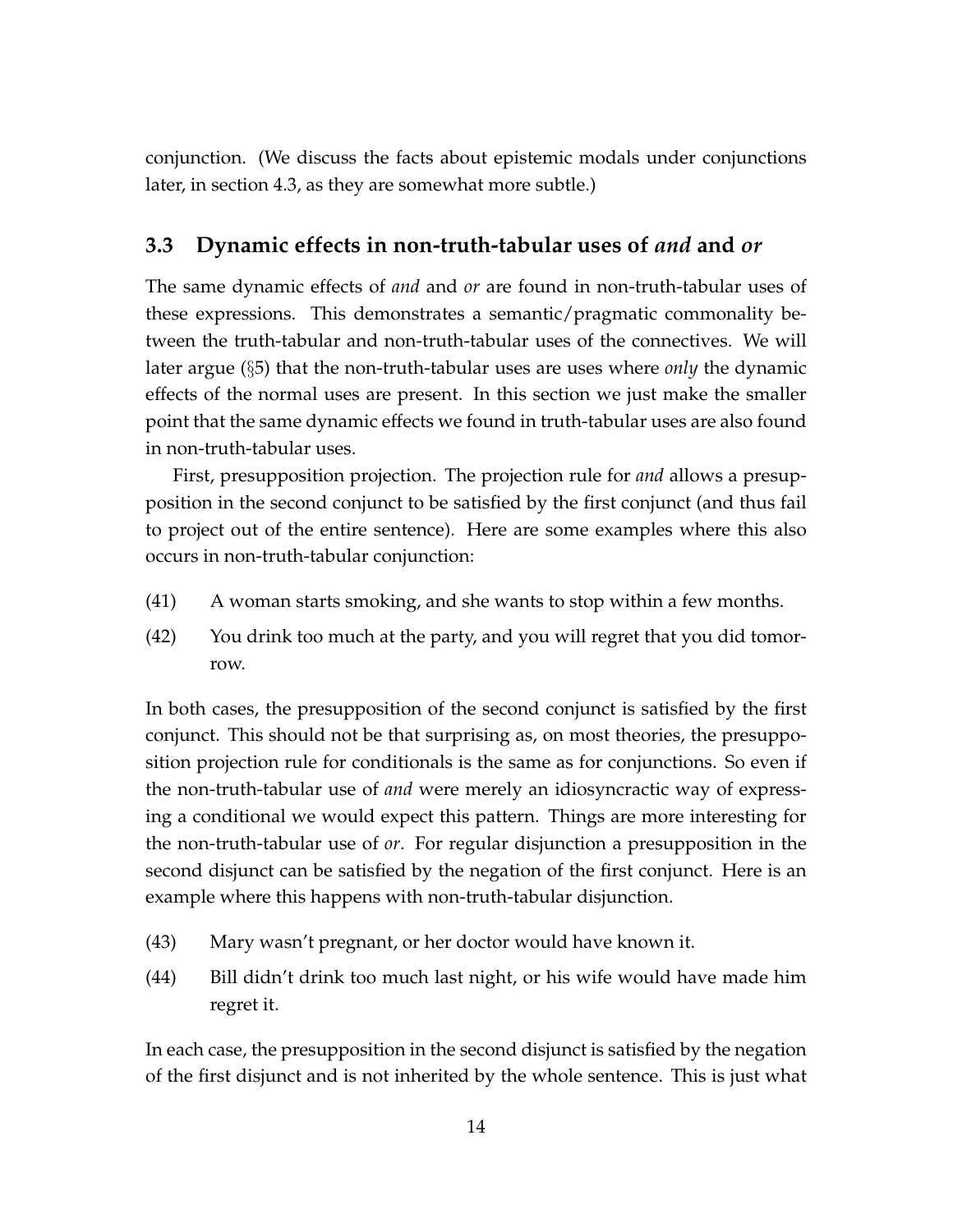we get in normal disjunction.

Testing the facts with epistemic modals is more difficult. We cannot find epistemic modals in the second disjunct of a non-truth-tabular disjunction, for reasons we discuss later. However, the modals such as *would* that we do find in non-truth-tabular disjunction seem to have their interpretation affected therein in the same way that epistemic modals have their interpretation affected in normal disjunctions. For instance, the domain of *would* in (43) appears to be restricted to worlds where the first disjunct is false. So the interpretation of modals under disjunction seems to follow the same principles in both truth-tabular and non-truth tabular uses.

In sum, the dynamic behavior present in the truth-tabular uses of *and* and *or* carries over to the non-truth-tabular uses. This is another reason to view nontruth-tabular uses as not mere idiosyncrasies.

## **4 Parameter Treatment of Dynamic Effects**

In this section we give a semantic account of the dynamic effects of the connectives. The inspiration for this treatment is Yalcin (2007) though that paper treats different features of epistemic modals from the ones we discuss here and does not discuss presuppositions at all. This account is essentially equivalent to dynamic semantics, though its formalism allows a more perspicuous statement of our proposal for the non-truth-tabular uses of *and* and *or*. 16

It is standard in semantic theories to define semantic values as relative to parameters for world, time, and location. What we posit is a parameter which we call, following Yalcin, the *information parameter* which presuppositions and certain modals are sensitive to. This parameter, s, can also be shifted by certain operators, including the connectives. For the purposes of this paper, we will only use two parameters, the information parameter,  $s$ , and the world parameter,  $w$ . So, the semantics for this language determines the truth of a sentence relative to a context, c, and these two parameters.

We assume, following Yalcin, that most non-presuppositional factual expressions are not responsive to the information parameter. So, for instance, the se-

<sup>&</sup>lt;sup>16</sup>See van Benthem (1989) for a presentation of a semantics formally similar to Yalcin's and a discussion of its connection to dynamic semantics.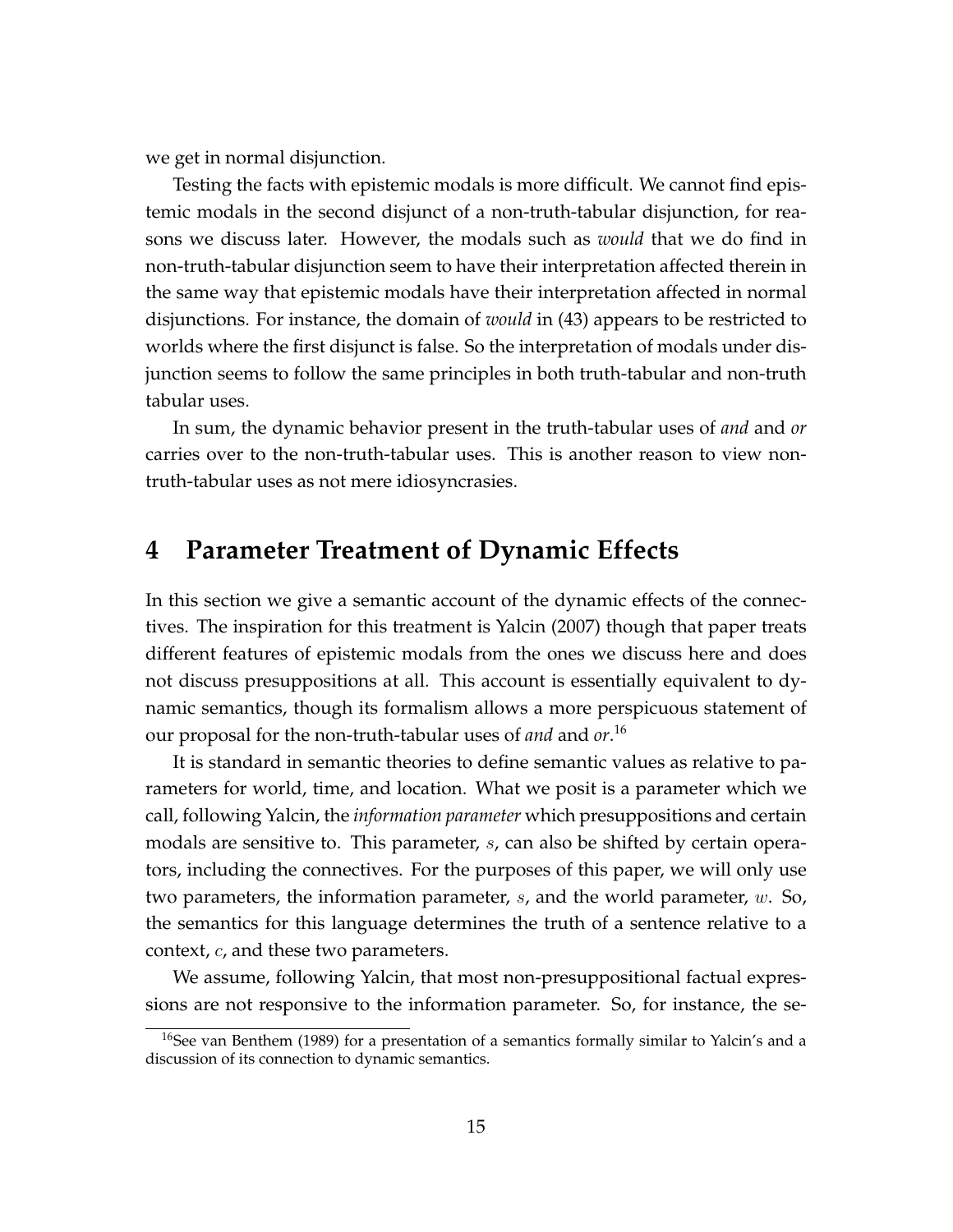mantics for a sentence like 'It's raining' do not make reference to the information parameter. Thus, it might be defined as follows:

(45) IIt's raining  $\int_0^{c,w,s}$  is true iff it's raining in w at the location in c.

By contrast, epistemic modals make reference to the information parameter:

- (46)  $[\![\diamondsuit\phi]\!]^{c,s,w}$  is true iff there exists  $w'\in s$  such that  $[\![\phi]\!]^{c,s,w'}$  is true.
- (47)  $\left[\Box\phi\right]^{c,s,w}$  is true iff for every  $w'\in s$ ,  $\left[\phi\right]^{c,s,w'}$  is true.

The information parameter thus gives the domain of quantification for epistemic modals.

We will assume also that presuppositional expressions are only defined when their presuppositions obtain in every world in the information parameter. For every simple presuppositional expression  $\phi$  which presupposes the proposition  $p$  we will assume the following rule:

(48) 
$$
\llbracket \phi \rrbracket^{c,s,w}
$$
 is defined iff  $p \supset s$ 

We also assume that any given complex expression is defined only if all parts that any semantic rule makes reference to are defined.<sup>17</sup>

Now all we need is the principle governing the shifting of the information parameter across connectives. Here are such rules, in the form of semantics for *and* and *or*.

- (49)  $\[\[\alpha\]$ and  $\beta\]^{c,s,w}$  is true iff  $\[\alpha\]^{c,s,w}$  is true and  $\[\beta\]^{c,s_\alpha,w}$  is true.
- (50)  $\left[\alpha \text{ or } \beta\right]^{c,s,w}$  is true iff  $\left[\alpha\right]^{c,s,w}$  is true or  $\left[\beta\right]^{c,s_{-\alpha},w}$  is true.

For any formula  $\alpha$  and information parameter  $s$ ,  $s_{\alpha} = s \cap \{w' : [\![\alpha]\!]^{c,s,w'}$  is true}. So,  $\alpha$  and  $\beta$  only differs from a classical conjunction in that the information parameter with respect to which  $\beta$  is evaluated is s conjoined with the semantic value of α. For  $\alpha$  or  $\beta$ , the difference from classical disjunction is that  $\beta$  is evaluated with respect to s conjoined with the semantic value of the negation of  $\alpha$ .

We conclude this section with two notes on this treatment of presupposition projection:

<sup>&</sup>lt;sup>17</sup>This is effectively the weak-Kleene notion of definedness.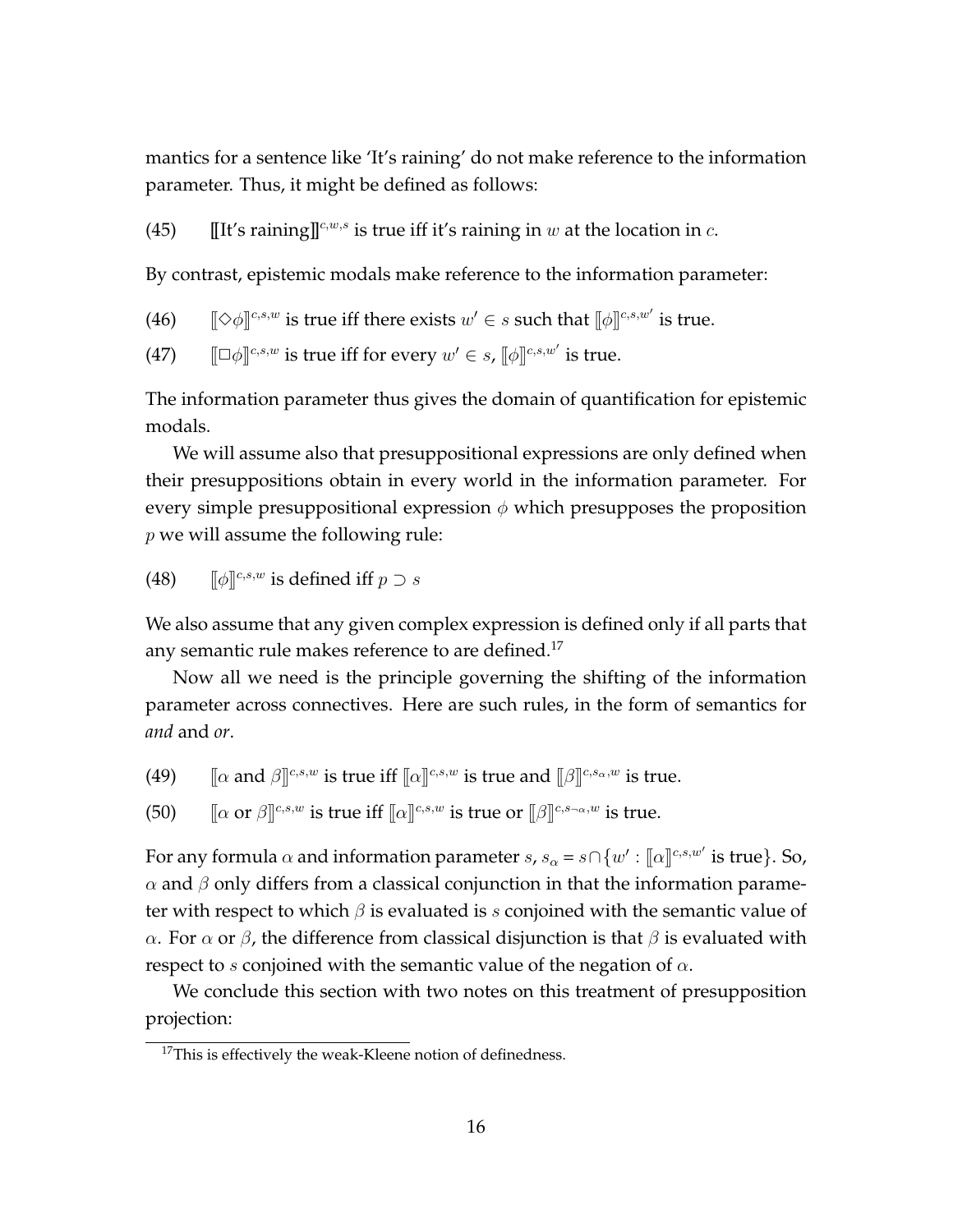- 1. Recent work on presupposition projection has attempted to provide an explanation of why, in our terminology, the information parameter is shifted under connectives such as conjunction and disjunction (e.g. Schlenker, 2008, 2009; Rothschild, 2011). While our account is not stated in an explanatory way, it is compatible with some such explanations.<sup>18</sup> That is, it is probably not merely a lexical stipulation that *and* and *or* work the way they do. Rather, there are reasons why the information parameter is shifted in this exact way under disjunction and conjunction. So, we should not expect to find languages in which truth-tabular conjunction and disjunction affect the information parameter in different ways. However, to get into these reasons would take us too far afield.
- 2. It may seem odd that we allow one single parameter to be responsible both for the truth of statements with epistemic modals *and* presupposition projection. As an anonymous referee pointed out, while both such modals and presuppositions are sensitive to contextual information they seem to be sensitive to different kinds of contextual information: presuppositions are sensitive to the common ground, while epistemic modals seems to be sensitive to something more like distributed knowledge of a group. The referee suggests we considered introducing separate informational indices for modals and presuppositions. We agree that epistemic modals and presuppositions behave differently, but we do not think that this should lead us to proliferate information parameters. Rather, we think that substantive pragmatic principles are needed explain the role of the information parameter in conversation. We merely sketch these here. Yalcin (2007) argues convincingly that a sentence whose truth or falsity depends on the information parameter (such as those with epistemic modals) should be understood as requiring that the common ground be updated in such a way that when it sets the value of the information parameter the sentence is true. By contrast, we would suggest that when the definedness is at issue (as in the case of presuppositions) the felicity conditions on a sentence require that the sentence be defined when the common ground serves as the value of the information parameter. These two principles require us, like Yalcin, to reject the

 $18$ Schlenker (2009) can especially be read in this way, though it is formulated in a somewhat different framework.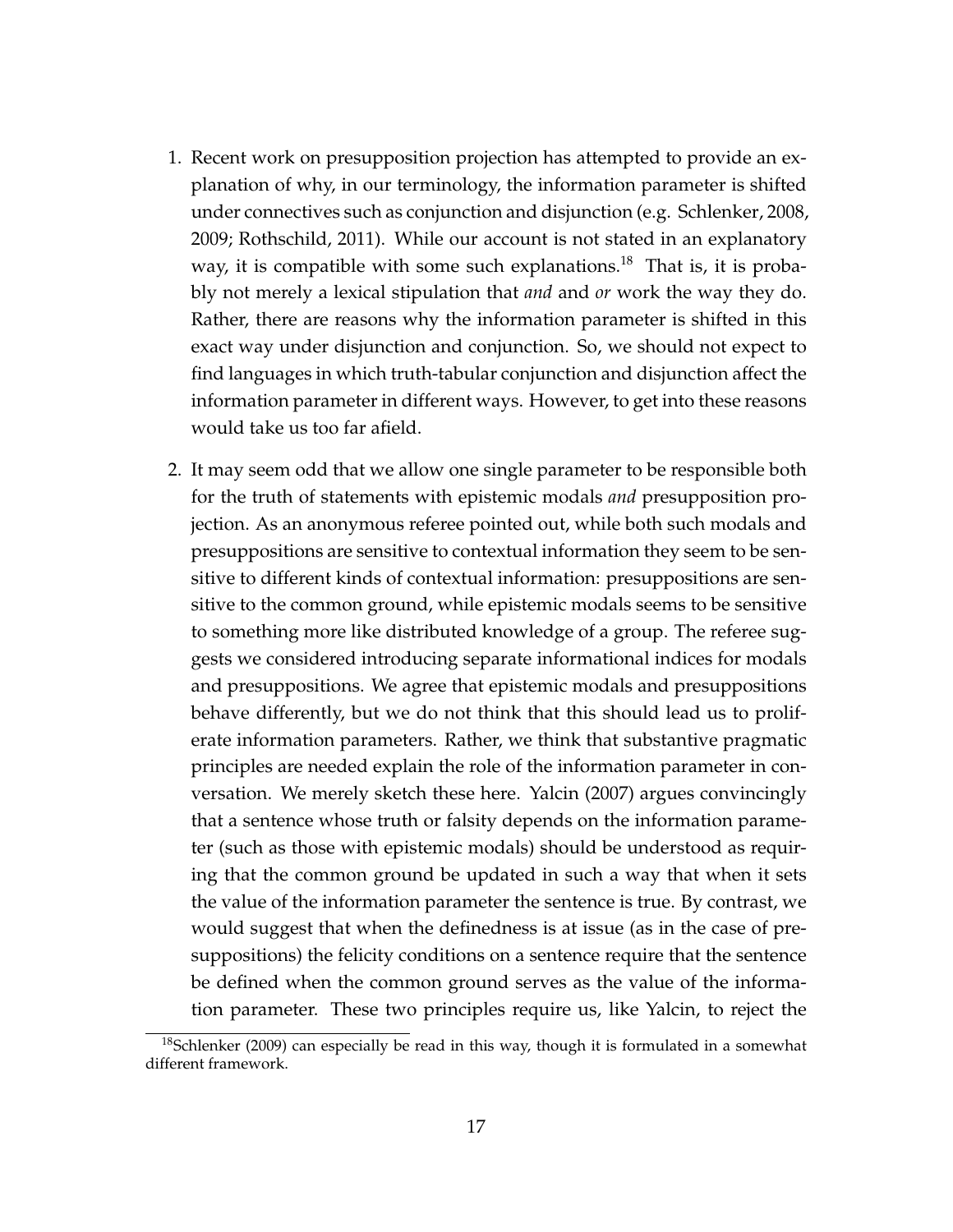idea that the information parameter is akin to other contextual parameters and has its value simply set by context.<sup>19</sup>

## **4.1** *If*

The parameter-based treatment of dynamic effects can also be extended to give a semantics of conditionals. We present this here as it will be useful later for explaining how it is that certain conjunctions can get conditional interpretations. Yalcin (2007) and Gillies (2010) give the following semantics for indicative conditionals:<sup>20</sup>

(51)  $\left[\![\alpha\to\beta]\!]^{c,s,w}$  is true iff for all  $w'\in s_\alpha$ ,  $\left[\![\beta]\!]^{c,s_\alpha,w'}$  is true

We won't discuss in detail this semantics, but note that it makes *if*  $\alpha$  *then*  $\beta$  equivalent to an epistemic necessity modal with a domain restricted by  $\alpha^{.21}$ 

This is extremely close to the proposal in Kratzer (1986). On Kratzer's view the antecedent of a conditional serves only to restrict the domain of a modal governing the second ("consequent") clause. When no explicit modal is present, this will typically be a silent epistemic necessity modal. Thus, Kratzer's account gives similar truth-conditions to Yalcin's, though it has a more involved derivation, as she, unlike Yalcin, posits an unpronounced epistemic modal.

We could, moreover, give a version of the semantics in (51) even closer to Kratzer's. What we need to do is assume that unpronounced modals are always present in all consequents, in which case all that we need in the semantics of the conditional is to effect a shift in the information parameter:

(52)  $\left[\alpha \to \beta\right] \infty^{c,s,w}$  is true iff  $\left[\beta\right] \infty^{c,s_\alpha,w}$  is true

In this case, the antecedent simply shifts the information parameter and the effect of this shift is determined by what modal operators appear in the consequent.

<sup>&</sup>lt;sup>19</sup>We are grateful to Yalcin for discussion of this point.

<sup>&</sup>lt;sup>20</sup>There is one difference form Yalcin's: our update rule for  $s_\alpha$  is only the same as his when  $\alpha$  is not itself sensitive to the information parameter.

<sup>&</sup>lt;sup>21</sup>This is anyway the case where  $\alpha$  itself does not contain a modal. We do not here want to discuss the complicated cases where there is an epistemic modal in the antecedent.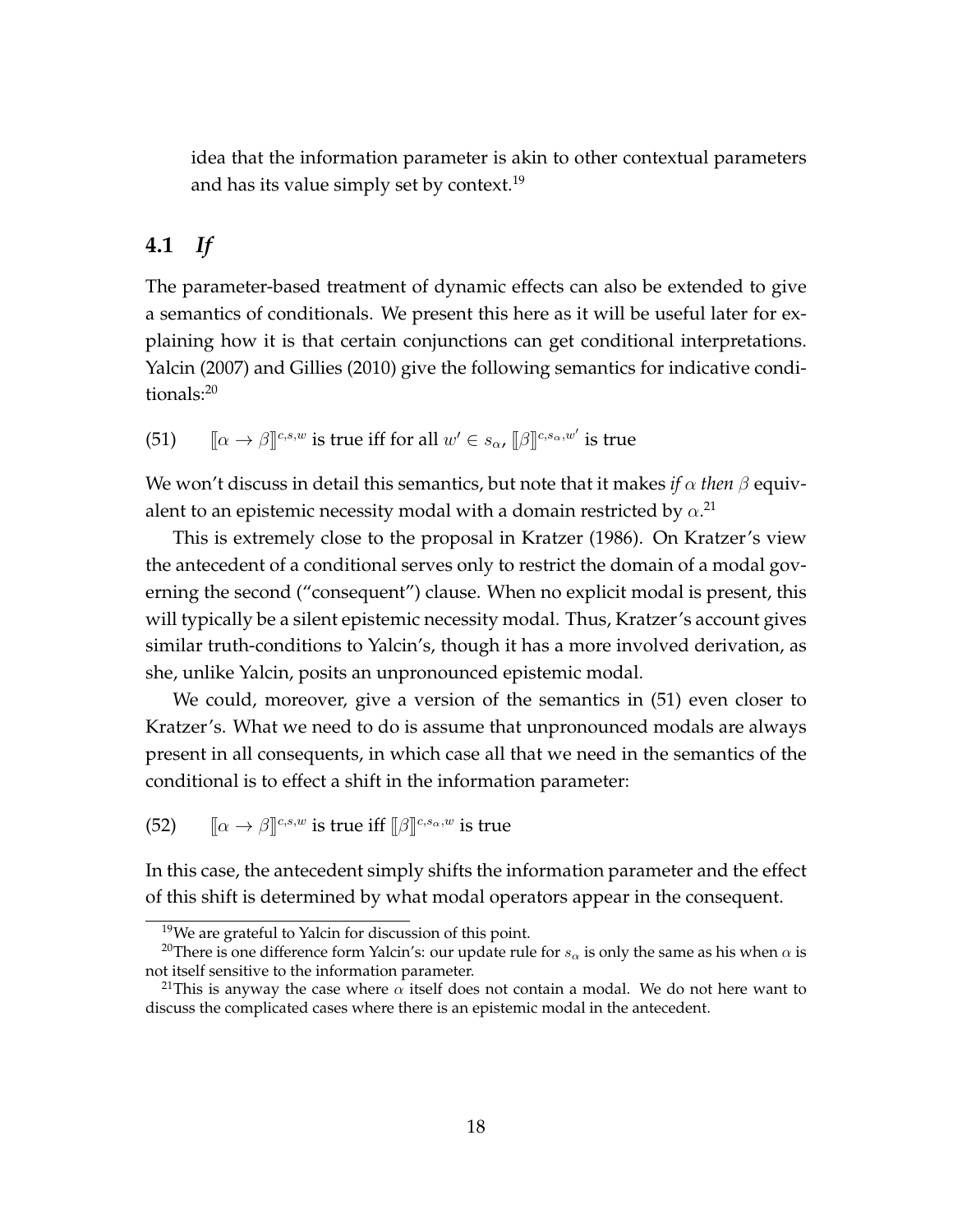### **4.2 Counterfactual Conditionals**

The account of conditionals above does not obviously extend to counterfactual conditionals like this:

(53) If John were here, he would be tired.

The problem is that to get adequate truth conditions for counterfactuals we need to look outside the standard worlds in the context set which the information parameter tracks (Lewis, 1973; Stalnaker, 1968). To handle counterfactuals we thus need a more structured information parameter that includes not just worlds deemed epistemically possible but also nearby possibilities that are incompatible with known information. For simplicity here we will assume a strict-conditional account of counterfactuals: (53) is true iff in all accessible worlds in which John is here, John is tired . To get this account to work we need to make the information parameter s have an inner and outer sphere: the inner sphere tracks epistemic possibility, the outer sphere tracks nearby counterfactual possibility.<sup>22</sup> Modals, we assume, quantify over just the worlds in the inner sphere if the inner sphere is non-empty, but if the inner sphere is empty the modals quantify over the worlds in the outer sphere.

So we now take s to be an ordered pair of sets of worlds  $(s_{in}, s_{out})$ . We also refine our definition of  $s_{\alpha}$ , so that both the inner and outer parts of the information parameter are adjusted.

(54)  $s_{\alpha} = (s_{\text{in}} \cap \{w' : [\![\alpha]\!]^{c,s,w'} \text{ is true}\}, s_{\text{out}} \cap \{w' : [\![\alpha]\!]^{c,s,w'} \text{ is true}\})$ 

We slightly adjust our definition of modals to reflect this more nuanced treatment of the information parameter:

(55) if  $s_{\text{in}}$  is nonempty then  $[\Box \phi]^{c,s,w}$  is true iff for every  $w' \in s_{\text{in}}$ ,  $[\![\phi]\!]^{c,s,w'}$  is true, otherwise  $[\![\Box \phi]\!]^{c,s,w}$  iff for every  $w' \in s_{\text{out}}$ ,  $[\![\phi]\!]^{c,s,w'}$  is true.

We can now maintain the Krazterian semantics of *if* in (52) along with the assumption that *would* is a standard necessity modal, and get an adequate treatment

 $22$ We follow von Fintel (2001) and Gillies (2007) here in assuming that a sophisticated dynamic story of context change accounts for the unacceptability of Sobel sequences and other classic objections to the strict conditional account of counterfactual (see Moss, forthcoming, for a critique of these views).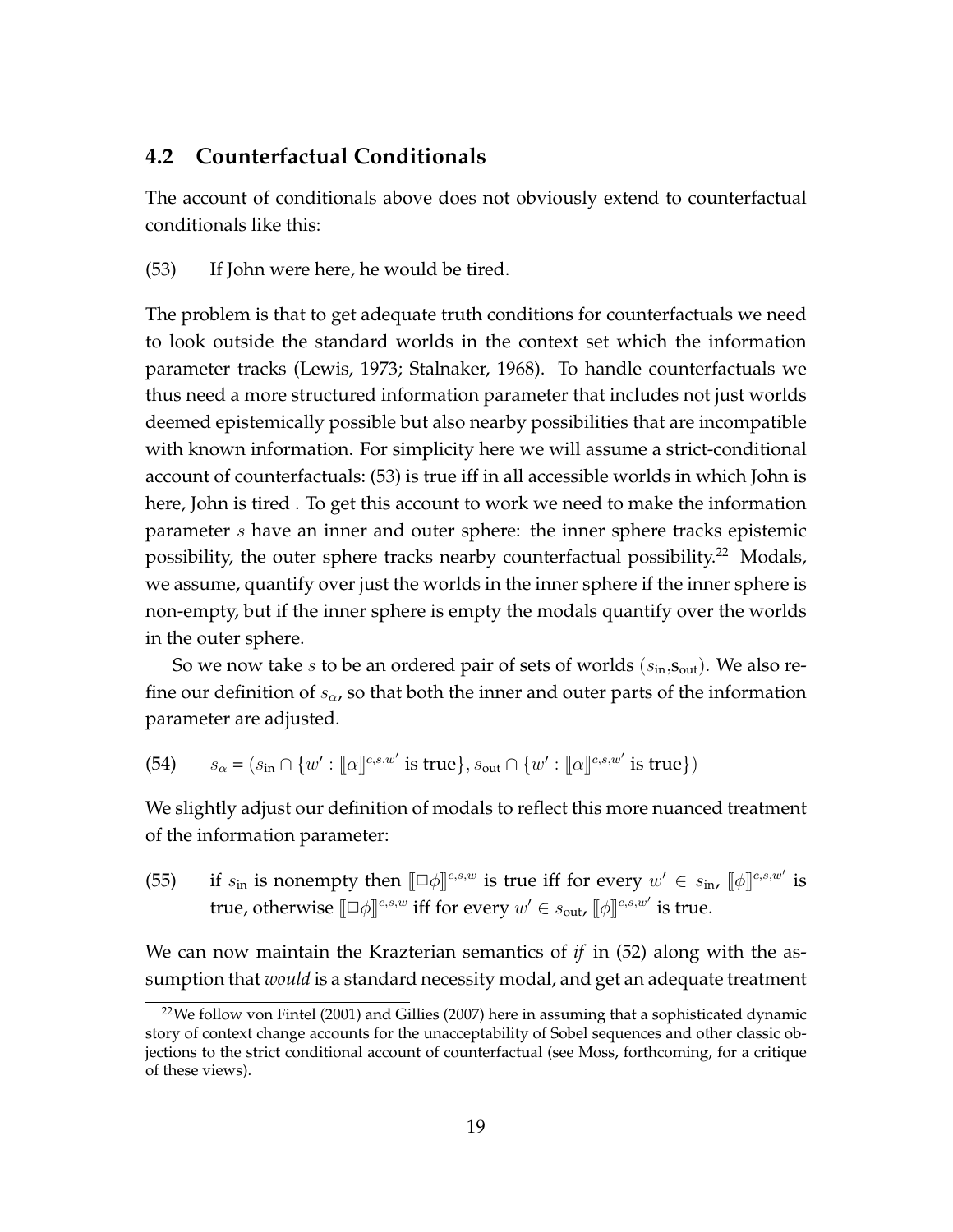of counterfactuals like (53). If it is known that John is not here, then we assume an information parameter whose inner sphere contains no worlds in which John is here. For any s that has this property, according to (52) and (55), (53) is true iff all the worlds in  $s_{\text{out}}$  in which John is here are ones in which he is tired. We assume here that *would* and *must* have the same truth-conditions, but that the use of *would* signals that the outer sphere of possibilities is being quantified over. This simple semantics would need considerable refinement to deal with many of the puzzles about counterfactuals, but it should be adequate for our purposes here.

Note that, unless relevant, we will just refer to  $s_{\rm in}$  as s and keep the simple semantics we used prior to this section.

### **4.3 Epistemic modals and conjunction**

There is no clear consensus on how epistemic modals behave under conjunctions. What does our semantic account predict? A first prediction is that the domain of epistemic modals in the second conjunct will already contain the information of the first conjunct. Note that this does not have any surprising implications for unembedded conjunctions since these can be regarded as consecutive assertions.<sup>23</sup>

However, there are cases where a conjunction is itself embedded under another operator and thus cannot be regarded as amounting to consecutive assertions of the conjuncts:

(56) Either John is in Tawain and Tim must be too, or John is in Haiti.

The key prediction is in the interpretation of the *must* in "Tim must be too": this has as its information parameter not the s of the whole sentence, but rather s plus the information that John is in Tawain (i.e.  $s_{\text{[John is in Taiwan]}}$ ). This seems like a good prediction to us. It is less clear what the prediction made by more standard theories would be, because it is not clear from their perspective why you should ever find epistemic modals under disjunction in the first place.

 $23$ Stalnaker (1974) suggests regarding a conjunction, for pragmatic purpose, as two consecutive assertions. He uses this to motivate the presupposition projection rule for conjunction.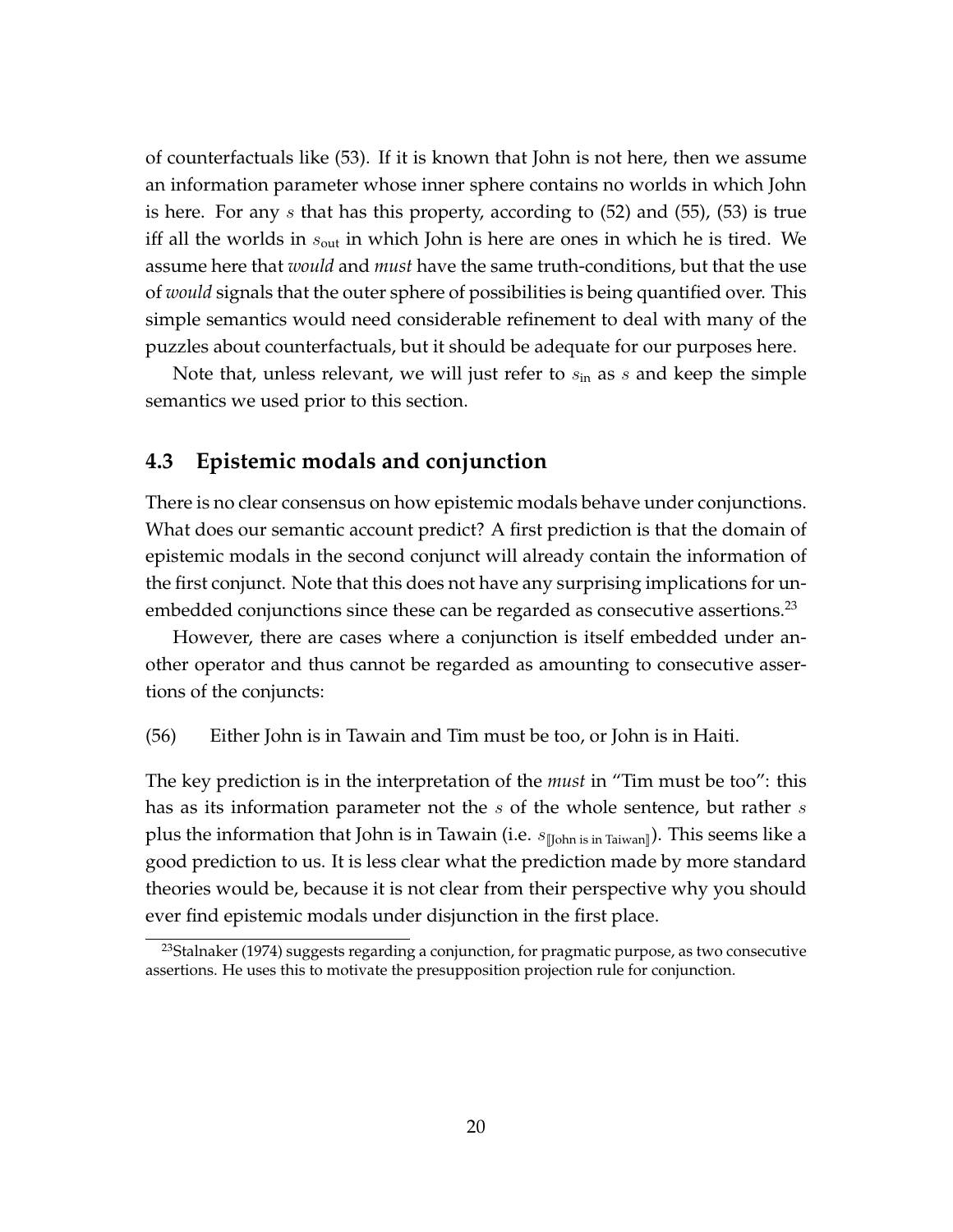# **5 Purely parameter-shifting uses of connectives**

In this section we propose a typology of uses of the connectives that result from preserving their ability to alter the information parameter while dispensing with their truth-tabular meaning. The non-truth-tabular uses are two particular cases in this typology.  $24$ 

Let ∗ represent either *and* or *or*. We propose that in sentences superficially of the form  $\alpha * \beta$ , rather than  $*$  acting as a binary operator with its usual truth table, instead ∗ may signal *only* a change in the information parameter for the evaluation of β. How then do we make sense of sentences where *and* and *or* appear without their truth-table meaning? What we assume is that default principles of semantic interpretation determine what the semantic effect of each clauses is when there is no higher truth-tabular connective governing them. The two principles we posit are as follows:

- (57) No clause may be entirely idle in determining the meaning of a sentence.
- (58) Any clause may be entailed unless the meaning of some operator prevents it.

Principle (57) is obvious: we should not have entirely extraneous linguistic material of the type  $S$ : every clause must do something. Principle (58) may seem less obvious, but is, in fact, quite natural. It simply states that it is a default option for a clause to be *entailed*. One piece of evidence for this comes from the fact that a wide-variety of subordinate clauses, including those with no higher pronounced operator, are entailed:

- (59) a. Alfred came in, so, he must still be here.
	- b. Lance being an astronaut, Mary suspected he'd have a taste for freezedried food.

In the first example, (59-a), both clauses are entailed. In the second example both the starting *free absolute* and the main clause are entailed. Indeed, there are a num-

 $24$ Our proposal here is related to an unpublished squib by Michael Solomon who proposes a dynamic system in which *all* uses of connectives, including truth-tabular uses, free-choice disjunction, and our non-truth-tabular uses, include just the dynamic aspects of the meaning of the connectives. Solomon accounts for truth-tabular aspects of connectives by positing covert operators that determine whether clauses have entailment-like effect on the context.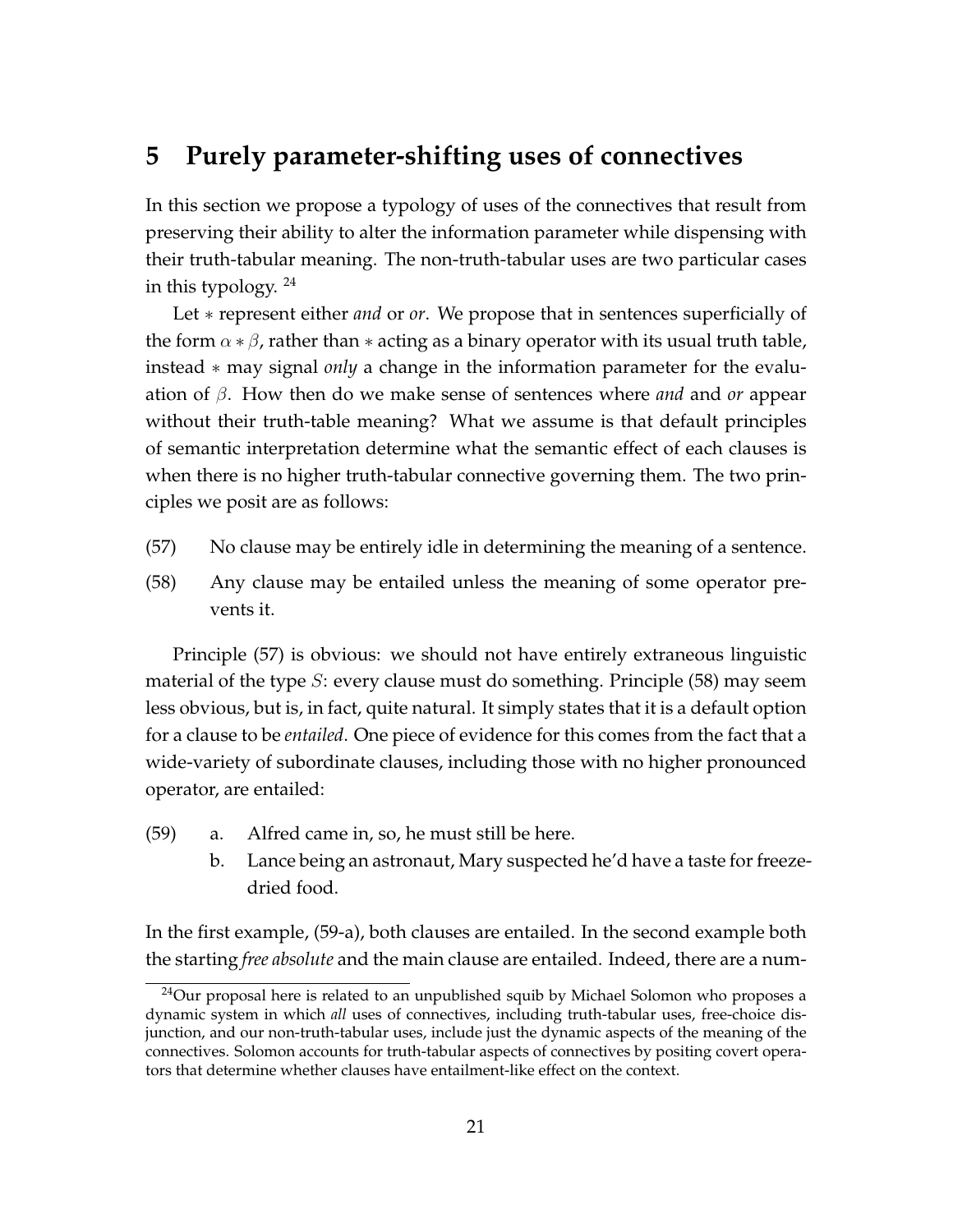ber of connective terms (or adverbs) that indicate that both clauses are entailed (*but*, *so*, *because*, *however*, *otherwise*). One view of these is that they all semantically encode a form of conjunction. Another is that they only modify the clause they appear in and that default semantic rules enforce entailment.<sup>25</sup>

We will return to some of the details of exactly when and why some clauses get entailed later in §6.2. For now, let us simply accept the reasonable posit that without a governing truth-functional operator, a clause *must* do something, principle (57), and a clause *may* be entailed, principle (58). We will see that these assumptions do useful work for us without over-generating interpretations.

Recall that our background assumption is that there is a possibility for the connectives only to exhibit the dynamic part, i.e. the information parameter changing part, of their semantics in rules in (49) and (50). According to those rules,  $\beta$ , the second conjunct or disjunct, plays no dynamic role; in particular, it doesn't affect the information parameter under which  $\beta$  is evaluated. Thus, if  $\beta$  is to play any role at all, and so not fall afoul of principle (57), the only option available is that  $\beta$  is entailed, by principle (58). So we predict that in any "dynamic-only" use of conjunction and disjunction,  $\beta$  will be entailed (subject to the usual information parameter effect of the connective). As for  $\alpha$ , the first conjunct, given (57) and (58) there are two possible semantic roles for  $\alpha$  in dynamic-only uses of connectives: 1) it makes no contribution to the truth-conditions of the sentence (except in so far as it alters the information parameter) and 2) it is also entailed under principle (58). We assume that both possibilities exist, but we argue that for each connective only one of the possibilities results in a substantially different meaning and so is actually realized.<sup>26</sup>

To state this more formally, we have the following rule governing the connectives:

(60) Let  $*$  be a connective (either *and* or *or*). An assertion of  $\alpha * \beta$  can take the following three forms:

**Normal Connective** The normal use discussed above.

**Double Entailment** In this possibility  $\alpha$  is entailed and  $\beta$  is entailed with

<sup>25</sup>On this view, for "but", for example, the word does not have a truth-table like *and*, but rather simply marks a form of contrast with preceding material.

 $^{26}$ This last point relates closely to the claims of Michael Solomon, see fn. 24, who suggests that one can vary assertive content in connectives and account for non-truth-tabular uses without overgenerating.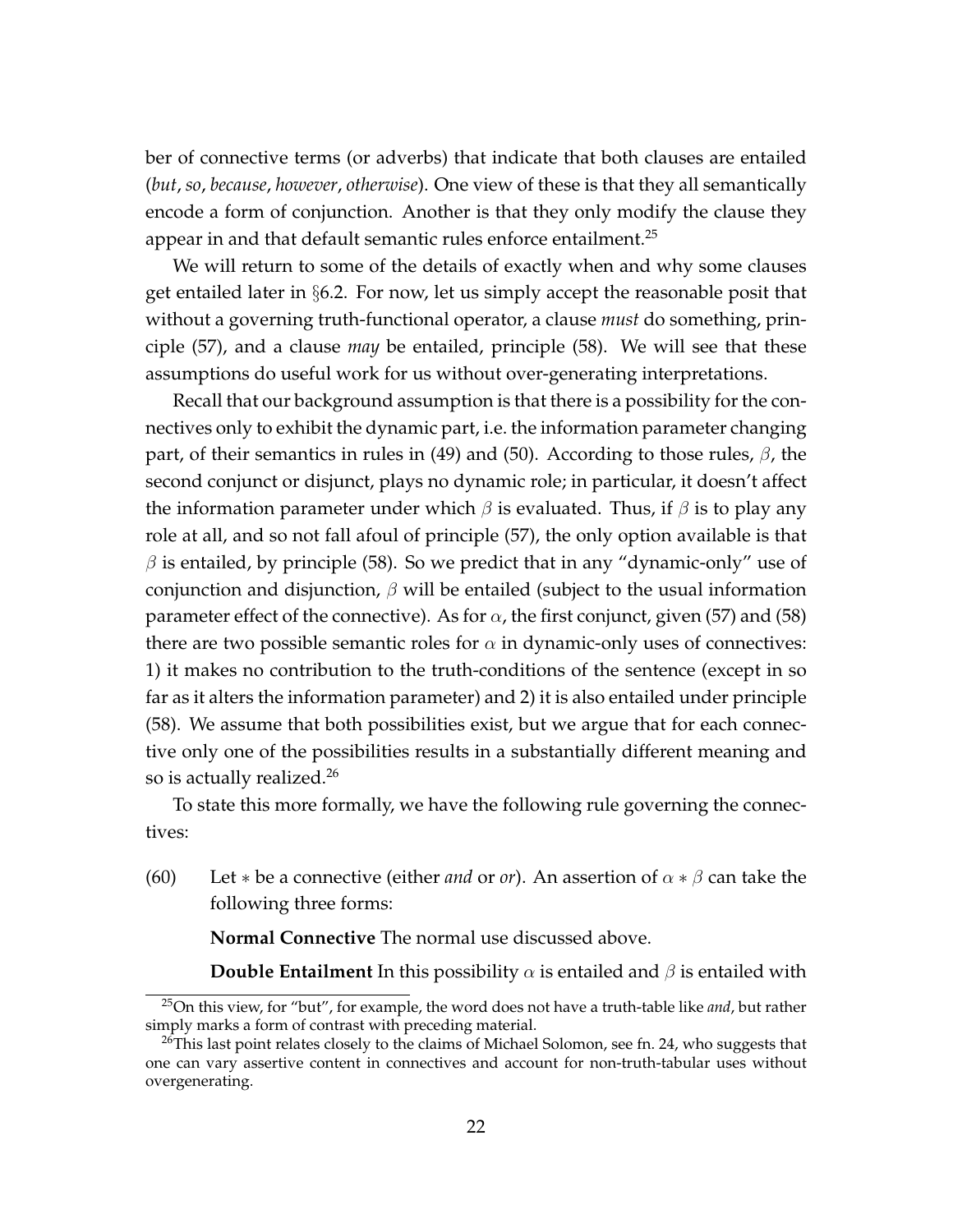#### the information-parameter change associated with ∗.

### **Use of**  $\alpha$  for changing information parameter only Here  $\alpha$  is not entailed but just used to alter the information parameter for  $\beta$

We can represent all the possible uses of the two connectives in this table:

| connective use type |                              | content                                                                                        |
|---------------------|------------------------------|------------------------------------------------------------------------------------------------|
| and                 | normal                       | $\left[\alpha \text{ and } \beta\right]^{c,s,w}$ (as defined in (49))                          |
| and                 | double entailment            | $\ \alpha\ ^{c,s,w}$ and $\ \beta\ ^{c,s_\alpha,w}$                                            |
| and                 | information-parameter change | $\llbracket \beta \rrbracket^{c,s_{\alpha},w}$                                                 |
| or                  | normal                       | $\left[\alpha \text{ or } \beta\right]^{c,s,w}$ (as defined in (50))                           |
| or                  | double entailment            | $\llbracket \alpha \rrbracket^{c,s,w}$ and $\llbracket \beta \rrbracket^{c,s_{\neg \alpha},w}$ |
| or                  | information-parameter change | $\ \beta\ ^{c,s_{\neg\alpha},w}$                                                               |
|                     |                              |                                                                                                |

Thus, we are positing that any sentence with *and* and *or* in the right structure will exhibit certain interpretative options beyond the normal truth-tabular one. What the options have in common is that the dynamic effect on the second clause is the same as in the truth-tabular case (and that they are derived from  $(57)$  and  $(58)$ ).<sup>27</sup>

Two of the possibilities are not very interesting: *and* **- double entailment** reproduces normal conjunction. In addition, *or* **- information-parameter change** is hard to distinguish from regular disjunction. For it is equivalent, to *if* ¬α *then* β, which would be very close in meaning to the disjunction  $\alpha$  *or*  $\beta$ *.* $^{28}$  This leaves two possibilities for uses of the connectives that differ substantially from the truthtabular uses: *and* **- information-parameter change** and *or* **- double-entailment**. We argue below that both of these possibilities are realized, and that these explain the non-truth-tabular uses our paper focuses on.

 $27$ It should be noted that we are using 'and' metalinguistically in specifying the content of the 'double entailment' uses. Specifically, we are using it to indicate that the two clauses, as interpreted with respect to the specified information parameters, jointly constitute the content of the sentence. Thus on the 'double entailment' use type the two clauses need not be thought of as within the scope of a (normal) conjunction; rather it is as if each is independently uttered (under the relevant information parameter). This distinction is not important for the examples discussed thus far, but becomes relevant when we return to a discussion of examples involving imperatives in §6.1.

<sup>&</sup>lt;sup>28</sup>See again the semantics of the conditional in  $(52)$ . Although the semantics of conditionals and disjunctions are different their assertability conditions are extremely close. Of course, the information parameter change use of *or* will be equivalent to a simple assertion of  $\beta$  if  $\beta$  is not responsive to the information parameter, but we assume those cases are ruled out by principle (57) for both disjunctions and conditionals.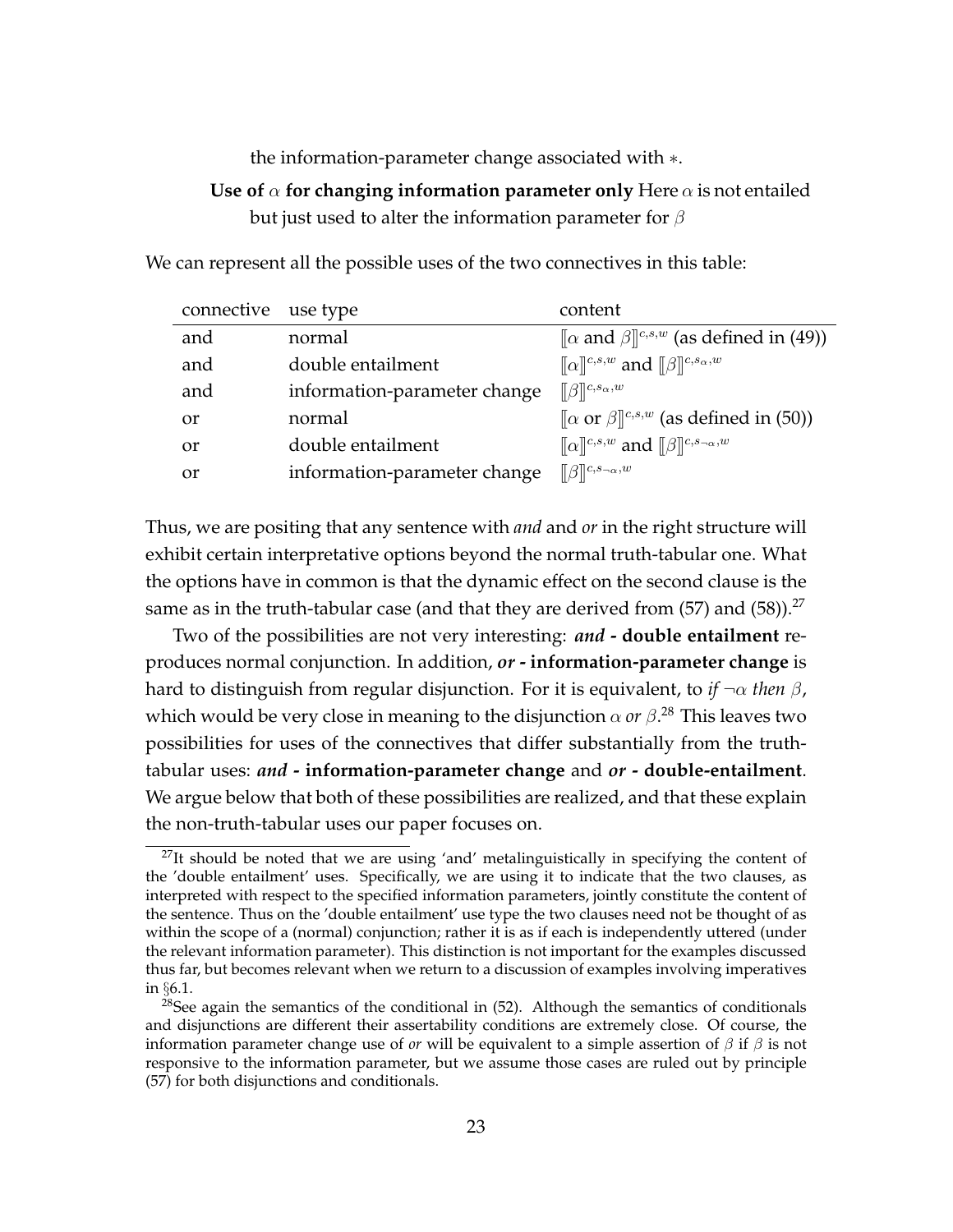*and* **- information-parameter change**. This would be a form of conditional conjunction: for example  $\alpha$  *and*  $\Box \beta$  would become equivalent to  $\alpha \rightarrow \Box \beta$ , with the semantics for  $\rightarrow$  given in (52). Certain non-truth-tabular examples fall out straight away if treated in this way; for example:

(61) The police show up, and there might be trouble.  $\approx$  If the police show up, there might be trouble

In this example, the meaning according to information-parameter change option for *and* can be presented as follows, where  $P =$  "Police show up", and  $T =$  "there is trouble."

(62)  $[\] \Diamond T \]^{c,s_P,w}$ 

This is true iff there is some world  $w'$  in  $s_P$  (all worlds in information parameter, s, in which the police show up) such that  $[[T]]^{c,s_P,w'}$ , which itself is simply true if there is trouble in  $w'$ . This captures the intuitive meaning of  $(61)$ : that it's possible relative to the assumption that the police show up that might be trouble. It is also equivalent to  $P \to \Diamond T$  on the semantics in (52).

Other non-truth-tabular cases require further analysis. The reason is that unless  $\beta$  is sensitive to the information parameter, on the information-parameter change use  $\alpha$  *and*  $\beta$  would simply be truth conditionally equivalent to  $\beta$  alone. We assume such cases are ruled out by principle (57). For examples like (1), which contains the future modal *will*, there are two main options: a) treat  $\beta$  as governed by a covert epistemic necessity modal scoping over the future tense (or, equivalently for our purposes, treat *will* itself as epistemic), or b) treat *will* as a Kratzerian "doubly relative" modal, which picks up its *modal base* from the information parameter. Going with a) assimilates (1) to standard cases of epistemic modals being altered by the information parameter. While this may be feasible here, we probably need b) for other cases. For instance, some examples with deontic modals are not plausibly treated as having hidden epistemic modals:

(63) Your son comes home late, and you should scold him.

A natural interpretation of this says that in the best deontic worlds in which your son comes home late are ones in which you scold him. To get this reading correctly we cannot just restrict the worlds of a (silent) epistemic modal, rather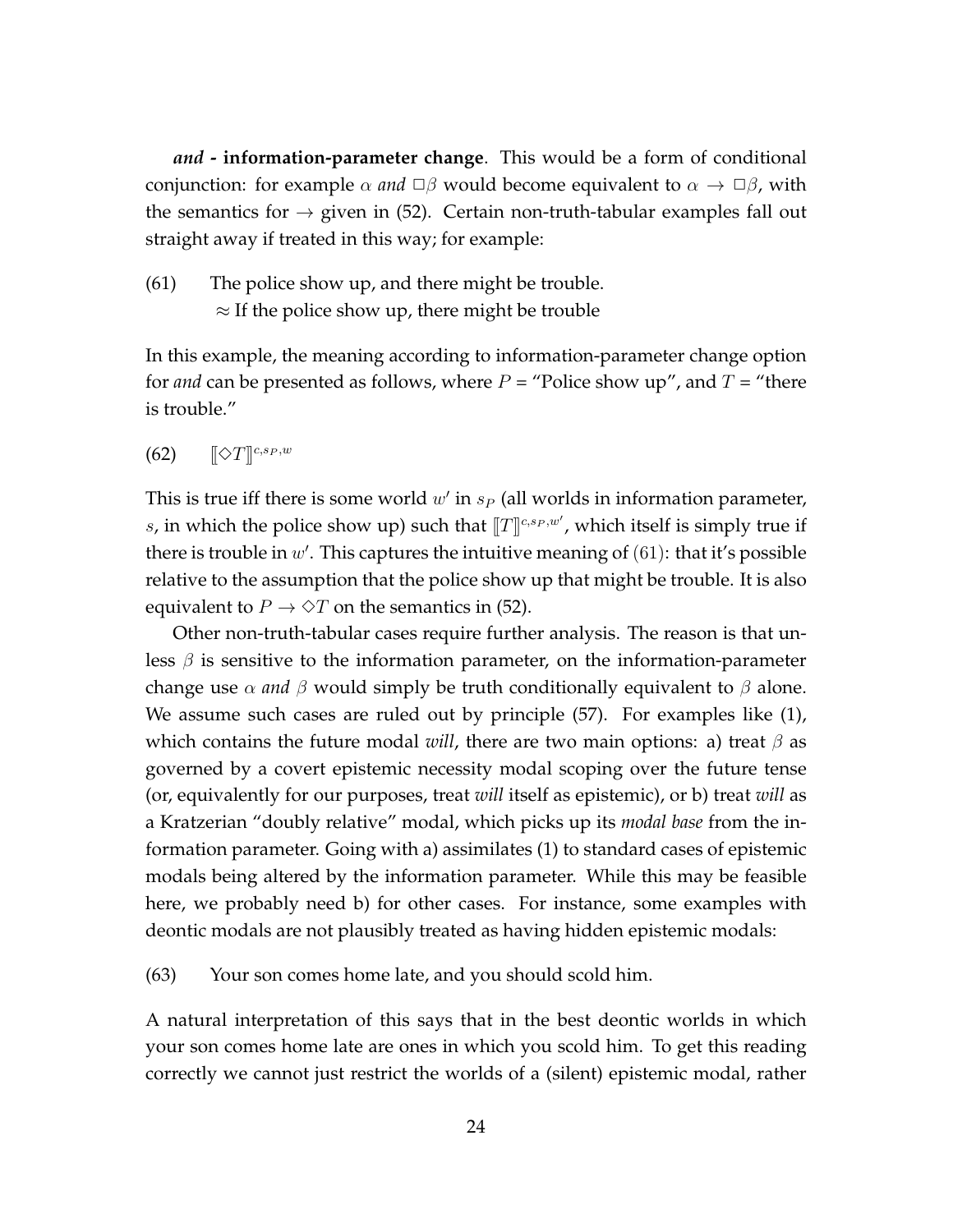we need to affect the interpretation of the deontic modal. We could, using the "doubly relative" semantics for modals suggested in Kratzer (1981), treat deontic modals as having an *ordering* unique to them, but take their base of worlds as given by the information parameter. So in this case, the shift in the information parameter carries through to the deontic modal inside.<sup>29</sup>

Similarly, in cases with adverbs of quantification in  $\beta$ , such as (64) we need to rely on the shift in the information parameter affecting the interpretation of the adverb of quantification, unmediated by a silent epistemic modal.

(64) John comes late to practice, and the coach is usually pissed.

We will discuss how to do this in section 6.1.

There are also cases without any overt modals or adverbs of quantification, such as those discussed in §1:

(65) The cops show up, and someone is a snitch.

 $\approx$  If the cops show up, then (it follows that) someone must be a snitch

For this case we would seem to need to posit a covert necessity modal (option a) above). This of course, is exactly the move made by Kratzer (1981, 1986) in analyzing indicative conditionals without overt modals or adverbs of quantification.

*or* **- double entailment** This would be a use on which α *or* β entails α, and entails  $\beta$  relative to the information parameter updated with  $\neg \alpha$ . Some of the data discussed in §1 are pure cases of this:

(66) John has no friends, or he would throw a party  $\approx$  John has no friends. If he did he would throw a party.

Taking *would* to be (in this instance) an epistemic necessity modal, the relevant

<sup>29</sup>Here is a lexical entry for such a doubly-relative deontic *must* that does the trick. Assume that there is a deontic partial ordering  $>a$  on worlds, such that if  $x > d$  y then x is a deontically better world than  $y$ :

<sup>(</sup>i)  $\qquad \qquad [\text{Must}_d \ \alpha]^{c,s,w}$  is true iff for all worlds  $w'$  in s such there is no  $w''$  in s s.t.  $w'' >_d w$ ,  $[\![\alpha]\!]^{c,s,w''}$ is false.

Essentially, Must<sub>d</sub>  $\alpha$  means that in all the deontically best worlds in the information parameter  $\alpha$ is true.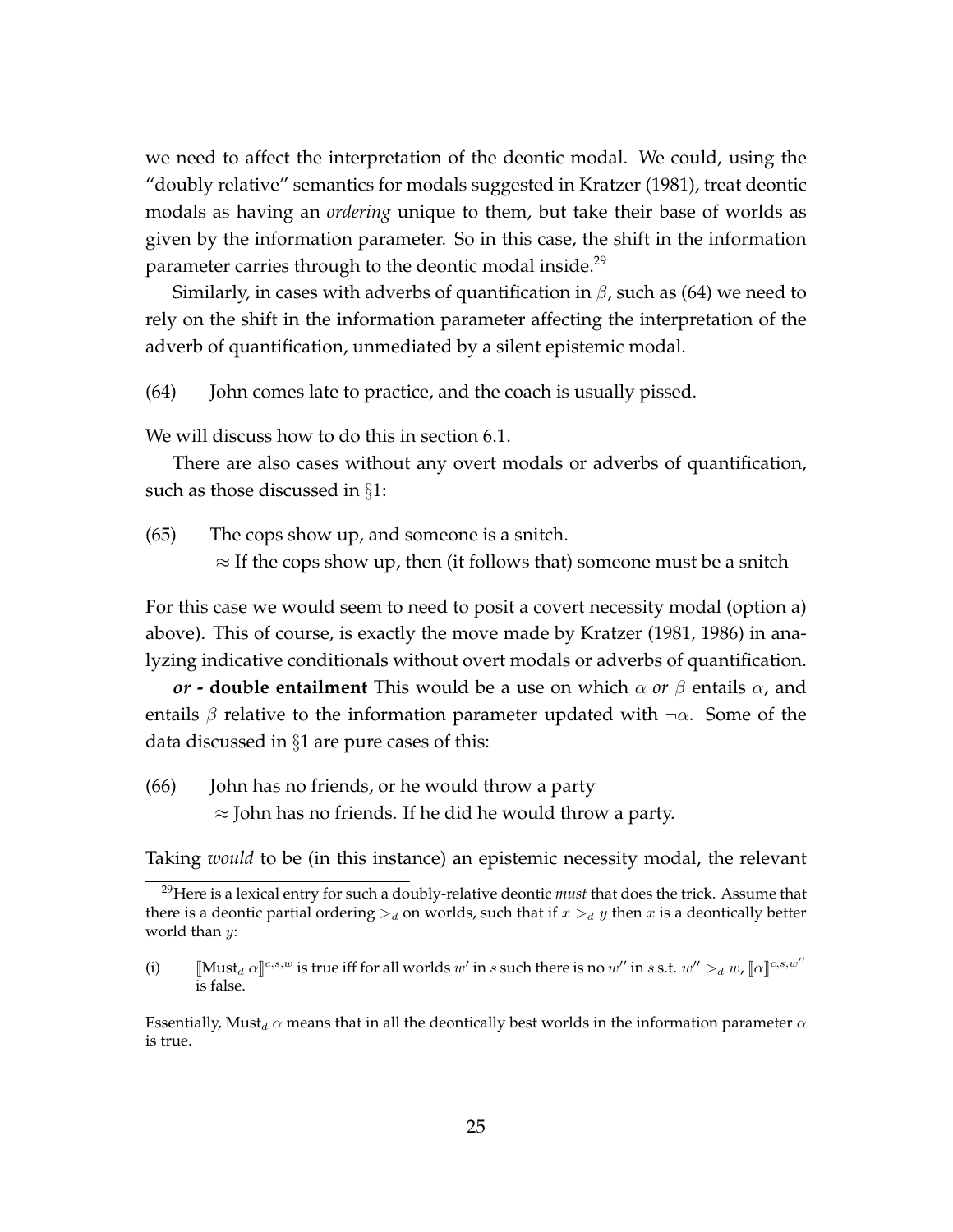interpretation falls out directly. On the *or*-double entailment interpretation, with  $F =$  "John has no friends" and  $P =$  "John throws a party", we have that (66) is interpreted as follows:

(67)  $\|F\|^{c,s,w}$  and  $\|\Box P\|^{c,s_{\neg F},w}$ 

That this indeed corresponds to the intuitive, non-truth-tabular meaning of (66), can be made apparent by considering the following property of the information parameter. It does not appear to be felicitous to utter a normal conjunction if the second conjunct relies for its truth on an information parameter that includes worlds in which the first conjunct is false. $30$  For example, the following assertion is not acceptable:

#### (68) John is here and he might not be.

This suggests that for (66) to be acceptable, we need to evaluate it with respect to an s where  $s_{\rm in}$  contains no worlds in which John has friends (see  $\S 4.2$  for discussion of  $s_{\text{in}}$  and  $s_{\text{out}}$ ). In this case, the second clause will be evaluated with respect to worlds in  $s_{\text{out}}$  in which John has friends, in other words, counterfactual possibilities in which John has friends. It follows that the total effect of (66) is to 1) assert that John has no friends, and 2) assert the counterfactual conditional that if John had friends, he would throw a party.

Other cases are slightly different:

- (69) John must be in Turkey or his car would have been outside.
- (70) John must clean his room, or he'll get in trouble.

To put things in terms of our semantic framework: the critical feature here is that the information parameter is updated by something different than  $\neg \alpha$ , in particular  $\neg \alpha'$ , where  $\alpha'$  is a subclause of  $\alpha$ . So, for example, in (69) we update the information parameter with John not being in Turkey rather than with it not being the case that John *must* be in Turkey. This means we can, consistently with pragmatic norms, allow ourselves to stay within  $s_{\text{in}}$  when evaluating (69).<sup>31</sup> We discuss these cases in more detail in §6.1.

 $30$ See Yalcin (2007) for further discussion of such Moore-paradoxical-seeming sentences in this semantic framework.

 $31$ This phenomenon is reminiscent of anankastic conditionals: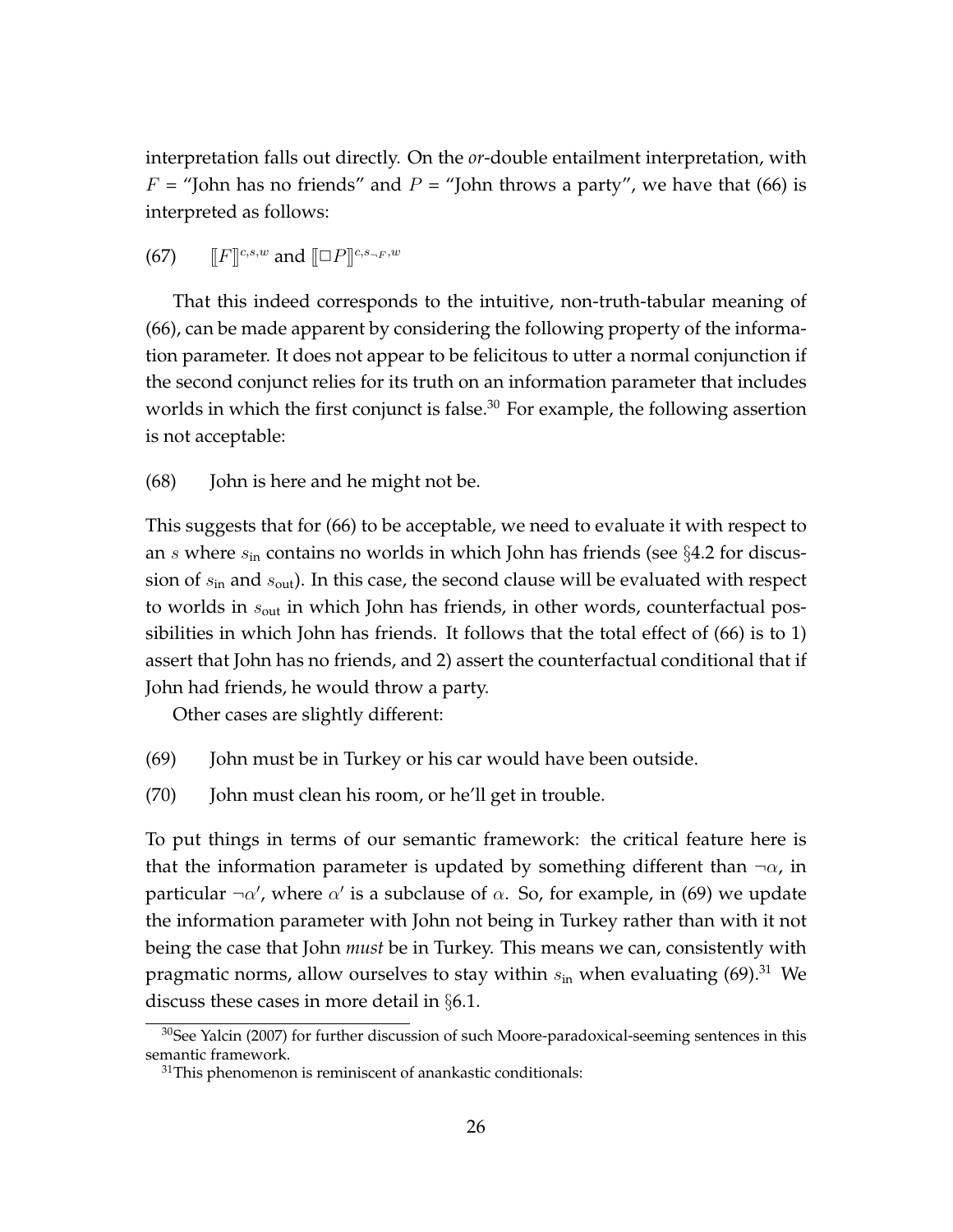In summary, we see that the non-truth-tabular uses of *and* and *or* can be derived from the truth-tabular uses, on the supposition that there are uses of *and* and *or* where only the dynamic effects are present without the normal semantics.

### **5.1 Lexical and Syntactic Ambiguity**

Above, we presented some semantic rules which allowed us to shift the interpretation of *and* and *or*. We think that a better implementation of the core idea is to treat *or* and *and* as lexically ambiguous among uses which select different syntactic frames. Non-truth-tabular uses have separate lexical entries that are only related to the regular connectives insofar as they have the same dynamic effect. The cross-linguistic prevalence of these lexical entries is explained by the fact that they are achieved through simple transformations of the original, basic truth-tabular meanings. On this view, what we have done is give a theory that explains an ambiguity (polysemy) that otherwise looked somewhat puzzling. (For example, perhaps the non-truth-tabular uses are fossilizations of a stage in the language where they *were* derived by operations applying within semantic derivations.)

We believe that the lexical ambiguity version of our proposal has an advantage over the purely semantic ambiguity version, in that it provides the possibility of accounting for some of the syntactic peculiarities of the non-truth-tabular uses. For example, in §1 we presented some properties of non-truth-tabular uses that seem to be arbitrary:

- The possibility of α being an NP and β being a full clause, as in *Another beer, and/or I am leaving*.
- The possibility  $\alpha$  being an imperative and  $\beta$  being a full clause, as in *Do that and/or I will shoot*.
- The impossibility of using wide-scope *either* in non-truth-tabular disjunctions.
- The impossibility of having non-truth-tabular conjunctions with NP coordination.

<sup>(</sup>i) If you must have fish, you need to go to the port.

Here it seems like the consequent is evaluated not with the information from the antecedent, but rather with a sub-clause of the antecedent.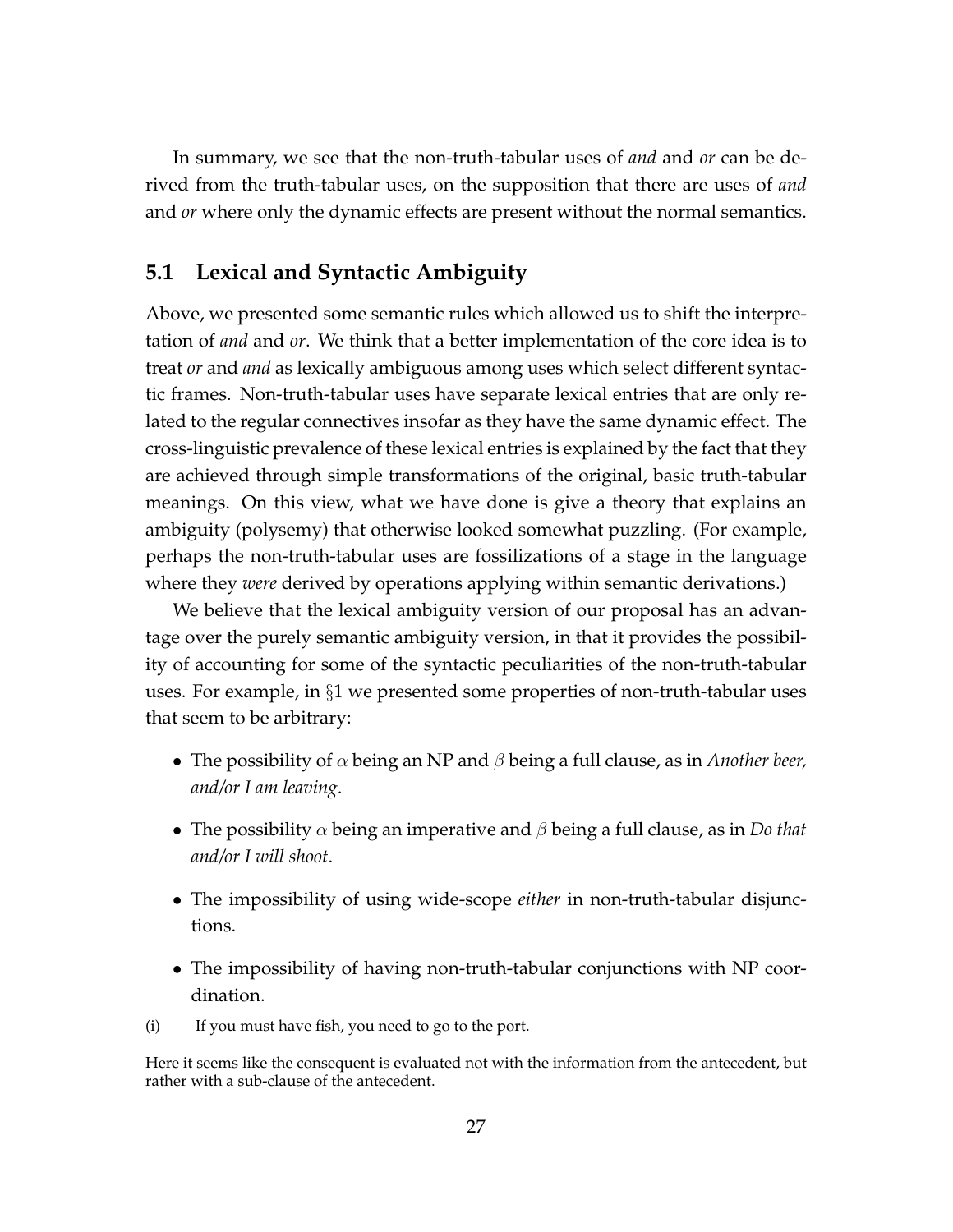It seems natural to suppose that these peculiarities cannot be explained semantically, but rather indicate that we are dealing with a different construction. Some of the properties listed above indicate that the non-truth-tabular uses of *and* and *or* are not true coordinative uses of the connectives, since the syntactic mark of coordination is an identity of syntactic categories between the items coordinated (see, e.g., Haspelmath, 2004).

Below we will introduce further evidence that non-truth-tabular do not involve the same, coordinative structures as their truth-tabular counterparts. In non-truth-tabular conjunctions  $\alpha$  seems to behave syntactically like a subordinate clause with respect to extraction and binding possibilities. This is of course consistent with our semantic treatment of it as essentially like an *if*-clause. Similarly, in non-truth-tabular disjunctions we find some limited possibilities for extraction from  $\alpha$  (but not  $\beta$ ), whereas extraction is impossible in truth-tabular cases. We illustrate these facts below.

First, the case of conjunction. Culicover and Jackendoff (1997) observe that universal quantifiers in  $\beta$  can bind into  $\alpha$ , paralleling their ability to bind into an *if*-clause from the consequent of an overt conditional. However, in normal, truthtabular conjunctions binding into  $\alpha$  from  $\beta$  is impossible. They illustrate with the following examples (their (23)):

- (71) a. You give him<sub>i</sub> enough opportunity and every senator<sub>i</sub>, no matter how honest, will succumb to corruption.
	- b. If you give him $_i$  enough opportunity, every senator $_i$ , no matter how honest, will succumb to corruption.
	- c.  $\,$  \*We gave him $_{i}$  enough opportunity and every senator $_{i}$ , no matter how honest, succumbed to corruption.

Rather surprisingly, Culicover and Jackendoff argue that non-truth-tabular *and* nonetheless does involve a coordinate structure *syntactically*. <sup>32</sup> We find their arguments to be rather weak, however, and take some of the data they provide

<sup>&</sup>lt;sup>32</sup>They propose that coordinate syntactic structures involving *and* can either be mapped to semantic representations that express simple conjunction, or to ones where  $\alpha$  is subordinate to  $\beta$ , with roughly a conditional meaning. To account for the binding facts they assume that binding relations are established over semantic representations, and that quantifiers can bind into semantically subordinate clauses. We reject their arguments that *and* involves a coordinate structure. But in any case it should be noted that they simply stipulate that *and* can get mapped to a conditional meaning, and thus don't engage with the central aim of this paper.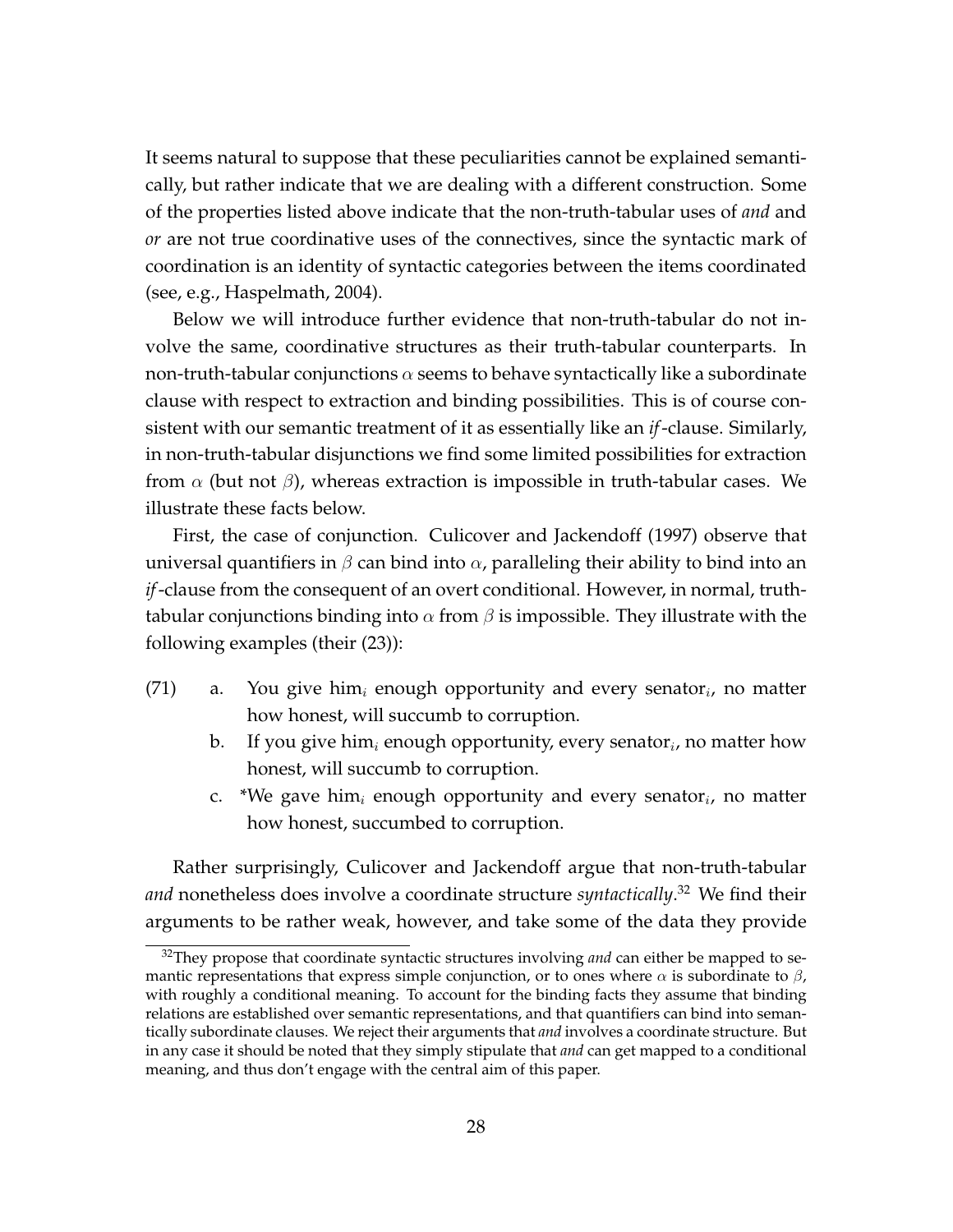to support the *opposite* conclusion. Their first argument is the simple observation that, normally, subordinate clauses in English are introduced by a connective that appears to their*left*rather than their*right*: {*If/when/after*} *John leaves,. . .* But on our view, the fact that non-truth-tabular *and* appears to the right of  $\alpha$  is straightforwardly explained, by the fact that it is derived from its truth-tabular (coordinate) counterpart.

Their second argument is based on a claim that extraction from non-truthtabular conjunctions patterns against subordinate structures, e.g. ones that provide an explicit paraphrase.

- (72) a. ?This is the loot that you just identify t and we arrest the thief on the spot. (left conjunct extraction)
	- b. ? This is the thief that you just identify the loot and we arrest  $t$  on the spot. (right conjunct extraction) [their (29a-b)]
- (73) a. ??This is the loot that if you identify  $t()$  we will arrest the thief on the spot.
	- b. ??This is the senator that when the Mafia pressured  $t()$  the senate voted for health care reform. [their (31a-b)]

As indicated by the extra '?', extraction from the two clauses of 'if' conditionals is alleged to be more difficult. We find the data somewhat dubious, and in any event the argument to be weak. Furthermore, as Culicover and Jackendoff themselves note, non-truth-tabular *and* behaves very *unlike* a coordinate structure with respect to extraction. For one, 'left' and 'right' conjunct extraction from overt coordinate structures is *clearly* degraded.

- (74) a. \*This is the senator that I voted for  $t$  and Terry met Bill Clinton in Washington. (left conjunct extraction)
	- b. \*This is the senator that I voted for Bill Clinton and Terry met  $t$  in Washington. (right conjunct extraction) [their (27b-c)]

Thus it seems to us that the acceptability of extraction from  $\alpha$  and  $\beta$  in non-truthtabular conjunctions is much closer to what we find in subordinate structures than what we find in coordinate ones. This would seem to provide support for the lexical ambiguity variant of our proposal, since it would be somewhat surprising if the syntactic structure of a sentence containing *and* could be (in effect)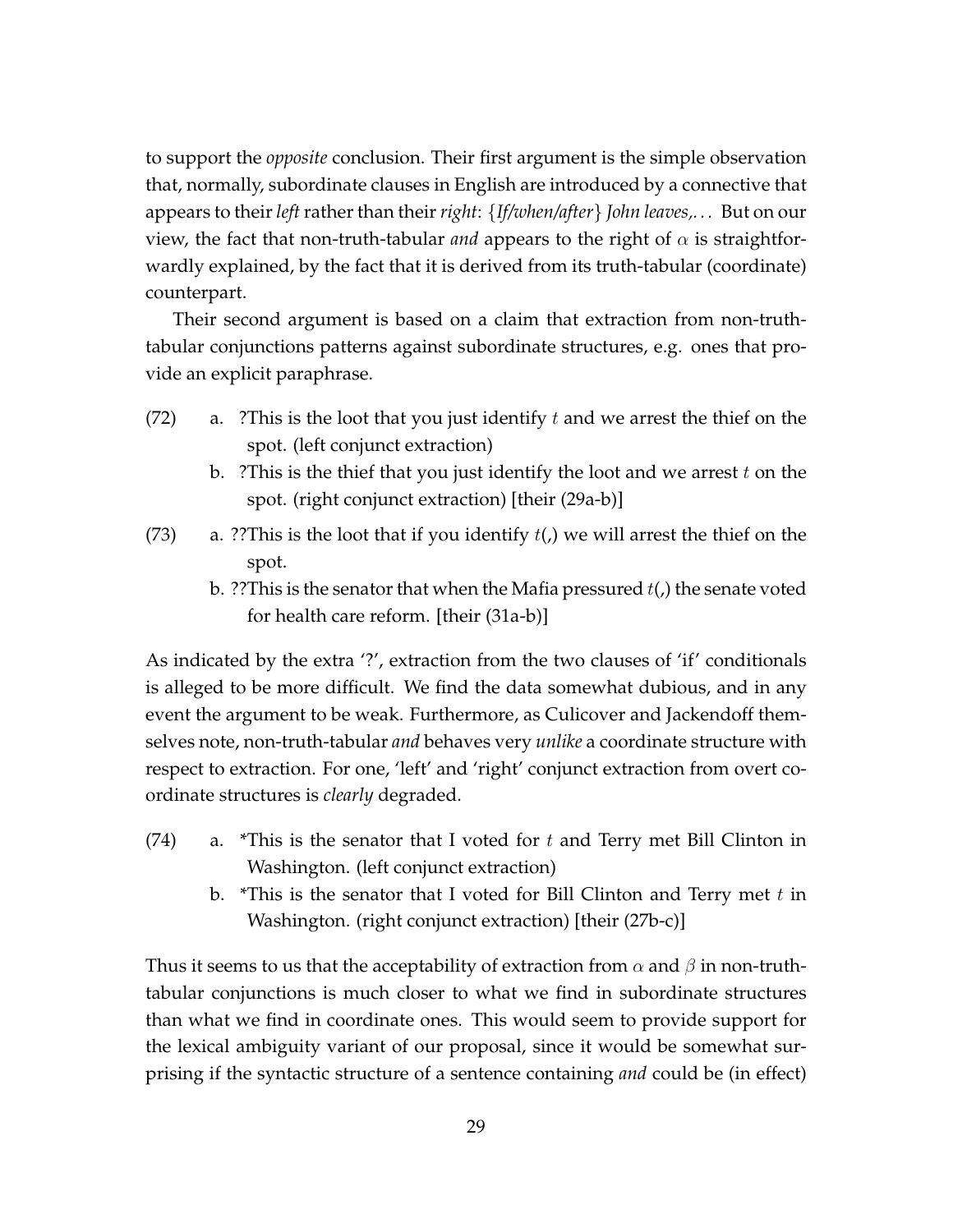determined by an operation on semantic derivations.

Turning to the case of disjunction, we again find that certain non-truth-tabular disjunctions pattern against normal (coordinative) ones with respect to possibilities for extraction. It is never possible to extract from one disjunct in the truth-tabular case, but it is sometimes possible to extract from  $\alpha$  in the non-truthtabular case:

- $(75)$  \*What did John clean t or he hired a maid. [extraction from normal disjunction] cf. 'John cleaned his room, or he hired a maid.'
- (76) a. John must clean his room or he'll get in trouble.
	- b. What must John clean t or he'll get in trouble? [extraction from  $\alpha$ ]
	- c. What must John clean  $t$  if he doesn't want to get in trouble? [extraction from main clause]

This strongly suggests a syntactic difference between non-truth-tabular uses and their truth-tabular counterparts. Just what the structure is in the former case, we leave open.<sup>33</sup>

### **5.2 Deriving All Uses of Connectives from Dynamic Effects**

In this section we consider an interesting variant of our basic proposal. In particular, suppose that the meaning of *and* and *or* simply consisted of its dynamic effects, and we could freely alter whether or not the first clause was asserted or not. Then the table of possible readings we would get for *and* and *or* would be this:

<sup>&</sup>lt;sup>33</sup>The fact that extraction from  $\beta$  in examples like (76) seems severely degraded, may provide some relevant clues.

<sup>(</sup>i) a. <sup>??</sup>What must John finish his dinner or he'll have to do t [extraction from  $\beta$ ] cf. 'John must finish his dinner, or he'll have to go to bed early' cf. also <sup>??</sup>What will John have to go bed early if he doesn't do  $t$ ? [extraction from subordinate clause]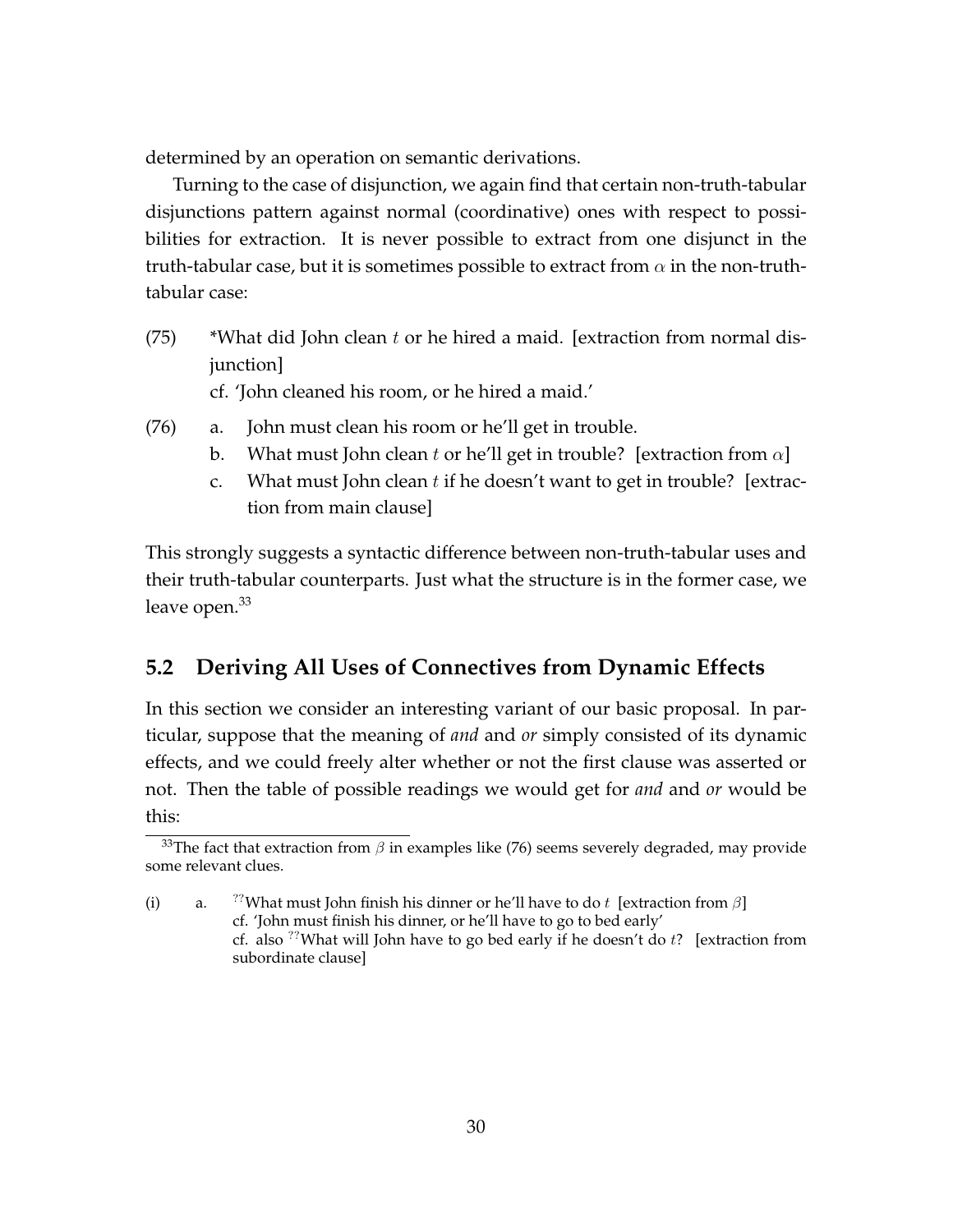| connective use type |                              | assertive content                                                                       |
|---------------------|------------------------------|-----------------------------------------------------------------------------------------|
| and                 | subordinate                  | $\llbracket \alpha \rrbracket^{c,s,w}$ and $\llbracket \beta \rrbracket^{c,s_\alpha,w}$ |
| and                 | information parameter change | $\llbracket \beta \rrbracket^{c,s_\alpha,w}$                                            |
| or                  | subordinate                  | $\ \alpha\ ^{c,s,w}$ and $\ \beta\ ^{c,s_{\neg\alpha},w}$                               |
| or                  | information parameter change | $\ \beta\ ^{c,s_{\neg\alpha},w}$                                                        |

The and-subordinate reading seems just like normal conjunction, while the orinformation parameter reading is equivalent to "if not  $\alpha$  then  $\beta$ " which is at least close in meaning to normal disjunction. So you might think that we could posit that the only *encoded* meanings of *and* and *or* are their dynamic effects. In essence – though in a different framework – this is the proposal of an unpublished squib by Michael Solomon.<sup>34</sup>

There is a great theoretical appeal to this account: it is clever and elegant. However, we think it suffers from both theoretical and empirical deficits, so we reject it:

- **Missing Explanation of Dynamic Effects:** First of all, this account seems to sacrifice any explanation of why the dynamic effects of *and* and *or* take the form they do. There are a variety of recent explanations of the dynamic effects with regard to presupposition projection of different connectives (e.g. Schlenker, 2006, 2008; Chemla, 2008; George, 2007; Fox, 2008; Rothschild, 2011). All these accounts explain the dynamic meaning based on the truthconditional meanings, something which we cannot do if we have to stipulate the dynamic meaning.
- **Priority of Truth-Tabular Uses:** It is clear that the truth-tabular uses are the more frequent and less marked than the non-truth-tabular uses. The non-truthtabular uses are harder to get immediately and are reported to be even more difficult in other languages, e.g. Hungarian. The obvious explanation of this is that the truth-tabular uses are prior, and the non-truth-tabular uses are parasitic upon them.<sup>35</sup>

<sup>&</sup>lt;sup>34</sup>See footnote 24. It was also independently suggested to us by Richard Breheney and Philippe Schlenker.

 $35$ The origins of disjunction are well-known in certain languages, and what is known may be relevant to our claims here. The main claim of interest is a standard origin for a disjunctive connective is from something including negation, in some cases something meaning "and if not". Davies (1975, p. 165) notes that this is the case for garden variety contemporary Arabic disjunc-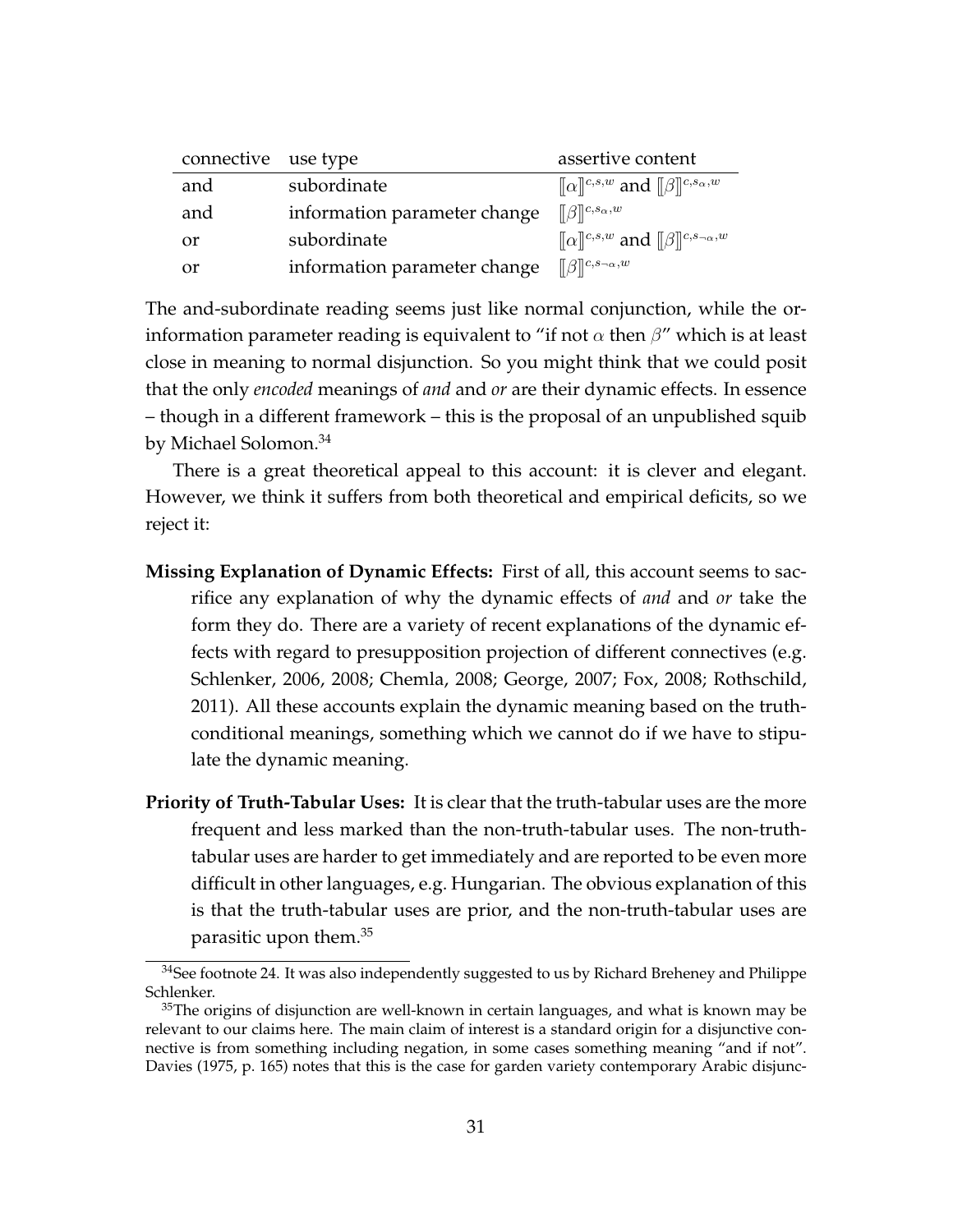**Syntactic Differences:** We have pointed out various syntactic differences between the truth-tabular and non-truth-tabular uses. We think this can be explained by the fact that the non-truth-tabular uses figure in different syntactic frames then the truth-tabular uses, the latter appear in what are traditionally called coordinative structures, while the former do not (we leave open what they do appear in). We can only help ourselves to this strategy for explaining the syntactic differences if we posit some kind of basic difference between the two uses. The unified analysis does not allow this.

We think these are strong considerations against the unified analysis.

# **6 Analysis and issues**

Having presented our basic analysis of non-truth-tabular uses, we turn to a discussion of how our proposal can account for some of the peculiarities. We begin by discussing some of the different grammatical forms that non-truth-tabular constructions can have in §6.1. We move on to discuss some more general empirical and theoretical issues in §6.2–§6.4.

### **6.1 Different Forms**

#### **Adverbs of quantification**

An issue we have so far put off is how to treat adverbs of quantifications that appear in non-truth-tabular conjunctions and disjunctions. Adverbs of quantification seem to be affected in the same way modals are when they appear under non-truth-tabular conjunction or disjunction. Here are a couple of examples:

(77) a. I eat light lunches, or usually I need a nap afterwards.

tion, *walla*, which comes from *wa'in lā* "and if not". This suggests that the *opposite* transformation to the one we propose for disjunction has come about, historically.

This might seem to challenge our claim that the truth-tabular meaning for disjunction is more basic than the non-truth-tabular meaning (which might well be paraphrased "and if not"). However this is to confuse diachronic priority with synchronic priority. Once an item has become a proper disjunction, the "and if not" reading needs to be derived from that disjunction, and we provide a route to do so. The slight markedness of these uses indicates that they require some effort and are not simple lexically encoded into the meaning of *or*. That the *opposite* route has been travelled historically provides, if anything, evidence that the leap we suggest is quite a natural one.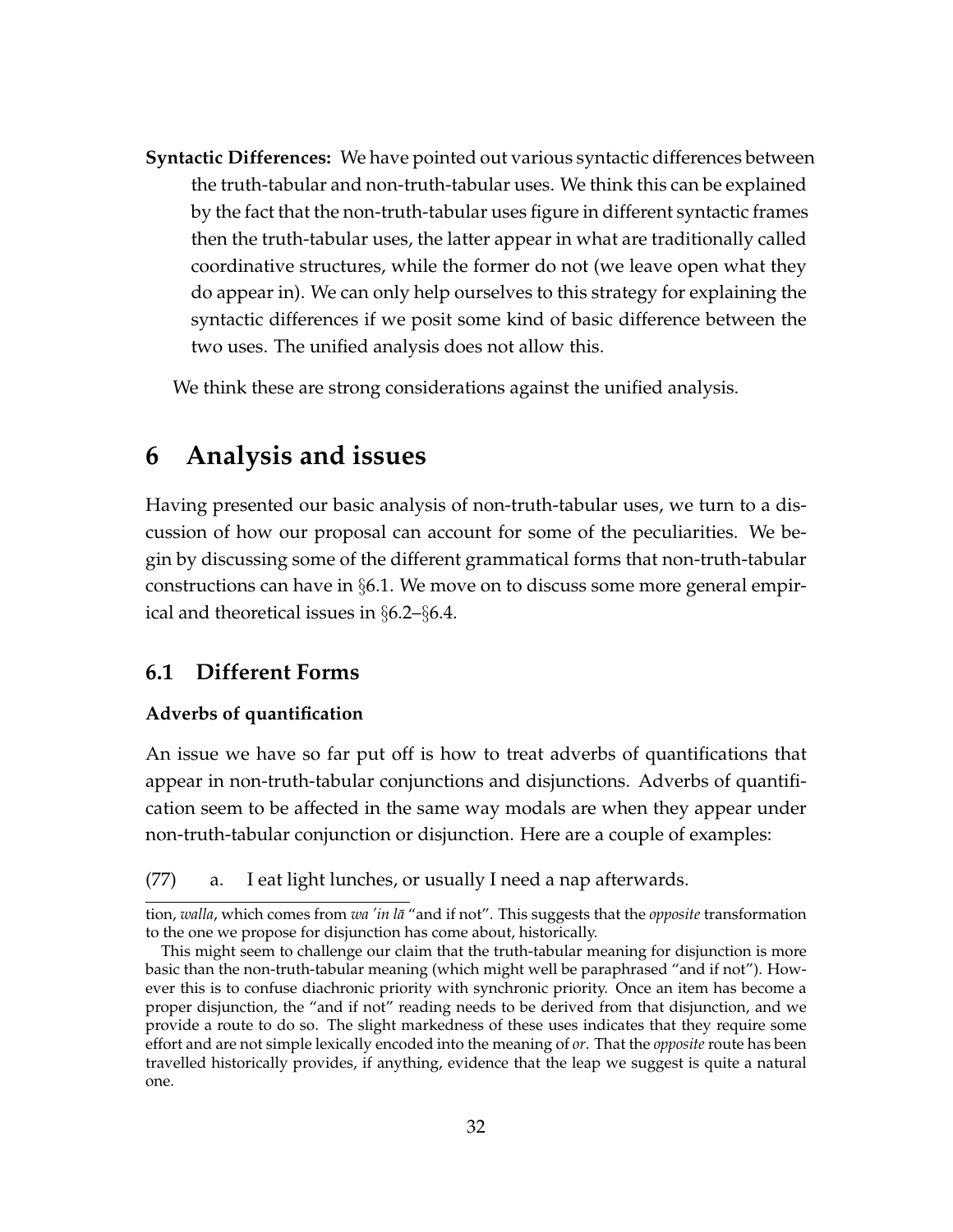- b. I eat light lunches, or I must nap after.
- (78) a. I eat a heavy lunch, and usually I need to nap afterwards.
	- b. I eat a heavy lunch, and I have to nap after.

In both cases, it appears that the adverb of quantification in the second clause is restricted by the information parameter change associated with the first clause and the connective. In order to treat these cases within the framework provided we need to explain how a shift of the information parameter can affect the interpretation of an adverb of quantification.

We are not alone in facing this challenge. Indicative conditionals are also known to shift the interpretation of adverbs of quantification, such as in example (79):

(79) If it's spring, Jack usually sneezes a lot.

Anyone, who like Yalcin (2007) treats the antecedents of conditionals as information parameter shifters needs to explain how such shifting affects the interpretation of adverbs of quantification.<sup>36</sup> As far as we know, none of the contemporary literature suggesting something like the information parameter account of conditionals, such as the original dynamic version in Gillies (2004) or Yalcin's static version, account for the capacity of antecedents of conditionals to restrict adverbs of quantification (see Khoo, 2011, for discussion).

We will describe one way of allowing an information parameter shift to affect the interpretation of an adverb of quantification. Such an account will show both how our semantics for non-truth tabular conjunctions and disjunctions can handle examples with adverbs of quantification like those in (77-a) and (78-a) and how a semantics for conditionals along the lines of Yalcin's can handle examples like (79).

Up till now we represented the information parameter as merely a set of possible worlds. If we do this there is no obvious way of showing how a shift in the information parameter can affect the domain of an adverb of quantification: For

 $36$ Of course there is another school of thought on conditionals and adverbs of quantification designed to handle examples like (79) directly: On the account due to Lewis (1975), the function of the if-clause here is just to restrict the domain of the adverb of quantification. Kratzer expands this by suggesting that conditionals generally restrict quantifiers, whether adverbs of quantification or modal operators. Thus, the generic "restrictor" account of conditionals easily handles the capacity of antecedents to restrict both adverbs of quantification and modals.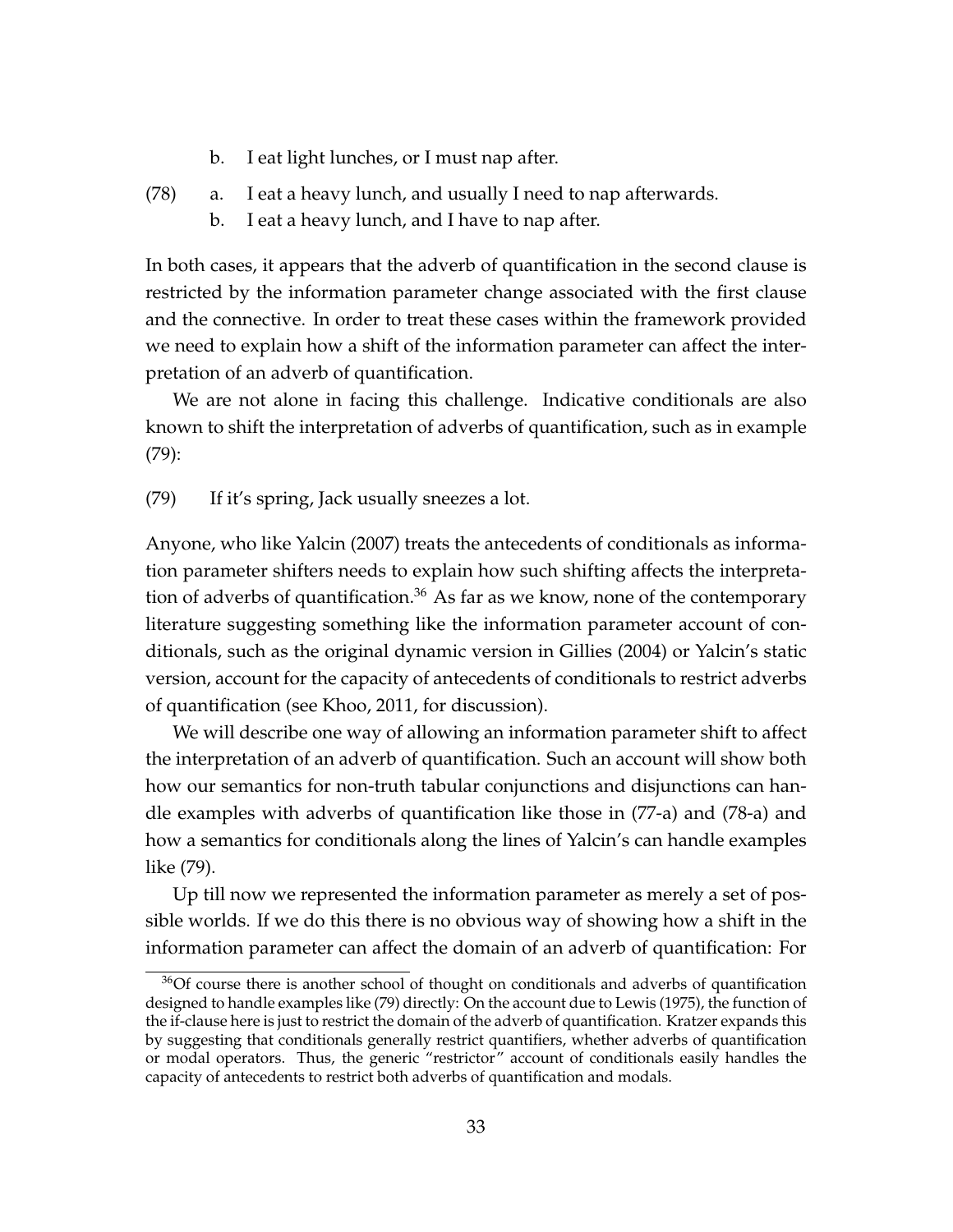adverbs of quantification quantify over *parts* of the actual world and thus merely restricting the set of possible worlds compatible with one's knowledge cannot directly lead to a restriction on an adverb of quantification.

The first move we need to make, then, if we are to relate shifts in the information parameter to restriction of adverbs of quantification is to make the basic units of the information parameter more fine-grained. In fact, this is independently motivated by considerations about de se belief. For example, someone totally knowledgeable about the state of the world, but who lacks belief about where she is cannot be easily modeled on an account where the information parameter consists of a set of entire worlds.<sup>37</sup> For example she might say:

#### (80) I might not be in America.

This should be possibly true even if she is, in fact, in America and she has no relevant confusion about what the state of the actual world is. All she lacks is a *self-locating belief* about where she is.

There are various options for modeling this form of uncertainty about one's own location using an information parameter. To choose one that will be most be convenient for us, we will treat the information parameter as a set of pairs of worlds and situations in them, so a set of pairs  $(w, e)$  where w is a world and e is a situation in  $w.^{38}$  To be concrete we can just take situations to be parts of the worlds they are in. We will make sentences true not just with respect to worlds but also with respect to situations e. We, then, assume that certain updates of the information parameter go by way not just of reducing worlds, but also affecting the situation parameter. Take, for example, (79), where the antecedent is *it's spring*. We interpret this as updating the information parameter as follows:

(81)  $s_{it's spring} = \{(w, e) \in s : it is spring in e\}$ 

So, we now have associated with an update of the information parameter, not just a set of possible worlds, but also, corresponding to each such world, various situations that are ruled in or out. We can now model sentences like (80) by suggesting that what is not resolved by the speaker's knowledge is what the value

 $37$ See, for instance, Lewis (1979) and Stalnaker (1981), for discussion of such cases.

 $38$ We could just have sets of situations since they have all the information necessary in them, but it makes some things clearer to keep these separate.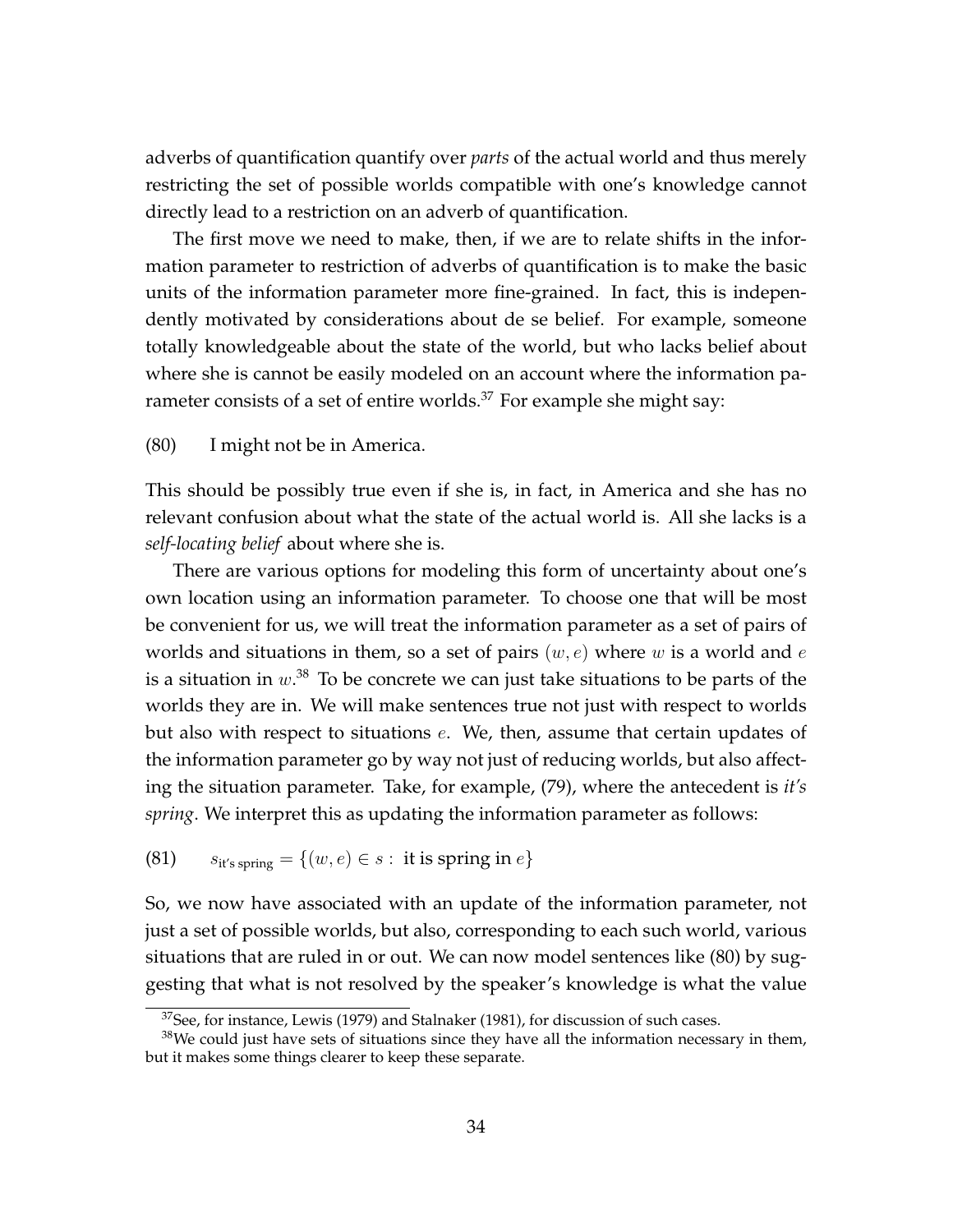of  $e$  is for the information parameter, even if  $w$  is certain.

This treatment of the *de se* leaves us with the resources to explain the restriction of adverb of quantification by conditionals and constructions with non-truthtabular connectives. All we need to posit is that pragmatically or semantically adverbs of quantification *pick up* the restriction of the information parameter. To return to (79), here the information parameter with respect to which the consequent, *usually John sneezes* is evaluated is only can include pairs of worlds and situations in which it is spring in the situation.<sup>39</sup> Of course, unlike epistemic modals, we think of adverbs of quantification as only quantifying over real world cases. Here, for instance, is a lexical entry for *usually* that quantifies only over situations in the world of evaluation:

(82)  $\left[\text{Usually } \alpha\right]^{c,s,(w,e)}$  is true iff for most pairs  $(e', w) \in s, \left[\!\left[ \alpha \right]\!\right]^{c,s,(w,e')}$  is true.

We will also assume the following meaning for*John sneezes a lot*, which is sensitive to the situation parameter.

(83) [John sneezes a lot $]^{c,s,(w,e)}$  is true iff John sneezes a lot in  $(w,e)$ .

Putting all these together, we get what seems like the right semantics for (79). This style of treatment will also extend to non-truth-tabular connectives in cases like (77-a) and (78-a) since on our account non-truth-tabular connectives cause shifts in the information parameter. Of course, this is just a sketch and many non-trivial details need to be ironed out, but we hope the basic approach is clear.

In sum, antecedents and non-truth tabular connectives shift the information parameter which contains both information about the topic situation and the relevant possible worlds. While epistemic modals quantify across possible worlds (and potentially situations too) in the information parameter, adverbs of quantification quantify only across situations in the information parameter that are in the world of evaluation.

 $39$ Note that we take the value of  $e$ , the situation part of the information parameter to represent something more like what the topic of conversation is about, rather than always simply being the situation of the speech-act situation. It just happens that in classic *de se* examples the topic of conversation *is* where the speaker is.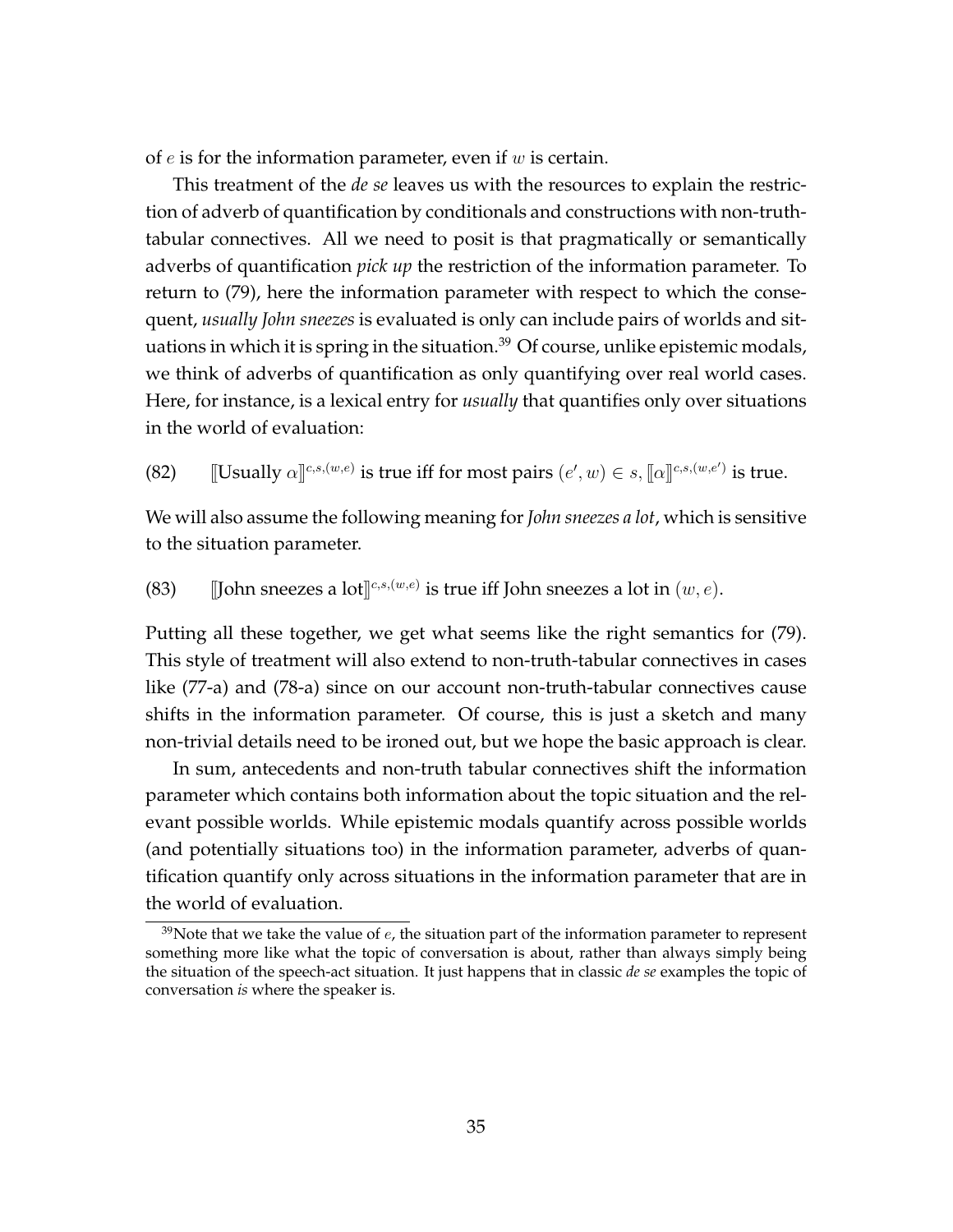#### **Counterfactual Morphology**

As noted in  $\S1$ , non-truth tabular conjunctions and disjunctions differ with respect to the tense/mood forms that can appear in them. In a non-truth tabular conjunction  $\beta$  can be a simple indicative clause though sometimes the relevant interpretation is hard to access. We discussed these types of cases in §5. In nontruth-tabular disjunctions, on the other hand,  $\beta$  must take the form that would appear in the consequent of a counterfactual conditional: $40$ 

 $(84)$  John's car is broken down, or he would/\*will drive us to the country.

In §4.2 we endorsed the idea that *would* is a necessity modal with counterfactual morphology, and that the morphology is appropriate only if it is evaluated against an information parameter whose inner sphere is empty. As we argued in §5, since *John's car is broken down* is asserted, the information parameter s (for (84) as a whole) must contain no worlds (in the inner sphere,  $s_{\rm in}$ ) in which John's car is not broken down. This mean that when the second disjunct is evaluated under the shifted information parameter,  $s_{\neg \alpha}$ , its inner sphere  $s_{\neg \alpha}$  must be empty. In this case, counterfactual morphology in the second disjunct is required.

### **NPI licensing**

As noted in §1 NPIs can appear in  $\alpha$  in non-truth-tabular conjunctions but not non-truth-tabular disjunctions (examples (16)-(17)). This follows straightforwardly on our account given more general facts about NPI licensing and standard assumptions about what explain them. Under our semantics  $\alpha$  in the conjunctive case is effectively the antecedent of a conditional, and NPIs are licensed in the antecedents of conditionals. In the disjunctive case, since  $\alpha$  is asserted 'downward entailments' in  $\alpha$  are not necessarily valid.

#### **Imperatives**

That  $\alpha$  can be an imperative in a non-truth-tabular disjunction, as in (5) or (85) below, is, we believe, compatible with our analysis.

<sup>&</sup>lt;sup>40</sup>Provided that  $β$  is being asserted conditionally on the negation of  $α$  itself, rather than the negation of a *sub-clause* of  $\alpha$  as in (70); see below for a discussion of the latter type of case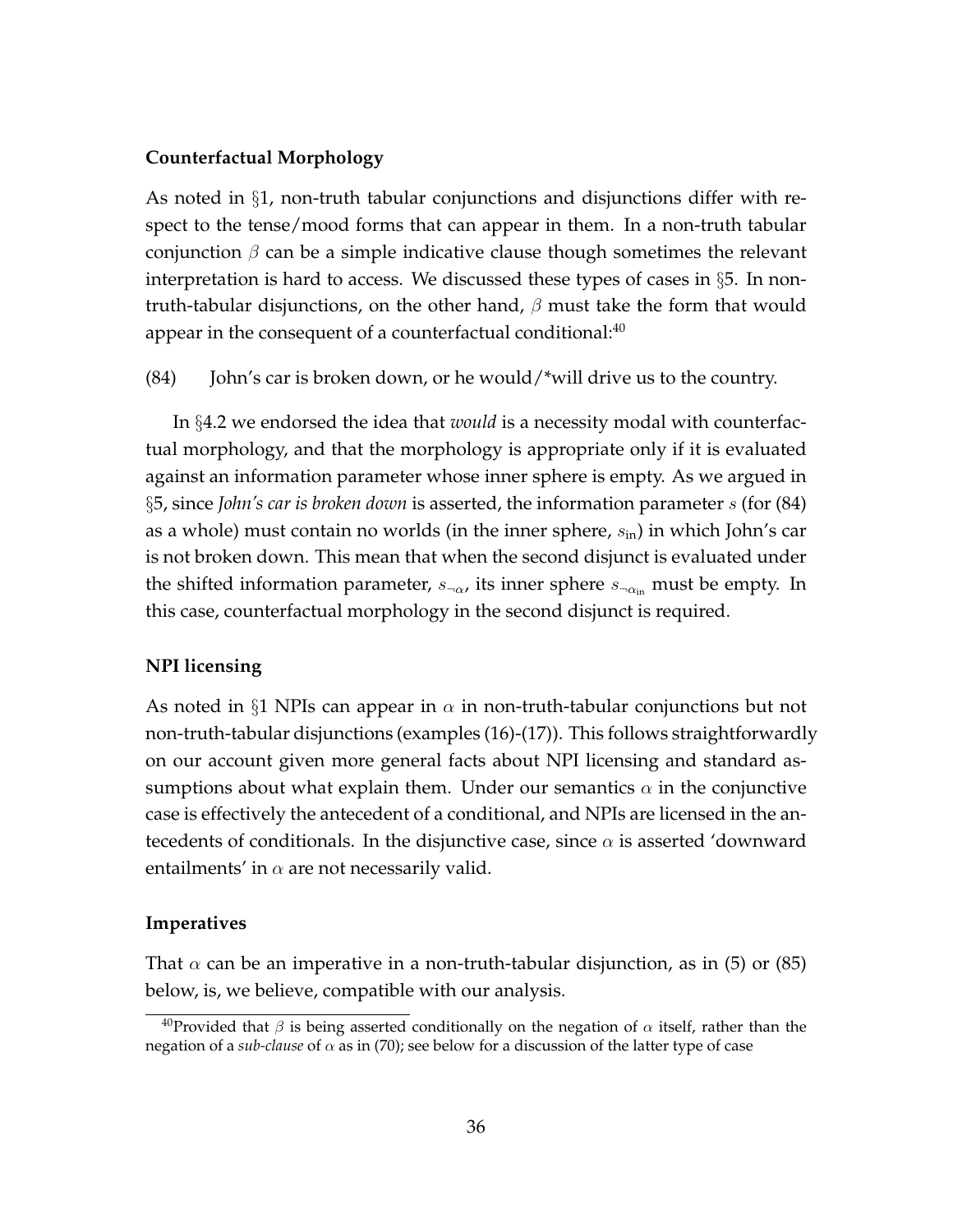#### (85) Give me your money, or I'll shoot you.

On the *or*-double entailment use type, the two clauses are essentially treated as if they are separate utterances (made relative to the specified information parameters), rather than embedded under a normal conjunction; see footnote 27 for discussion. Thus, the fact that imperatives are, presumably, non-truth-conditional is not an obstacle to treating  $(85)$  as a case of *or*-double entailment.<sup>41</sup>

The situation regarding imperatives in conjunctions like (6) or the following, is more complicated, as the imperative does not seem to have its usual meaning.

(86) Turn the key like this and the door will be locked.

Since the latter kind of example has been discussed relatively extensively in the recent literature (Han (2000); Schwager (2006); Russell (2007)), we will review that literature before considering our own proposal. Our goal here is not specifically to argue against any of the recent proposals, since as we point out below, they are not in direct competition with our own, being limited in scope to (certain) conjunctions with imperatives. Rather, the discussion serves to point up some empirical issues that bear on whether our own framework can cover the same data.<sup>42</sup>

Within the literature a distinction is often made between conjunctions that (putatively) directly convey  $\alpha$  with imperative force, and those that do not. Consider:

- (87) a. Eat this apple and you will be healthy.  $\approx$  Eat this apple. If you do you will be healthy.
	- b. Eat this poison and you will die.  $\approx$  If you eat this poison, you will die.

<sup>41</sup>To derive (85) as a case of *or*-double entailment does seem to require associating a truthcondition/proposition with the imperative clause, to provide the required information parameter update for the second clause. In particular the latter should be evaluated with respect to worlds in the information parameter in which the addressee does not give the speaker his money. We believe that this is a case of updating the information parameter with a *sub-clause* of the first disjunct – in particular, one which does not contain the material responsible for the imperative force. This general possibility is independently attested, as noted in (69) and (70) and discussed below.

<sup>&</sup>lt;sup>42</sup>See von Fintel and Iatridou (2009) for a critical review of the recent literature on imperatives in conjunctions.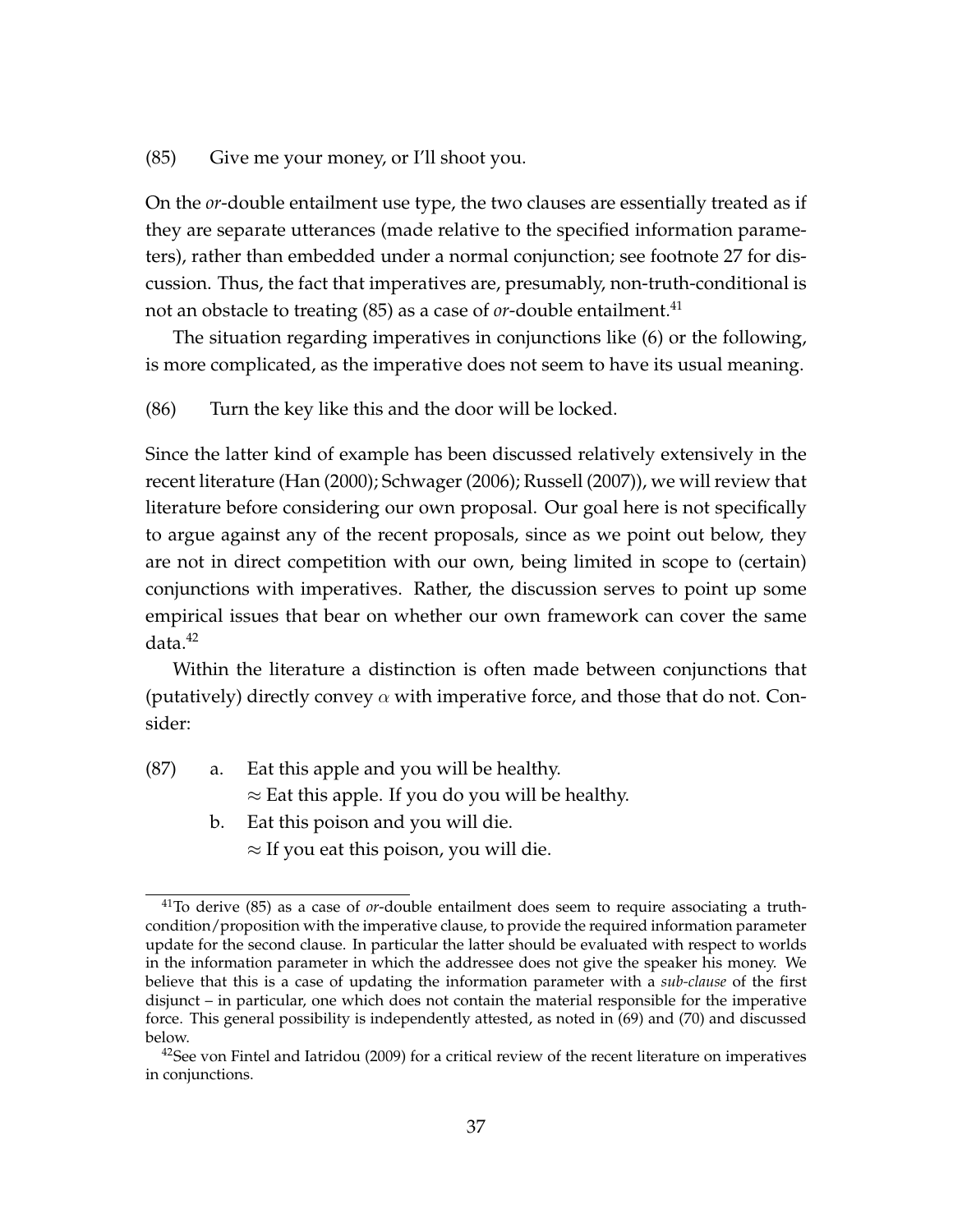Schwager and Russell argue that in (87-a)  $\alpha$  is a true imperative, morphologically and semantically, while in (87-b) it is simply a bare clause, homophonous with a true imperative. They treat the true imperative cases as involving a variant of *and* with a special speech act interpretation, essentially indicating that two acts are being performed. Thus (87-a) is treated as equivalent to sequential utterances of the two conjuncts, just as in the given paraphrase. To account for its conditionalization, the second conjunct is assumed to be interpreted as *modally subordinate* (Roberts, 1989) to the first. $43$ 

Schwager and Russell's line of analysis does provide some principled explanation for why *and* can appear to have a conditional meaning in cases like (87-a) – at least, in so far as their appeals to modal subordination, and the notion of a conjunction *of speech acts*, can be motivated. However the explanatory power is very limited; their anaylsis fails to generalize to cases such as (1), in which  $\alpha$  is not in imperative form and is certainly not asserted.<sup>44</sup> Similarly for (87-b), which does not convey its first conjunct imperatively. While Schwager does propose a different analysis for (87-b), it is not obvious that it could be extended to examples like (1).

Like Schwager and Russell, Clark (1993) maintains that in cases like (87-a)  $\alpha$ is a true imperative. However, he also tries to maintain the idea that *and* has its normal, truth-tabular meaning. To this end he proposes that imperatives (can) have essentially declarative meanings; for example, *Eat this apple* is assumed capable of expressing (roughly) the proposition that it is *desirable* to eat the apple. (He too assumes something like modal subordination to be responsible for the conditionalization of  $\beta$ .) Whether or not this view of imperatives is plausible, we would point out that, like Schwager and Russell, Clark's view leaves unexplained cases like (1). And while he does discuss many interesting examples of non-truth-tabular disjunctions, he simply stipulates an ambiguity to account for them.

<sup>&</sup>lt;sup>43</sup>The details of (the theory of) modal subordination aren't important to appreciate Schwager and Russell's proposals, so we will not give them here. It suffices to observe that Schwager and Russell effectively assimilate (87-a) to the sequence *Eat this apple. You will be healthy.*, and that as a matter of empirical fact the second assertion of the latter is understood as conditional on the addressee eating the apple.

<sup>&</sup>lt;sup>44</sup>Nor is it obvious how it would apply to disjunctive examples like (5) in which  $\alpha$  is an imperative, as it is unclear what a disjunctive speech act would amount to.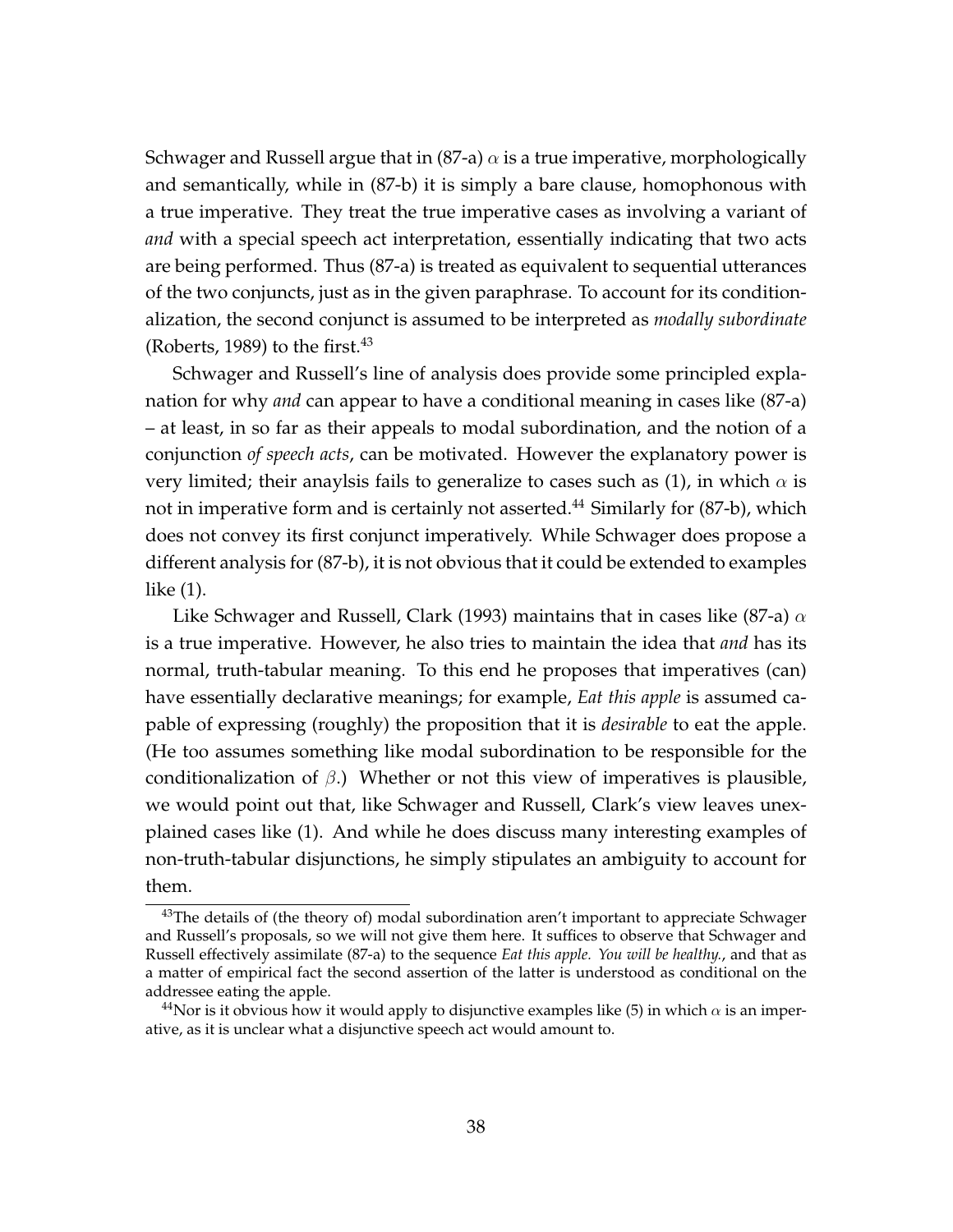Still, even on our own approach, it does not seem to be straightforward to treat (87-a) and (1) uniformly, with the former also being a case of *and* - informationparameter change. At least not under the assumption that (87-a) contains a true imperative, given commonplace assumptions about the semantics of imperatives. There are two ostensible problems. First, imperatives seem not to be of an appropriate semantic type to modify the information parameter for  $\beta$ . (While adopting Clark's alternative assumptions about imperative meanings alleviates that problem, it would not help us derive the *correct* interpretation for (87-a)). Second, even if they are it is not obvious that our account would predict  $\alpha$  to be conveyed with imperative force.

On the other hand, Han (2000) explicitly argues that even (87-a) involves a fake imperative – a clause in imperative form, but which has roughly a normal declarative meaning, just as Schwager and Russell assume for the (87-b). If this is correct, the only thing in the way of treating (87-a) and (87-b) as involving *and* - information-parameter change, is the "imperative force" in (87-a). But this can plausibly be explained away as an inference, as Han and von Fintel and Iatridou (2009) point out. It seems that to the extent that an imperative to eat the apple is conveyed by (87-a), so is it conveyed by the simple *conditional* sentence *If you eat this apple, you will be healthy*. And the two would be entirely equivalent on our analysis, given that the former involves *and*-information-parameter and a fake imperative.

von Fintel and Iatridou (2009), however, also point out that (morphological) imperatives appear in examples like (87-a) across historically and typologically distinct languages (Modern Greek, German, and Korean are cited). It seems that a good theory should address this fact, and it may seem implausible that unrelated languages should happen to use the imperative form vacuously to express a declarative meaning. Thus their observation might cast doubt on Han's claim.

Still, von Fintel and Iatridou argue for a theory that treats *and* in (87-a) and (87-b) as having essentially a conditional meaning, much as our *and*-informationparameter does. (They do not concern themselves with our question, that of *why* it should have this meaning). Thus, from their perspective, the problem of treating (87-a) and (87-b) as cases of *and*-information-parameter, may simply be a deficiency in our current theoretical understanding of the semantics of imperatives. Alleviating this deficiency could potentially explain the crosslinguistic facts. Thus the possibility seems to remain for a unified treatment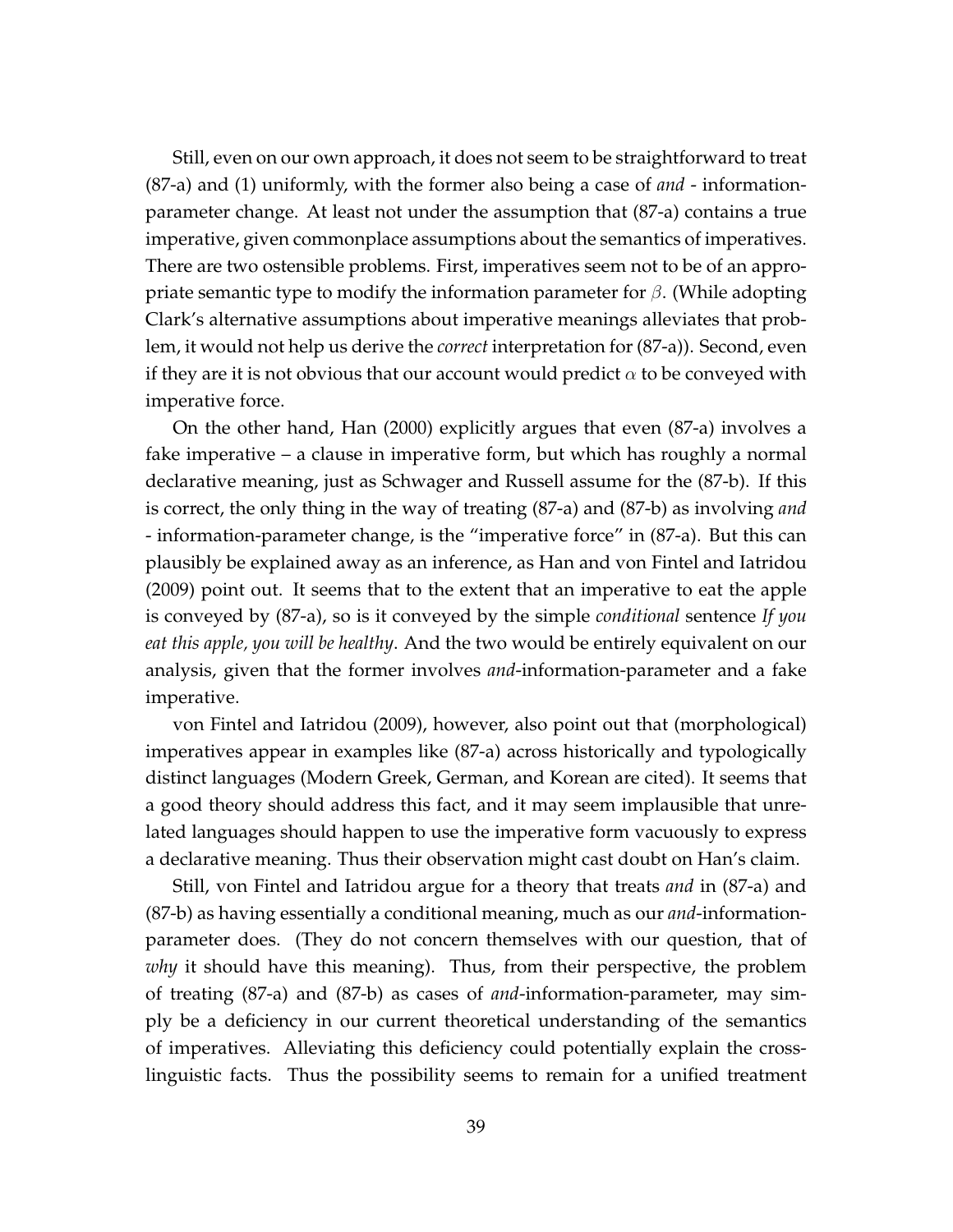of non-truth-tabular conjunctions with imperatives as cases of *and*-informationparameter-change.<sup>45</sup>

#### **Evaluating** β **with respect to sub-clauses of** α

In §5 it was observed that there are non-truth-tabular disjunctions on which  $\beta$  is asserted conditionally on the negation of a *clause embedded in* α, rather than the negation of  $\alpha$  itself. (e.g. (69)). Here are some further, relevant examples:

- (88) John must pay alimony, or he will be arrested. ≈ John must pay alimony. If **John does** not **pay alimony**, he will be arrested.
- (89) I want you to leave, or I will call the police. ≈ I want you to leave. If **you do** not **leave**, I will call the police.
- (90) John must pay alimony on time, or he (generally, usually) gets a threatening call from his ex-wife.

The account presented in  $\S5$  can be made compatible with such examples, by adding an assumption that  $\beta$  can optionally be evaluated with respect to  $s_{\alpha}$ , where  $\alpha'$  is a sub-clause of  $\alpha$ . This need not be stipulated as a special option for non-truth-tabular disjunctions, but may be assumed to also be available in principle for non-truth tabular conjunctions, that is, information-parameter change uses of *and*. Though cases where  $\alpha$  *and*  $\beta$  means *if*  $\alpha'$  *then*  $\beta$  seem to be unattested, there is a plausible independent explanation for this. Interpreting  $\beta$  under  $s_{\alpha'}$  ( $\alpha'$  a sub-clause of  $\alpha$ ) would render some of the words in  $\alpha$  completely idle

 $^{45}$ It is worth noting that our general framework makes available another potential way to handle (87-a) while maintaining the assumption that it contains a true imperative with its usual force. In §5 we noted that our basic explanation for the existence of non-truth-tabular cases (qua cases of *and*-information-parameter) suggests another possible use, one which comes very close to normal (dynamic) conjunction. This is the use type we called *and*-subordinate. What distinguishes it from normal conjunction is that  $\alpha$  and  $\beta$  are not really coordinates embedded under a truth-functional operator. Rather, they are separate clauses (with the first updating the information parameter to the second); uttering  $\alpha$  *and*  $\beta$  on this use type amounts to something like uttering  $\alpha$ , and then uttering β. One need only observe, then, that *Eat this apple. You will be healthy.* is a good paraphrase of (87-a), to see that it might profitably be handled as a case of *and*-subordinate. (87-b) would still need to be treated as a case of *and*-information parameter, since its first conjunct is not conveyed imperatively. Thus this option is particularly appealing if, like Schwager and Russell we want to distinguish between true and fake imperatives in conjunctions.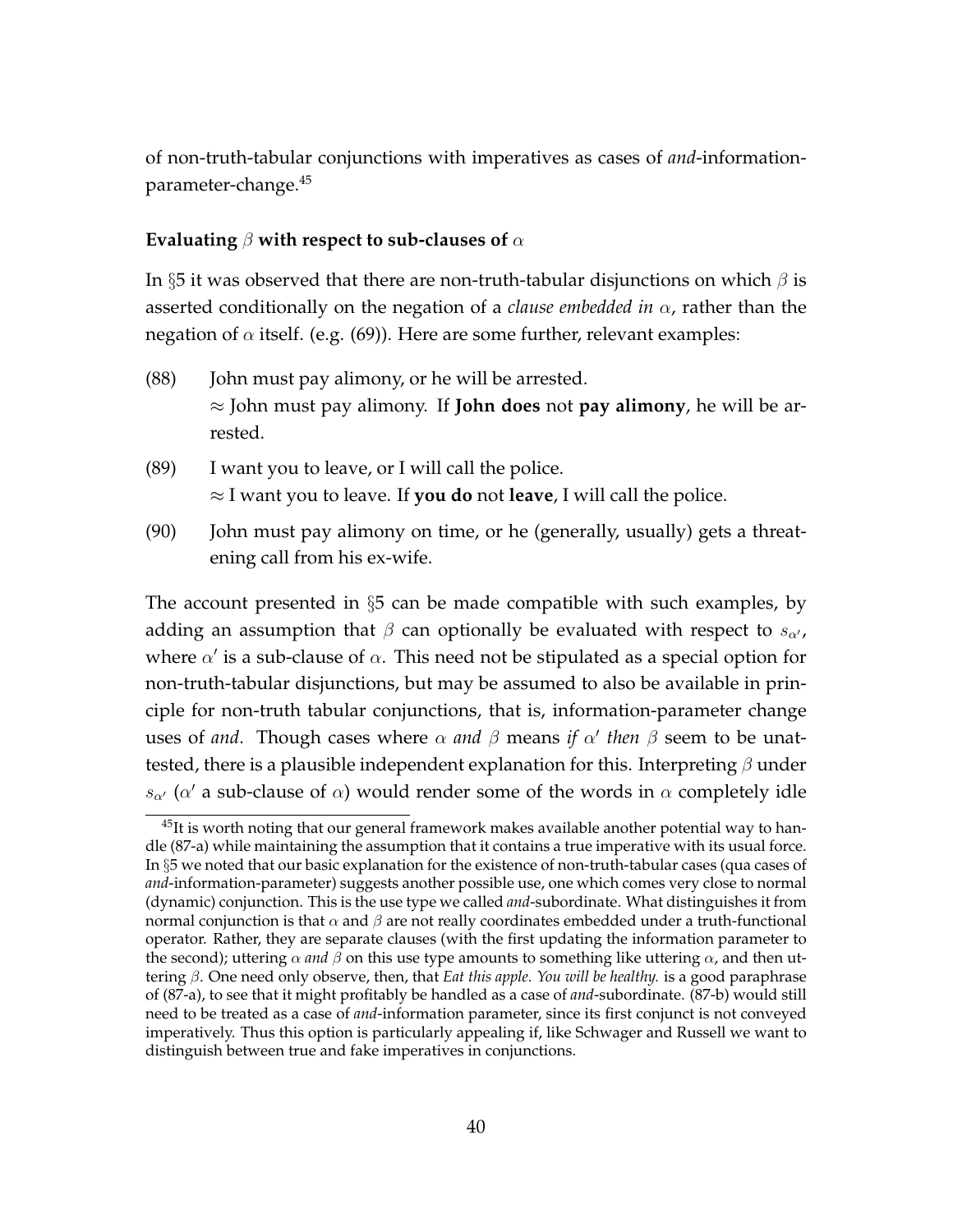semantically.<sup>46</sup>

It must be noted that there are constraints on when  $\alpha'$  can be used instead of  $\alpha$  that we have no explanation for.

(91) John may go home early, or his boss will give him a reward.  $\neq$ John may go home early. If he doesn't, his boss will give him a reward.

### **6.2 Entailment of** α **and Stump's Generalization**

One of the most perplexing aspects of non-truth-tabular conjunction examples, is their limited distribution. In many cases, it is extremely hard to read conjunctions as having a conditional meaning, even though the corresponding conditional is easily comprehended. These examples illustrate how difficult it is to get the nontruth-tabular readings in some cases.

- (92) John goes to the barber, and he tips a lot.  $\approx$  If John goes to the barber, he tips a lot.
- (93) John went to the barber, and he tipped a lot yesterday.  $\gamma^2 \approx$  If John went to the barber, he tipped a lot yesterday.
- (94) John is generous, and he tips a lot.  $\frac{1}{2} \approx$  If John is generous, then he tips a lot.

While both (93) and (94) can with effort get non-truth-tabular interpretations, these readings are not as easily available as they are either for (92) or for the explicit conditionals below them. The semantic operations and/or semantic ambiguities we posit in this paper do not predict this difference between (92) and (93) and  $(94).^{47}$ 

<sup>&</sup>lt;sup>46</sup>An interesting exception to this generalization is a type of example discussed in von Fintel and Iatridou 2007:

<sup>(</sup>i) You only have to go to the North End and you will get good cheese.

This seems not to mean "If you only have to go to the North End, you will get good cheese", but rather "if you go to the North End, you will get good cheese", with a suggestion that that the North End is not a far away or difficult place to have to go to. Note here, however, that it seems like the "only have to" is doing some sort of semantic or pragmatic work, so that our explanation for the absence of these cases would not apply, though we also have no analysis of these cases.

 $^{47}$ We do predict that non-truth-tabular uses are less natural than truth-tabular uses, but not the differences between these different examples.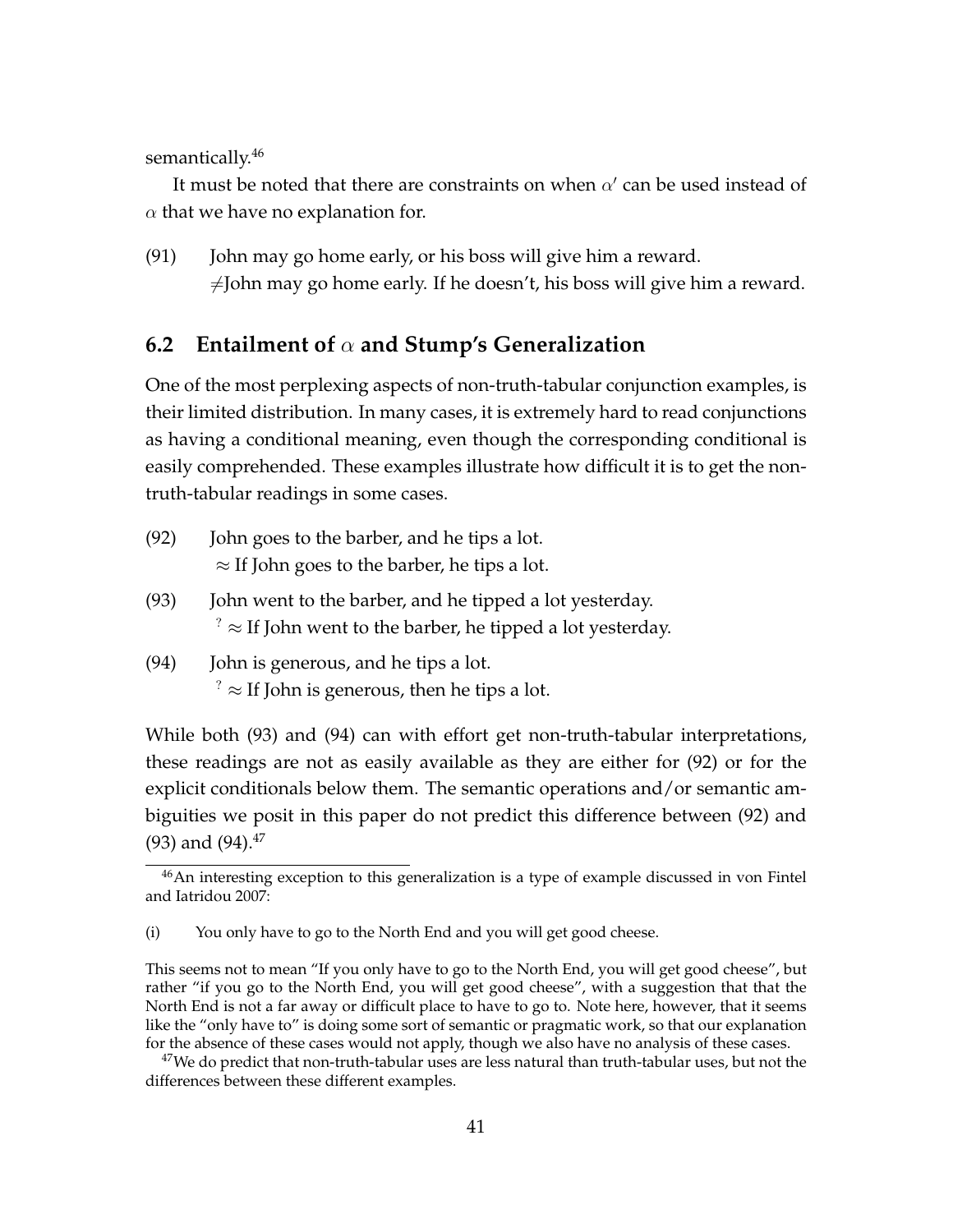However, we do have some resources that point the way towards an explanation, or at least place this problem within a wider context. Recall that on our view, the non-truth tabular readings arise because *and* ceases to act as a connective and only retains its dynamic effect. In this case we suggest, entailment is a natural option for the interpretation of the first clause. Part of our support for this idea came from other types of cases where two clauses are connected without any apparent operator governing them both. One prominent example is free adjuncts and free absolutes. Stump (1981, 1985) notes that sometimes these constructions can act as conditional-like restrictors whereas sometimes they are entailed when they combine with modal expressions in the main clause. Thus, they exhibit the same ambiguity that conjunctions exhibit.

Here are examples of free adjunct and free absolutes with both types of readings.

- (95) a. Shooting vodka, John throws up.
	- b. Being a teetotaler, John throws up.
- (96) a. John being away, Mary would steal the files without him noticing.
	- b. John being stupid, Mary would steal the files without him noticing.

Both (95-a) and (96-a) have conditional readings available, in addition to conjunctive readings (i.e. readings in which the free adjunct or absolute is entailed). By contrast (95-b) and (96-b) only seem to have conjunctive readings. Stump proposed that only free adjuncts or absolutes with stage-level predicates, such as those in (95-a) and (96-a), allow conditional interpretations (this is what is known as Stump's generalization).

We note that a similar sort of generalization seems to characterize non-truthtabular conjunctions. As in Stump's generalization, individual-level predicates in the first conjunct tend not to allow non-truth-tabular (conditional) readings, as in (94) and these examples:

- (97) Mary speaks Russian, and the Agency must be pleased.  $\gamma^2 \approx$  If Mary speaks Russian, the Agency must be pleased.
- (98) Bill is tall, and he will get elected.  $\frac{1}{2} \approx$  If Bill is tall, he will get elected.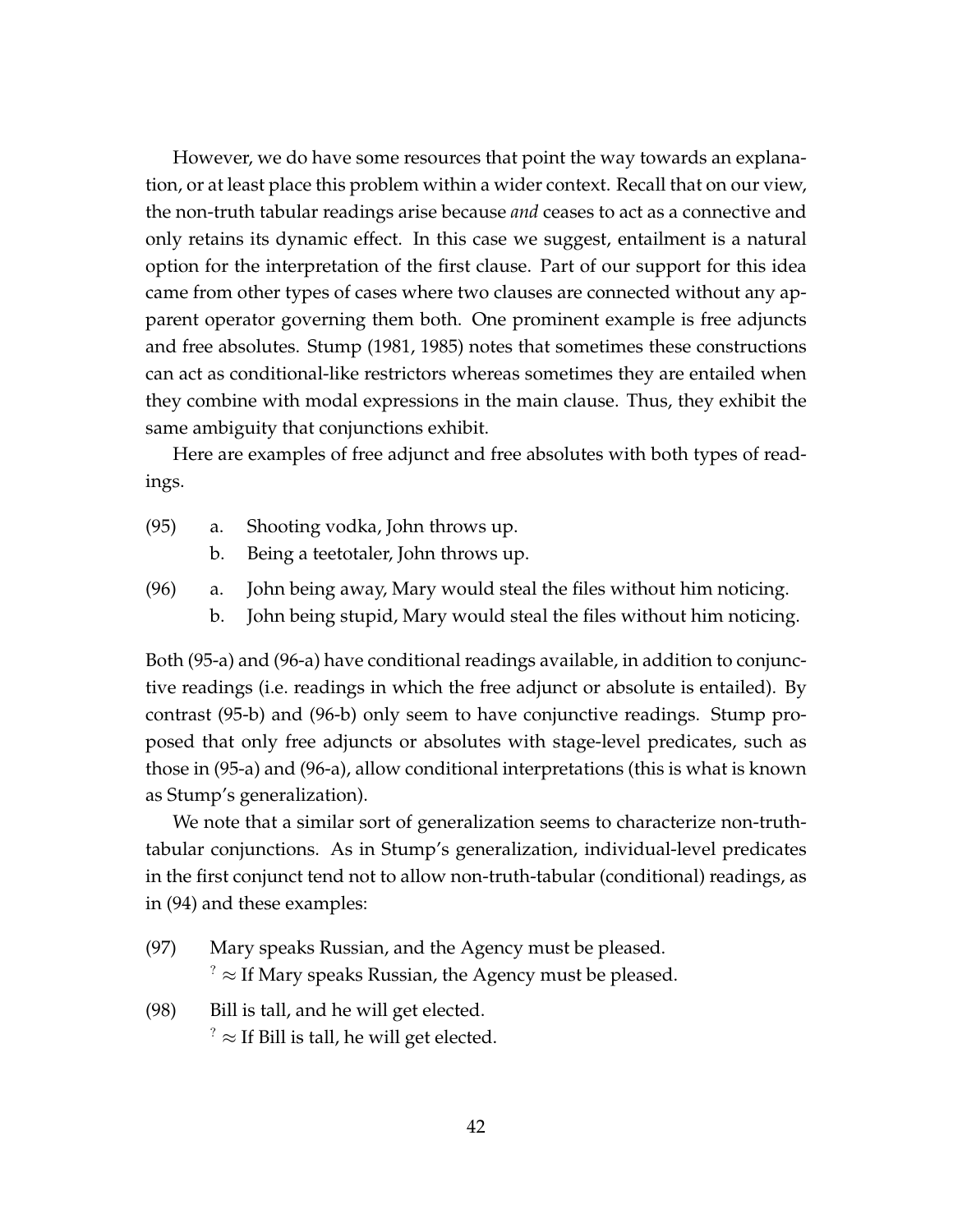In addition, we might relate the difficulty of finding non-truth-tabular readings in past tense conjunctions, such as (93), to similar effects with free adjuncts and free absolutes: past tense examples of free adjuncts do not seem to allow conditional readings, even if the predicates in the adjunct is stage-level. Here is one such example where a conditional reading seems impossible despite a stage level free adjunct.

(99) Going to the barber, John tipped a lot yesterday.

So, the difficulty of getting non-truth-tabular readings in conditionals parallels the availability of conditional readings in free adjuncts and free absolutes. $48$ 

We do not have an explanation of Stump's generalization. What does seem plausible is that there is some general constraint – covering both free adjuncts and absolutes and our non-truth-tabular conditionals – about how ungoverned clauses manage *not* to be entailed. This constraint would supplement our account, providing an explanation of the limited distribution of non-truth-tabular conjunctions.

### **6.3 Related expressions**

We effectively posit a lexical ambiguity for *or* and *and*: there are the normal uses as connectives and then there are the special uses where only the dynamic effect is present. We should expect that there are other lexical items that have the special function of *and* or *or* without also acting as regular truth-functional connectives.

That these exist is obvious in the case of *and*. Non-truth-tabular *and* acts, with the first conjunct, as a restrictor of modals and adverbs of quantification. Of course, *if* and *when* also seem to serve this function.

Our treatment of *or* was slightly more complicated. Non-truth-tabular *or* introduces a subordinate clause whose modal force is restricted by the negation of the main clause or a sub-clause of it. This is exactly what *otherwise* does.

b. (In the good old days days) John went to the barber, and he tipped a lot.

<sup>&</sup>lt;sup>48</sup>In all cases, conditional readings are possible with the past tense when the sentences are understood generically.

<sup>(</sup>i) a. Going to the barber, John tipped a lot (in the good old days).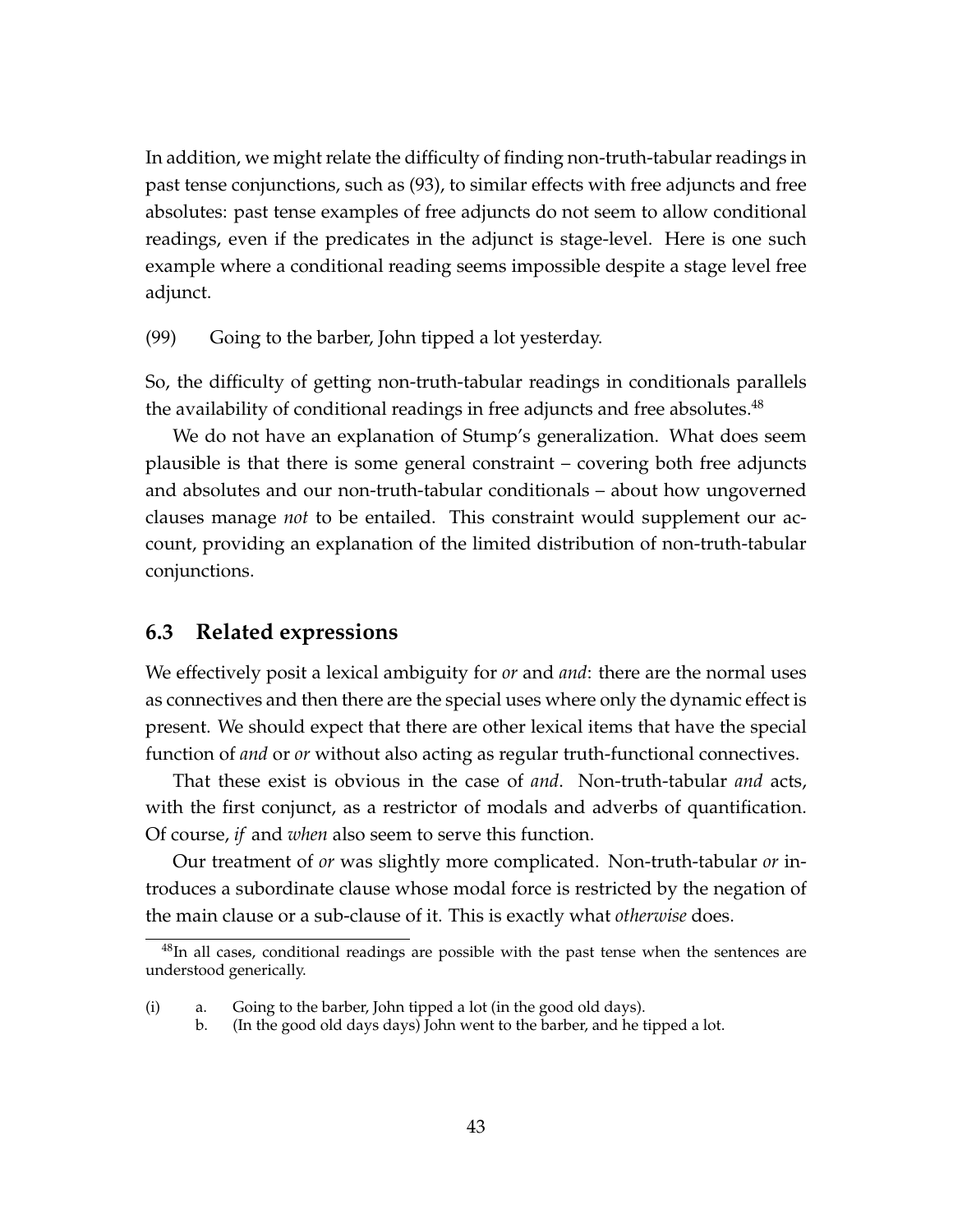- (100) Bill is in Tahiti, otherwise, we would have seen his car.
- (101) Bill must be in Tahiti, otherwise, we would have seen his car.
- (102) Do the dishes, otherwise, you'll get in trouble.

In French, there is an even cleaner paradigm. The non-truth-tabular uses of *and* and *or* correspond to *si* (= *if*) and *sinon* (= *otherwise*, morphologically a combination *si* and *non* = *not*), respectively.

(103) — Emmanuel doit étre à Paris, sinon on aurait Emmanuel must be in Paris, *sinon* one would have seen his car. vu sa voiture. 'Emmanuel must be in Paris, otherwise we would have seen his car.'

The French paradigm is nice because it seems that there is one parameter shifting morpheme *si* and that it comes in two forms: the simple form and a complex form (*sinon*) where the shifting is with the negation of some material that comes before. Of course, *si*, like the English *if*, comes before the restricting information, whereas *sinon* comes after it. It seems to us that *sinon*, like *otherwise* and nontruth-tabular *or* does not combine with the restricting material directly, but rather picks up the restriction in some way from previous material. This comports with the fact that in uses of these expressions, the material that comes before *sinon*, *otherwise*, or non-truth-tabular *or* is separately asserted, whereas the material in the antecedents of conditionals or in the first clause of non-truth-tabular *and* is not separately asserted. Since there is no separate assertion in these latter cases, any material not picked up as a restriction on the information parameter would be entirely idle, which would be pragmatically very odd.

### **6.4 Order, Modal Interpretation, and Presupposition Projection**

We noted in §1 that we cannot felicitously reverse the order of the conjuncts or disjuncts in non-truth-tabular uses. So, for instance, for disjunction:

(104) John's car would be here, or he must be in Tahiti.  $\neq$  John must be in Tahiti, or his car would be here.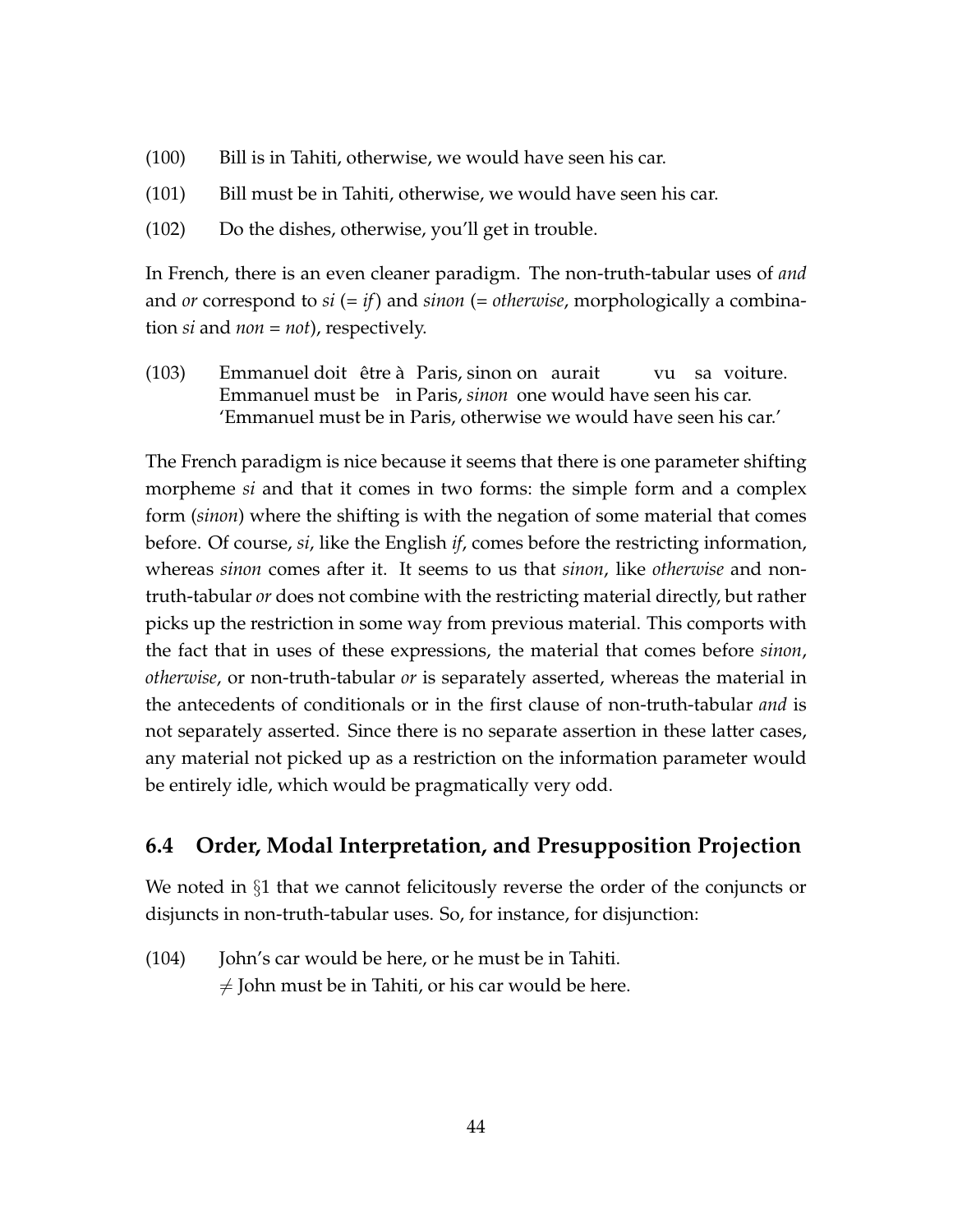Our account directly predicts this as the dynamic effects of the connectives are, in our account, asymmetric.<sup>49</sup>

This also fits in with an asymmetry in the interpretation of modals in truthtabular uses of disjunction. For example the following two sentences do not seem equivalent to us:

- (105) a. John is probably in China, or he's Singapore.
	- b. John is in Singapore, or he's probably in China.

The first entails that he is probably in China, but the second does not. So this asymmetry in the dynamic effects of modals in truth-tabular disjunctions seems to carry over to non-truth-tabular cases, as we would expect.

However, as we mentioned in §3.1, presupposition projection is not clearly affected by order (Schlenker, 2008, 2009; Rothschild, 2008). So, for instance, these two sentences seem to fail equally to trigger any global presuppositions:

- (106) a. Ted didn't used to smoke much, or he has stopped smoking.
	- b. Ted has stopped smoking, or he didn't use to smoke much.

There are two ways to explain this: 1) posit two separate systems for presupposition projection and modal interpretation, 2) keep one system but allow "backtracking" switches in the information parameter only as a way of rescuing presuppositions, not as a means of affecting modal interpretation.

### **6.5 Free Choice**

The phenomenon of free-choice permission bears an obvious relationship to nontruth-tabular disjunction, for it involves disjunction giving rise to (an unexpected) conjunctive interpretation.

(107) You may eat an apple or an orange.

 $\rightarrow$  You may eat an apple and you may eat an orange.

It might seem attractive, for this reason, to try to account for such cases as instances of non-truth-tabular disjunction. We do not think this is very plausible

 $49$ To see this just look at the semantic entries for truth-tabular conjunction and disjunction in §4.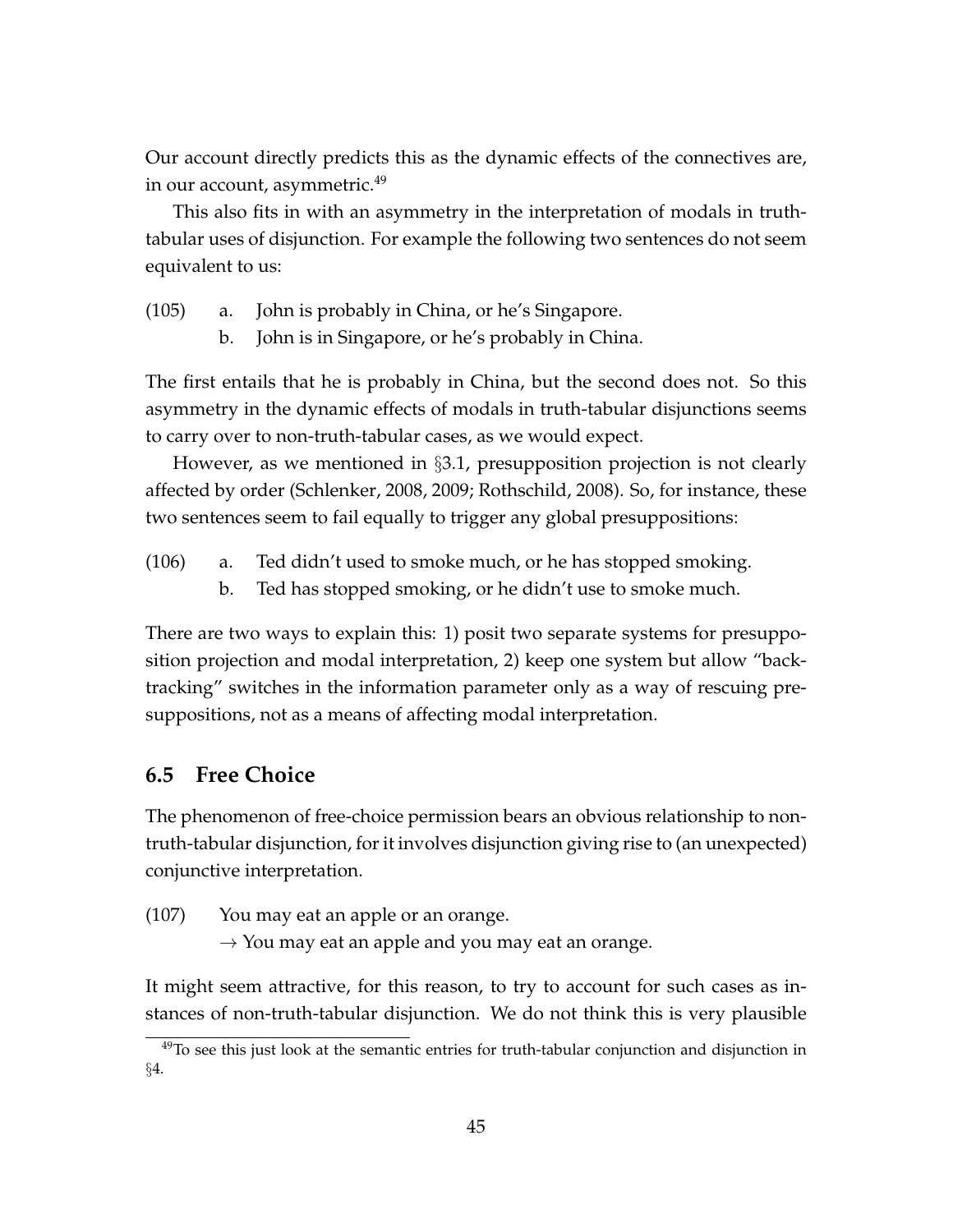though. One reason is that the disjunction in (107) appears to be an instance of NP coordination, and non-truth-tabular *or* is not generally possible with such structures. In addition, there are already plausible Gricean accounts of the freechoice inferences available (e.g., Fox, 2006; Klinedinst, 2007). More generally, Fox (2006) argues that in examples like (107), *or* scopes below the modal, and as such it does not seem that positing it to be the non-truth-tabular variant of *or* is enough to explain the free choice interpretation. For, then we would have (107) amounting to a claim that the following proposition is permissible: *You eat an apple, and if you don't eat an apple, you eat an orange*, but the permissibility of that proposition does not straightforwardly entail the permissibility of (you) eating an orange.

However, as Zimmerman (2000) and Geurts (2005) note, a conjunctive or freechoice meaning can still arise when *or* has (apparent) wide scope:

- (108) You may eat an apple, or you may eat an orange.
	- $\rightarrow$  You may eat an apple and you may eat an orange.

This type of case, we believe, could be amenable to treatment as a non-truthtabular disjunction, in which case it would have the truth conditions, *You may eat an apple, and, if you do not eat an apple, you may eat an orange.* This seems like a fairly accurate summary of the relevant interpretation of (108). So, while non-truthtabular disjunction may not account for free-choice generally, it might account for some varieties of it, such as in (108). And it is worth noting that the latter variety has proved particularly problematic for accounts in the literature.<sup>50</sup>

# **7 Conclusion**

As the last section made clear there a number of outstanding issues with the constructions we discuss here. We hope, however, to have provided a plausible,

<sup>50</sup>For example, the accounts of Fox (2006) and Klinedinst (2007) fail to generalize to cases like (108). And while Zimmerman (2000) and Geurts (2005) do offer an account of the latter, it proves to be empirically inadequate. Geurts idea, which expands on Zimmerman's, is that *or* simply means *and*, and that *or* always coordinates modal clauses (see also Dever, 2010). Where no modals are present Geurts posits covert epistemic modals; thus 'It is cold or it is raining' is analyzed as 'It might be cold, and it might be raining'. While the analysis may be plausible for (108), for its negation, and in many other cases of embedding, the analysis yields truth conditions that are far too weak – as both authors acknowledge themselves. Of course, we are sympathetic to Zimmerman and Geurts on the idea that *or* sometimes gets a conjunctive interpretation. But, crucially, we do not think this is the only interpretation *or* can have.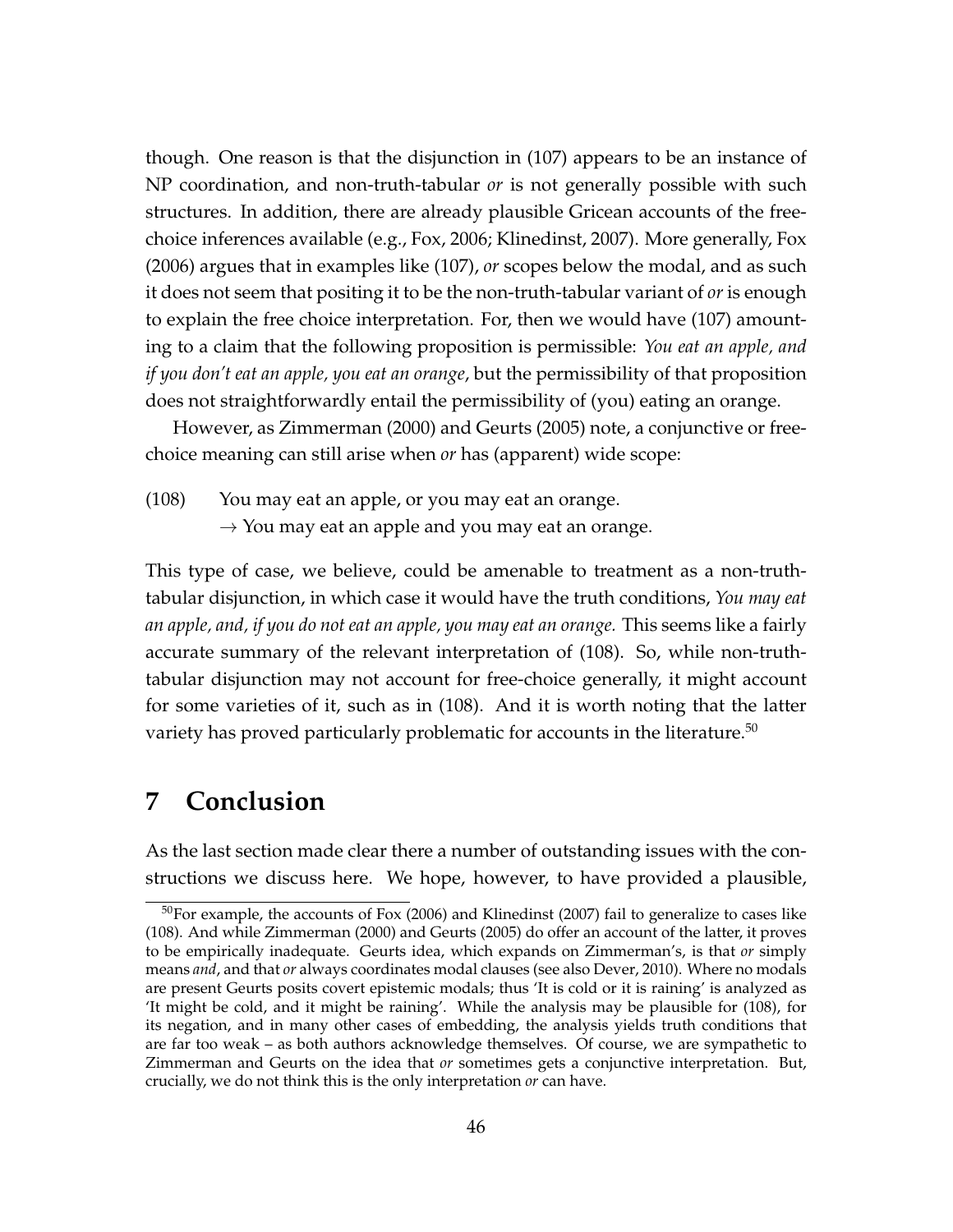unified framework for thinking about the non-truth-tabular constructions. Although these constructions have been much discussed, our account is the first that systematically relates non-truth-tabular disjunction and conjunctions while trying to explain the relation between these constructions and their truth-tabular cousins.

# **References**

(September 2010). *OED Online*. Oxford University Press.

- Beaver, David (2001). *Presupposition and Assertion in Dynamic Semantics*. CSLI.
- van Benthem, Johan (1989). Semantic parallells in natural language and computation. In *Logic Colloquium '87*. Elsevier.
- Bolinger, Dwight (1967). The imperative in English. In *To Honor Roman Jakobson*. Mouton.
- Chemla, Emmanuel (2008). Similarity: Towards a unified account of scalar implicatures, free choice permission and presupposition projection. Unpublished manuscript, ENS.
- Clark, Billy (1993). Relevance and "pseudo-imperatives". *Linguistics and Philosophy*, 16(79-121).
- Culicover, Peter and Jackendoff, Ray (1997). Semantic subordination despite syntactic coordination. *Linguistic Inquiry*, 28(2):195–217.
- Culicover, P.W. (1972). Om-sentences: On the derivation of sentences with systematically unspecifiable interpretations. *Foundations of Language*, 8:199–236.
- Davies, Anna Morpurgo (1975). Negation and disjunction in Anatolian—and elsewhere. *Anatolian Studies*, 25:157–168.
- Dever, Josh (2010). Must or might. Manuscript.
- von Fintel, Kai (2001). Countefactuals in a dynamic context. In Michael Kentstowicz (ed.), *Ken Hale: a life in language*. MIT Press.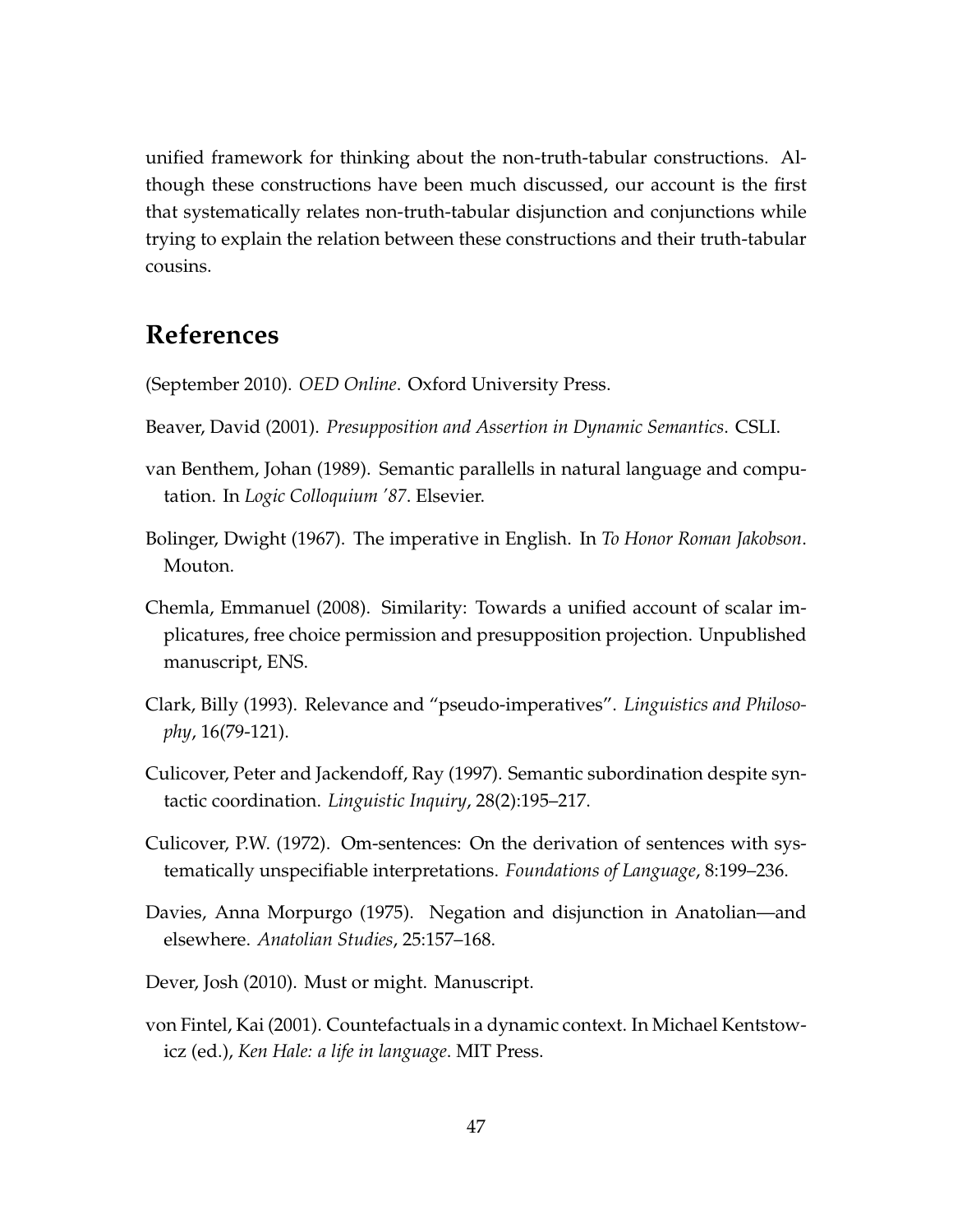- von Fintel, Kai and Gillies, Anthony (2011). *Might* made right. In Andy Egan and Brian Weatherson (eds.), *Epistemic Modality*. OUP.
- von Fintel, Kai and Iatridou, Sabine (2007). Anatomy of a modal construction. *Linguistic Inquiry*, 38(3):445–483.
- (2009). LSA 2009 class notes: Covert modals. http://web.mit.edu/linguistics/ people/faculty/iatridou/lsa modals.pdf.
- Fox, Danny (2006). Free choice and the theory of scalar implicatures. Unpublished manuscript.
- (2008). Two short notes on Schlenker's theory of presupposition projection. *Theoretical Linguistics*, 34:237–252.
- George, Benjamin (2007). Predicting presupposition projection: some alternatives in the strong Kleene tradition. Manuscript, UCLA.
- Geurts, Bart (1996). Local satisfaction guarenteed: A presupposition theory and its problems. *Lignuistics and Philosophy*, 19:259–294.
- (2005). Entertaining alternatives: Disjunctions as modals. *Natural Language Semantics*, 13:383–410.
- Gillies, Anthony (2004). Epistemic conditionals and conditional epstemics. *Nous*, 38(4):585–616.
- (2007). Counterfactual scorekeeping. *Linguistics and Philosophy*, 30:329–360.
- (2010). Iffiness. *Semantics and Pragmatics*, 3(4):1–42.
- Han, Chung-hye (2000). *The structure and interpretation of imperatives: mood and force in Universal Grammar*. Routledge.
- Haspelmath, Martin (2004). Coordinating constructions: An overview. In Martin Haspelmath (ed.), *Coordinating constructions*, pages 3–39. Benjamins.
- Heim, Irene (1982). *The Semantics of Definite and Indefinite Noun Phrases*. Ph.D. thesis, University of Massachusetts, Amherst.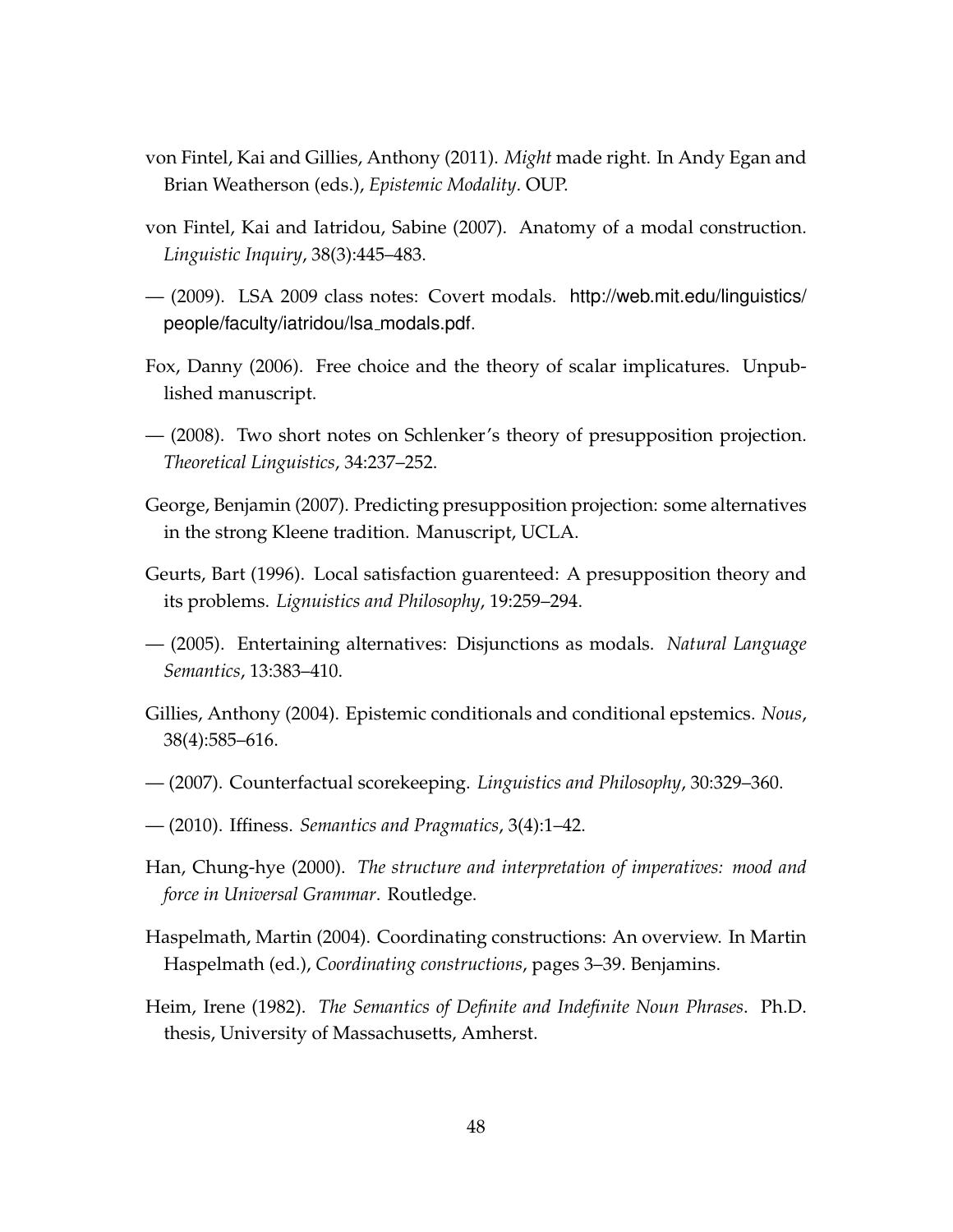- (1983). On the projection problem for presuppositions. In D. Flickinger and M. Wescoat (eds.), *WCCFL 2: Second Annual West Coast Conference on Formal Linguistics*, pages 114–125. Blackwell.
- (1990). Presupposition projection. In R. van der Sandt (ed.), *Reader for the Nijmegen Workshop on Presupposition, Lexical Meaning, and Discourse Processes*. University of Nijmegen.
- Khoo, Justin (2011). Operators or restrictors? A reply to Gillies. *Semantics and Pragmatics*, 4(4):1–43.
- Klinedinst, Nathan (2007). *Plurality and Possibility*. Ph.D. thesis, UCLA.
- Kratzer, Angelica (1981). The notional category of modality. In H.-J Eikmeyer and H. Reiser (eds.), *Words, Worlds, and Contexts*, pages 38–74. Walter de Gruyter.
- (1986). Conditionals. *Chicago Linguistics Society*, 22(2):1–15.
- Kratzer, Angelika (1989). An investigation of the lumps of thought. *Linguistics and Philosophy*, 12:607–653.
- Lewis, David (1973). *Counterfactuals*. Harvard.
- (1975). Adverbs of quantification. In Edward L. Keenan (ed.), *Formal Semantics of Natural Language*. Cambridge University Press.
- (1979). Attitudes de dicto and de se. *Philosophical Review*, 88:513–543.
- MacFarlane, John (forthcoming). Epistemic modals are assessment-sensitive. In B. Weatherson and A. Egan (eds.), *Epistemic Modals*. Oxford.
- Moss, Sarah (forthcoming). On the pragmatics of counterfactuals. *Noûs*.
- Roberts, Craige (1989). Modal subordination and pronominal anaphora in discourse. *Linguistics and Philosophy*, 12(6):683–721.
- Rothschild, Daniel (2008). Presupposition projection and logical equivalence. *Philosophical Perspectives*, 22:473–497.
- (2011). Explaining presupposition projection with dynamic semantics. *Semantics and Pragmatics*, 4(3):1–43.